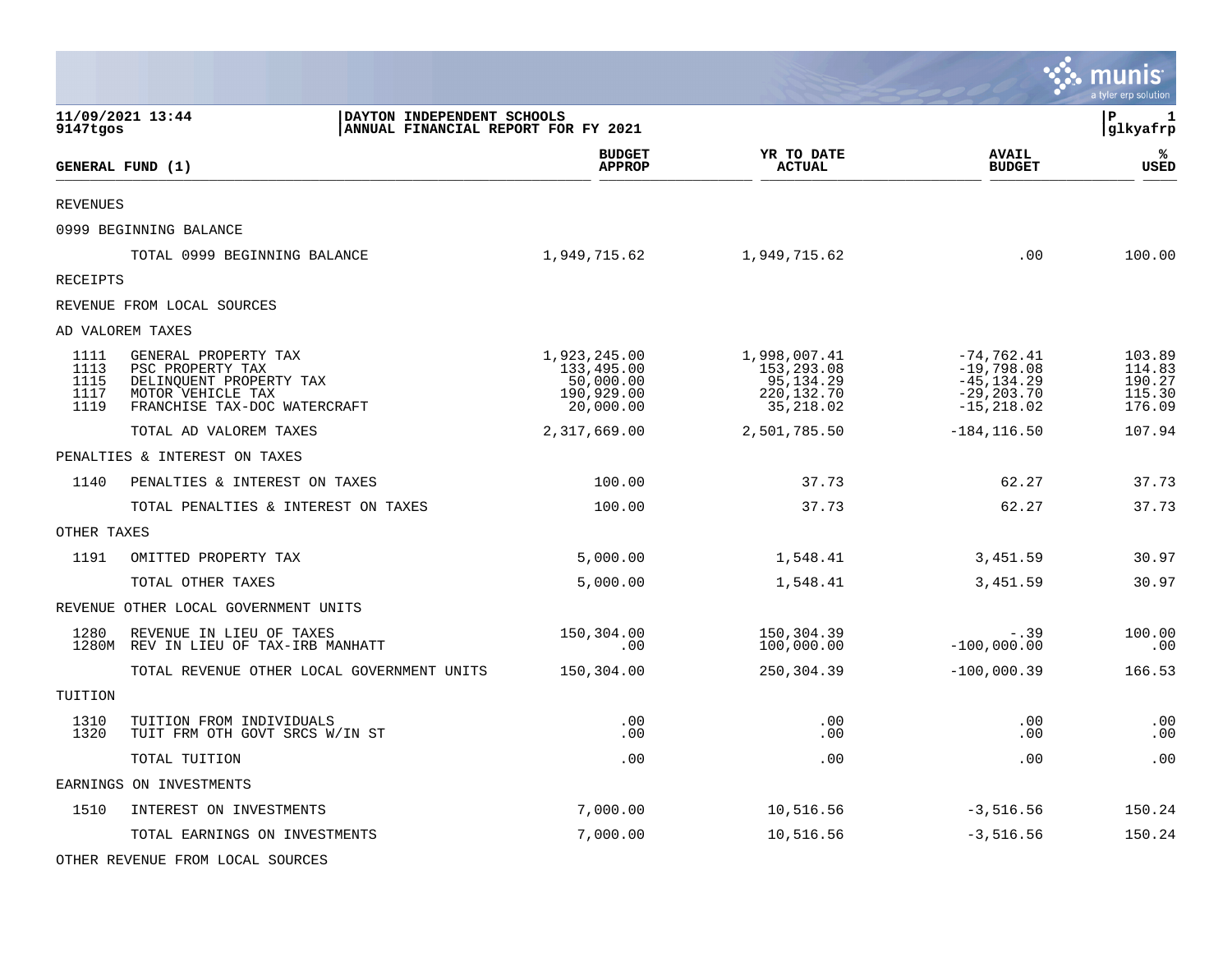

## **11/09/2021 13:44 |DAYTON INDEPENDENT SCHOOLS |P 2 9147tgos |ANNUAL FINANCIAL REPORT FOR FY 2021 |glkyafrp**

|                                                                      | GENERAL FUND (1)                                                                                                                                                                                                                              | <b>BUDGET</b><br><b>APPROP</b>                                               | YR TO DATE<br><b>ACTUAL</b>                                                            | <b>AVAIL</b><br><b>BUDGET</b>                                                           | %<br><b>USED</b>                                                       |
|----------------------------------------------------------------------|-----------------------------------------------------------------------------------------------------------------------------------------------------------------------------------------------------------------------------------------------|------------------------------------------------------------------------------|----------------------------------------------------------------------------------------|-----------------------------------------------------------------------------------------|------------------------------------------------------------------------|
| 1912<br>1919<br>1920<br>1930<br>1951<br>1980<br>1990<br>1993<br>1997 | <b>BUS RENTAL</b><br>OTHER GRANT REV<br>CONTRIBUTIONS/DONATIONS<br>GAIN/LOSS ON SALE OF ASSETS<br>MISC REV FRM OTH SCH DST IN ST<br>REFUND OF PRIOR YR EXPENDITURE<br>MISCELLANEOUS REVENUE<br>OTHER REBATES<br>OTHER REIMB-RESTITUTION & INS | .00<br>.00<br>900.00<br>.00<br>.00<br>500.00<br>8,000.00<br>.00<br>25,000.00 | .00<br>.00<br>9,753.35<br>.00<br>10,000.00<br>9,930.70<br>7,290.42<br>.00<br>25,000.00 | .00<br>.00<br>$-8,853.35$<br>.00<br>$-10,000.00$<br>$-9,430.70$<br>709.58<br>.00<br>.00 | .00<br>.00<br>999.99<br>.00<br>.00<br>999.99<br>91.13<br>.00<br>100.00 |
|                                                                      | TOTAL OTHER REVENUE FROM LOCAL SOURCES                                                                                                                                                                                                        | 34,400.00                                                                    | 61,974.47                                                                              | $-27,574.47$                                                                            | 180.16                                                                 |
|                                                                      | TOTAL REVENUE FROM LOCAL SOURCES                                                                                                                                                                                                              | 2,514,473.00                                                                 | 2,826,167.06                                                                           | $-311,694.06$                                                                           | 112.40                                                                 |
|                                                                      | REVENUE FROM STATE SOURCES                                                                                                                                                                                                                    |                                                                              |                                                                                        |                                                                                         |                                                                        |
| STATE PROGRAM                                                        |                                                                                                                                                                                                                                               |                                                                              |                                                                                        |                                                                                         |                                                                        |
| 3111                                                                 | SEEK PROGRAM<br>3111R SEEK-REG SCH                                                                                                                                                                                                            | 4,015,719.00<br>.00                                                          | 4,043,933.00<br>$-204, 733.76$                                                         | $-28, 214.00$<br>204,733.76                                                             | 100.70<br>.00                                                          |
|                                                                      | TOTAL STATE PROGRAM                                                                                                                                                                                                                           | 4,015,719.00                                                                 | 3,839,199.24                                                                           | 176,519.76                                                                              | 95.60                                                                  |
|                                                                      | OTHER STATE FUNDING                                                                                                                                                                                                                           |                                                                              |                                                                                        |                                                                                         |                                                                        |
| 3122<br>3125<br>3126<br>3128<br>3129                                 | VOCATIONAL TRANSPORTATION<br>BUS DRVR TRAINING REIMB<br>SUB SALARY REIMB (STATE)<br>AUDIT REIMBURSEMENT<br>KSB/KSD TRANSP REIMBURSEMENT                                                                                                       | .00<br>.00<br>.00<br>.00<br>.00                                              | .00<br>.00<br>.00<br>.00<br>.00                                                        | .00<br>.00<br>.00<br>.00<br>.00                                                         | .00<br>.00<br>.00<br>.00<br>.00                                        |
|                                                                      | TOTAL OTHER STATE FUNDING                                                                                                                                                                                                                     | .00                                                                          | .00                                                                                    | .00                                                                                     | .00                                                                    |
|                                                                      | EXPENDITURE REIMBURSEMENTS                                                                                                                                                                                                                    |                                                                              |                                                                                        |                                                                                         |                                                                        |
| 3130<br>3131                                                         | REIMB.NAT'L BOARD<br>OTHER STATE MISC REIMB                                                                                                                                                                                                   | .00<br>5,000.00                                                              | 1,255.00<br>.00                                                                        | $-1, 255.00$<br>5,000.00                                                                | .00<br>.00                                                             |
|                                                                      | TOTAL EXPENDITURE REIMBURSEMENTS                                                                                                                                                                                                              | 5,000.00                                                                     | 1,255.00                                                                               | 3,745.00                                                                                | 25.10                                                                  |
| RESTRICTED                                                           |                                                                                                                                                                                                                                               |                                                                              |                                                                                        |                                                                                         |                                                                        |
| 3200                                                                 | RESTRICTED STATE REVENUE                                                                                                                                                                                                                      | .00                                                                          | .00                                                                                    | .00                                                                                     | .00                                                                    |
|                                                                      | TOTAL RESTRICTED                                                                                                                                                                                                                              | .00                                                                          | .00                                                                                    | .00                                                                                     | .00                                                                    |
|                                                                      | REVENUE IN LIEU OF TAXES/STATE                                                                                                                                                                                                                |                                                                              |                                                                                        |                                                                                         |                                                                        |
| 3800                                                                 | REV. IN LIEU OF TAXES/STATE                                                                                                                                                                                                                   | 9,900.00                                                                     | 10,306.49                                                                              | $-406.49$                                                                               | 104.11                                                                 |
|                                                                      | TOTAL REVENUE IN LIEU OF TAXES/STATE                                                                                                                                                                                                          | 9,900.00                                                                     | 10,306.49                                                                              | $-406.49$                                                                               | 104.11                                                                 |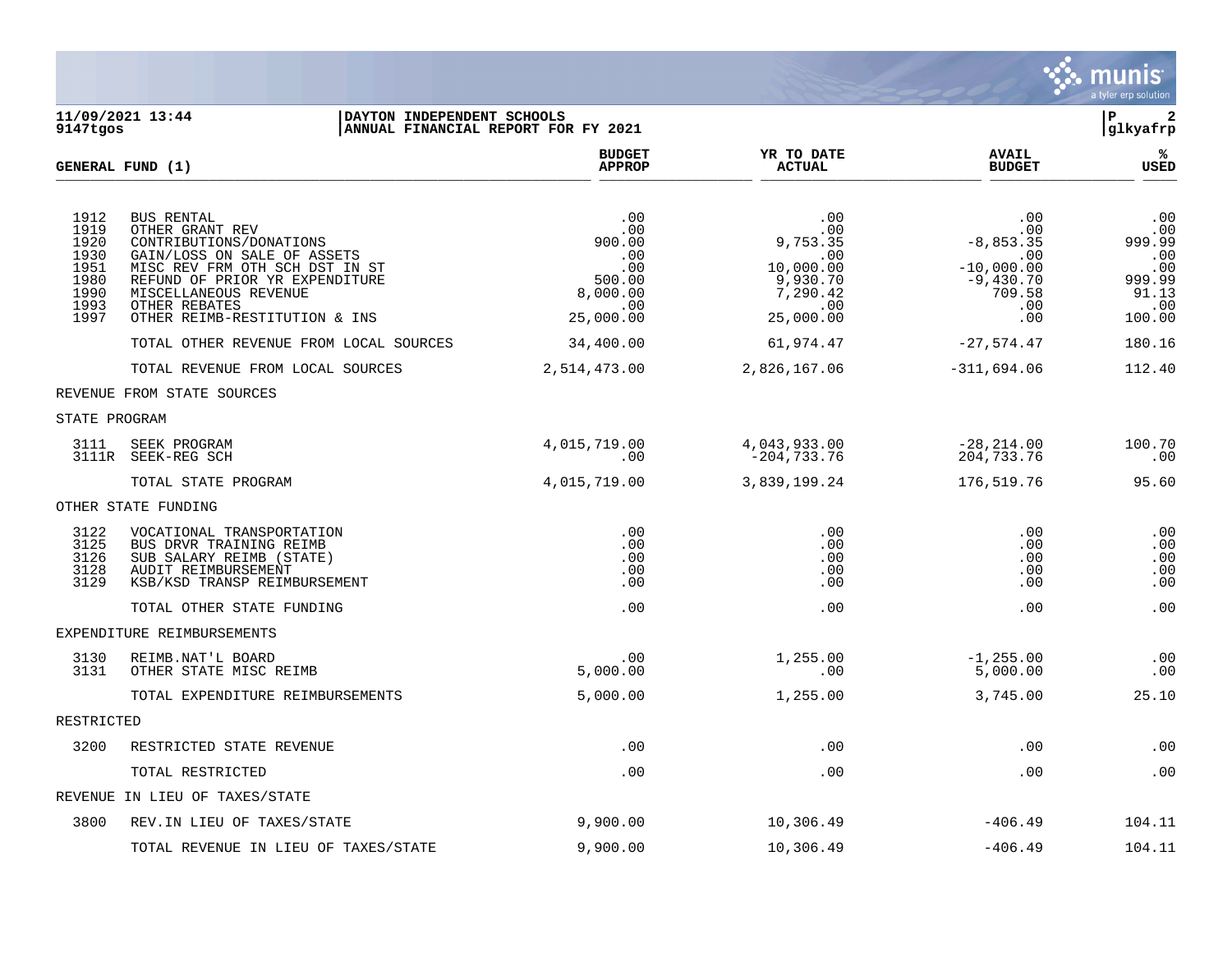|                      |                                                                                   |                                     |                             |                               | a tyler erp solution |
|----------------------|-----------------------------------------------------------------------------------|-------------------------------------|-----------------------------|-------------------------------|----------------------|
| 9147tgos             | 11/09/2021 13:44<br>DAYTON INDEPENDENT SCHOOLS                                    | ANNUAL FINANCIAL REPORT FOR FY 2021 |                             |                               | 3<br>P<br>glkyafrp   |
|                      | GENERAL FUND (1)                                                                  | <b>BUDGET</b><br><b>APPROP</b>      | YR TO DATE<br><b>ACTUAL</b> | <b>AVAIL</b><br><b>BUDGET</b> | ℁<br><b>USED</b>     |
|                      | REVENUE FOR ON BEHALF PAYMENTS                                                    |                                     |                             |                               |                      |
| 3900                 | ON BEHALF PAYMENTS                                                                | 2,452,149.00                        | 2,415,450.66                | 36,698.34                     | 98.50                |
|                      | TOTAL REVENUE FOR ON BEHALF PAYMENTS                                              | 2,452,149.00                        | 2,415,450.66                | 36,698.34                     | 98.50                |
|                      | TOTAL REVENUE FROM STATE SOURCES                                                  | 6,482,768.00                        | 6,266,211.39                | 216,556.61                    | 96.66                |
|                      | REVENUE FROM FEDERAL SOURCES                                                      |                                     |                             |                               |                      |
|                      | FEDERAL REIMBURSEMENT                                                             |                                     |                             |                               |                      |
| 4810                 | MEDICAID REIMB.                                                                   | 20,000.00                           | 91,811.19                   | $-71,811.19$                  | 459.06               |
|                      | TOTAL FEDERAL REIMBURSEMENT                                                       | 20,000.00                           | 91,811.19                   | $-71,811.19$                  | 459.06               |
|                      | TOTAL REVENUE FROM FEDERAL SOURCES                                                | 20,000.00                           | 91,811.19                   | $-71,811.19$                  | 459.06               |
| OTHER RECEIPTS       |                                                                                   |                                     |                             |                               |                      |
|                      | INTERFUND TRANSFERS                                                               |                                     |                             |                               |                      |
| 5210<br>5220         | <b>FUND TRANSFER</b><br>INDIRECT COSTS TRANSFER<br>5220G INDIRECT COSTS-ARP ESSER | .00<br>54,000.00<br>.00             | .00<br>57,306.46<br>.00     | .00<br>$-3,306.46$<br>.00     | .00<br>106.12<br>.00 |
|                      | TOTAL INTERFUND TRANSFERS                                                         | 54,000.00                           | 57,306.46                   | $-3,306.46$                   | 106.12               |
|                      | SALE OR COMP FOR LOSS OF ASSETS                                                   |                                     |                             |                               |                      |
| 5311<br>5341<br>5342 | SALE OF LAND & IMPROVEMENTS<br>SALE OF EQUIPMENT ETC<br>LOSS COMP - EQUIPMENT ETC | .00<br>1,000.00<br>.00              | .00<br>12,410.00<br>.00     | .00<br>$-11,410.00$<br>.00    | .00<br>999.99<br>.00 |
|                      | TOTAL SALE OR COMP FOR LOSS OF ASSETS                                             | 1,000.00                            | 12,410.00                   | $-11,410.00$                  | 999.99               |
| LOAN PROCEEDS        |                                                                                   |                                     |                             |                               |                      |
| 5400                 | LOAN PROCEEDS                                                                     | .00                                 | .00                         | .00                           | .00                  |
|                      | TOTAL LOAN PROCEEDS                                                               | .00                                 | .00                         | .00                           | .00                  |
|                      | TOTAL OTHER RECEIPTS                                                              | 55,000.00                           | 69,716.46                   | $-14,716.46$                  | 126.76               |
|                      | TOTAL RECEIPTS                                                                    | 9,072,241.00                        | 9, 253, 906.10              | $-181,665.10$                 | 102.00               |
|                      | TOTAL REVENUES                                                                    | 11,021,956.62                       | 11,203,621.72               | $-181,665.10$                 | 101.65               |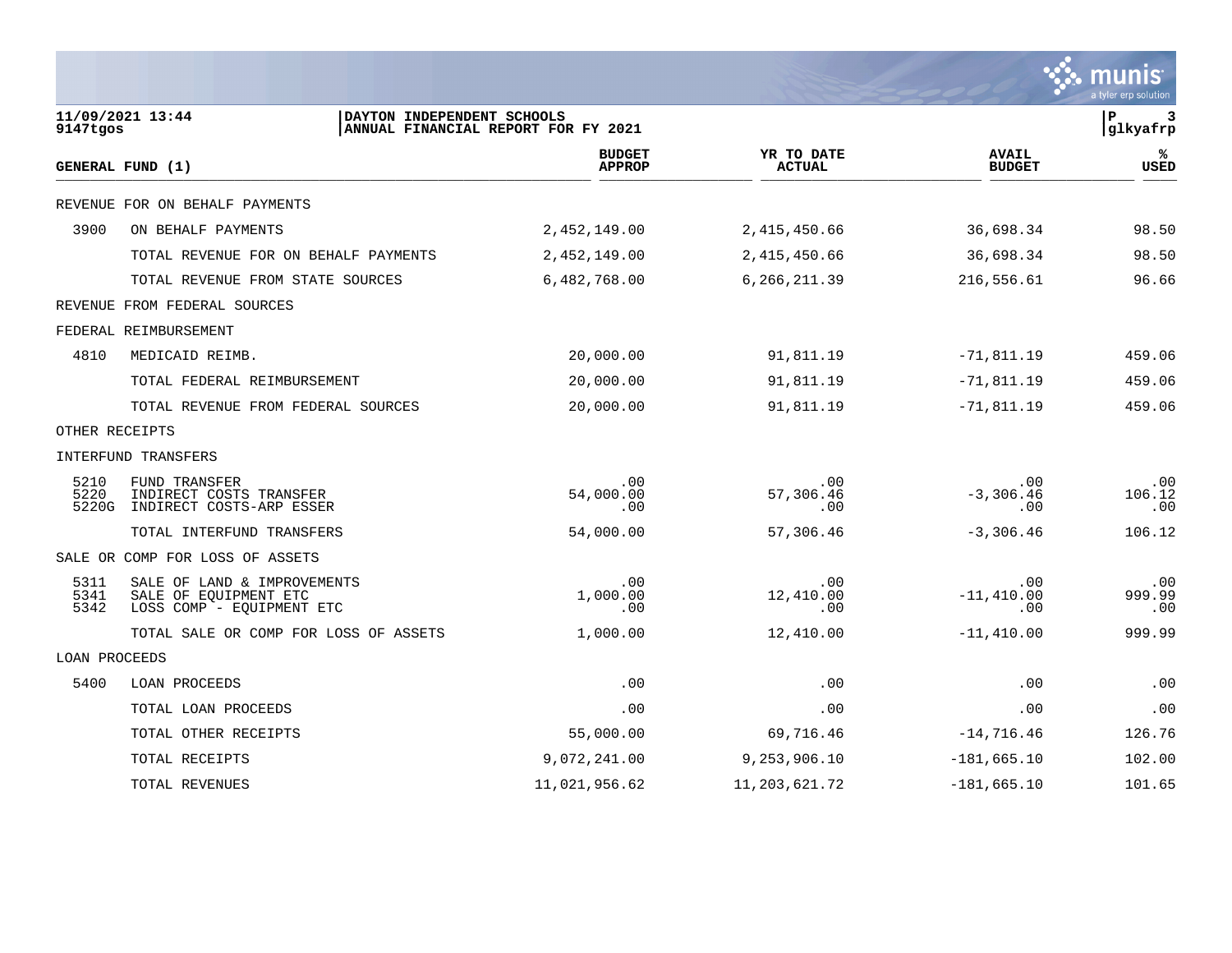

**11/09/2021 13:44 |DAYTON INDEPENDENT SCHOOLS |P 4 ANNUAL FINANCIAL REPORT FOR FY 2021 BUDGET YR TO DATE AVAIL % GENERAL FUND (1) APPROP ACTUAL BUDGET USED**  $\frac{A_{\text{H}^{\text{F}}\text{N}}}{A_{\text{H}}\text{N}}$   $\frac{A_{\text{H}}\text{N}}{A_{\text{H}}\text{N}}$   $\frac{A_{\text{H}}\text{N}}{A_{\text{H}}\text{N}}$   $\frac{A_{\text{H}}\text{N}}{A_{\text{H}}\text{N}}$   $\frac{B_{\text{H}}\text{N}}{B_{\text{H}}\text{N}}$ EXPENDITURES 1000 INSTRUCTION 0100 SALARIES PERSONNEL SERVICES 3,124,231.00 2,741,924.50 382,306.50 87.76 0200 EMPLOYEE BENEFITS 360,380.00 204,629.20 155,750.80 56.78 0280 ON-BEHALF 1,574,708.00 1,544,683.92 30,024.08 98.09 0300 PURCHASED PROF AND TECH SERV 67,900.00 57,900.00 25,145.57 32,754.43 43.43 0400 PURCHASED PROPERTY SERVICES 49,672.00 48,342.20 1,329.80 97.32 0500 OTHER PURCHASED SERVICES 96,153.00 69,079.23 27,073.77 71.84 0600 SUPPLIES 102,602.00 48,592.52 54,009.48 47.36 0700 PROPERTY 37,537.00 27,226.59 10,310.41 72.53 0800 DEBT SERVICE AND MISCELLANEOUS 29,797.00 9,127.91 20,669.09 30.63 TOTAL 1000 INSTRUCTION 5,432,980.00 4,718,751.64 714,228.36 86.85 2100 STUDENT SUPPORT SERVICES 0100 SALARIES PERSONNEL SERVICES 504,106.00 502,329.22 1,776.78 99.65 0200 EMPLOYEE BENEFITS 40,855.00 42,054.26 -1,199.26 102.94 0280 ON-BEHALF 212,582.00 212,785.90 -203.90 100.10 0300 PURCHASED PROF AND TECH SERV 98,850.00 93,696.50 5,153.50 94.79 0400 PURCHASED PROPERTY SERVICES .00 .00 .00 .00 0500 OTHER PURCHASED SERVICES 850.00 249.95 600.05 29.41 0600 SUPPLIES 3,450.00 3,456.95 -6.95 100.20 0700 PROPERTY .00 .00 .00 .00 TOTAL 2100 STUDENT SUPPORT SERVICES 860,693.00 854,572.78 6,120.22 99.29 2200 INSTRUCTIONAL STAFF SUPP SERV 0100 SALARIES PERSONNEL SERVICES 303,591.00 305,384.00 -1,793.00 100.59 0200 EMPLOYEE BENEFITS 24,146.00 26,339.88 -2,193.88 109.09 0280 ON-BEHALF 193,107.00 171,858.24 21,248.76 89.00 0300 PURCHASED PROF AND TECH SERV  $18,473.00$  .00  $18,473.00$  0400 PURCHASED PROPERTY SERVICES 37,790.00 808.00 36,982.00 2.14 0500 OTHER PURCHASED SERVICES 300.00 .00 300.00 .00 0600 SUPPLIES 47,564.00 14,808.57 32,755.43 31.13 0700 PROPERTY 35,000.00 1,812.56 33,187.44 5.18 0800 DEBT SERVICE AND MISCELLANEOUS 18,000.00 16,622.69 1,377.31 92.35 TOTAL 2200 INSTRUCTIONAL STAFF SUPP SERV 677,971.00 537,633.94 140,337.06 79.30 2300 DISTRICT ADMIN SUPPORT<br>0100 SALARIES PERSONNEL SERVICES<br>0200 EMPLOYEE BENEFITS<br>0280 ON-BEHALF<br>0300 PURCHASED PROF AND TECH SERV<br>0400 PURCHASED PROPERTY SERVICES<br>0500 OTHER PURCHASED SERVICES<br>0600 CTHER PURCHASED SERVI 0100 SALARIES PERSONNEL SERVICES 222,424.00 226,156.16 -3,732.16 101.68 0200 EMPLOYEE BENEFITS 105,993.00 80,176.53 25,816.47 75.64 0280 ON-BEHALF 93,470.00 99,307.85 -5,837.85 106.25 0300 PURCHASED PROF AND TECH SERV 89,190.00 83,723.42 5,466.58 93.87 0400 PURCHASED PROPERTY SERVICES .00 .00 .00 .00 0500 OTHER PURCHASED SERVICES 16,500.00 5,910.17 10,589.83 35.82 0600 SUPPLIES 12,500.00 8,332.44 4,167.56 66.66 0700 PROPERTY 4,500.00 4,789.65 -289.65 106.44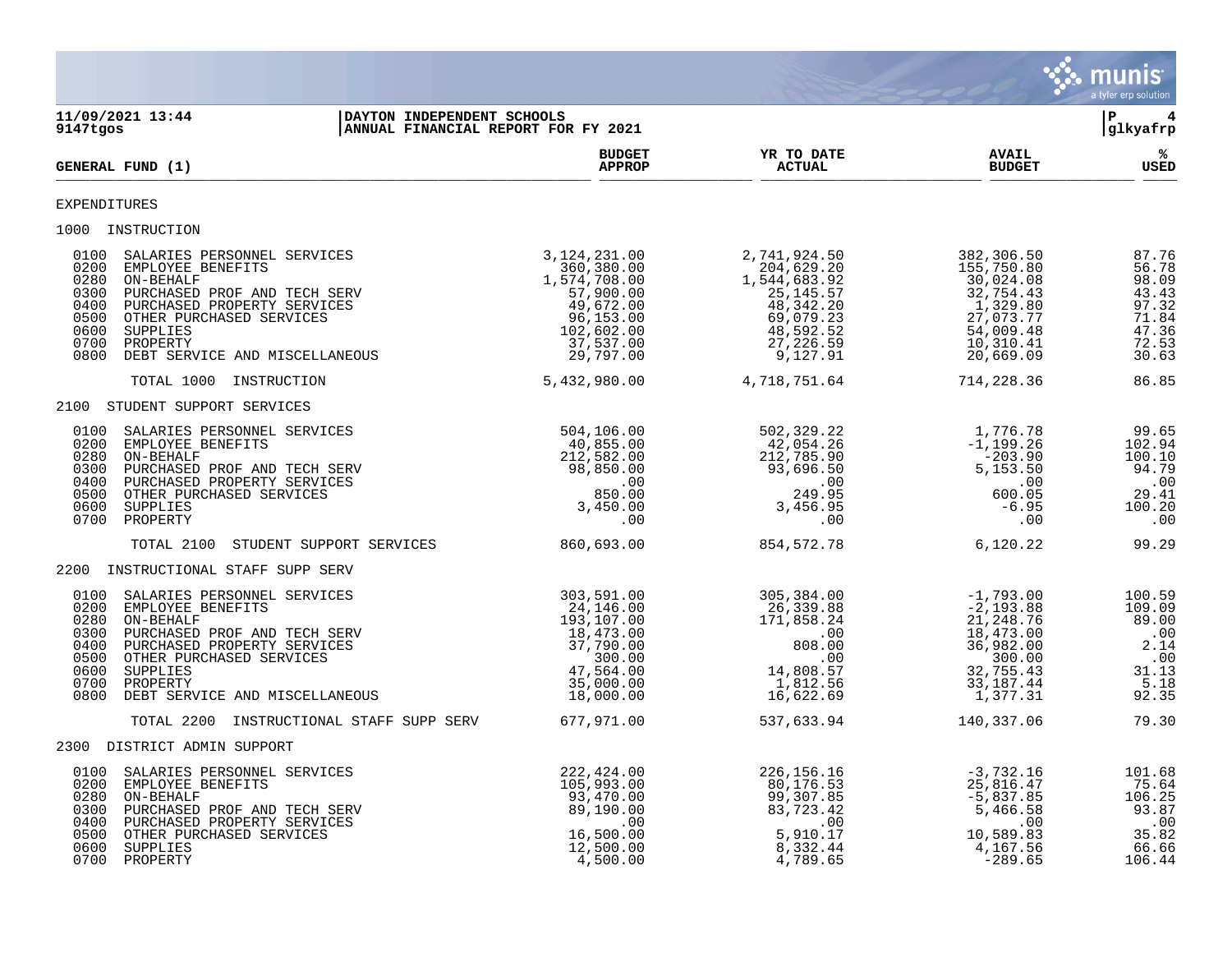

| 9147tgos                                                             | 11/09/2021 13:44<br>DAYTON INDEPENDENT SCHOOLS<br>ANNUAL FINANCIAL REPORT FOR FY 2021                                                                                                                                                                           |                                                                                                                                                       |                                                                                                                                                                        |                                                                                                                               | ∣P.<br>5<br>glkyafrp                                                                      |
|----------------------------------------------------------------------|-----------------------------------------------------------------------------------------------------------------------------------------------------------------------------------------------------------------------------------------------------------------|-------------------------------------------------------------------------------------------------------------------------------------------------------|------------------------------------------------------------------------------------------------------------------------------------------------------------------------|-------------------------------------------------------------------------------------------------------------------------------|-------------------------------------------------------------------------------------------|
|                                                                      | GENERAL FUND (1)                                                                                                                                                                                                                                                | <b>BUDGET</b><br>APPROP                                                                                                                               | <b>Example 21 YR TO DATE</b><br><b>ACTUAL</b>                                                                                                                          | <b>AVAIL</b><br><b>BUDGET</b>                                                                                                 | ్య<br>USED                                                                                |
| 0800<br>0840<br>0900                                                 | DEBT SERVICE AND MISCELLANEOUS<br>CONTINGENCY<br>OTHER ITEMS                                                                                                                                                                                                    | 28,000.00<br>.00<br>.00                                                                                                                               | 19,399.79<br>.00<br>.00                                                                                                                                                | 8,600.21<br>.00<br>.00                                                                                                        | 69.28<br>.00<br>.00                                                                       |
|                                                                      | TOTAL 2300 DISTRICT ADMIN SUPPORT                                                                                                                                                                                                                               | 572,577.00                                                                                                                                            | 527,796.01                                                                                                                                                             | 44,780.99                                                                                                                     | 92.18                                                                                     |
|                                                                      | 2400 SCHOOL ADMIN SUPPORT                                                                                                                                                                                                                                       |                                                                                                                                                       |                                                                                                                                                                        |                                                                                                                               |                                                                                           |
| 0100<br>0200<br>0280<br>0600                                         | SALARIES PERSONNEL SERVICES<br>EMPLOYEE BENEFITS<br>ON-BEHALF<br>SUPPLIES                                                                                                                                                                                       | 511,541.00<br>59,207.00<br>234,736.00<br>.00                                                                                                          | 519,440.29<br>59,405.70<br>235,180.54<br>.00                                                                                                                           | $-7,899.29$<br>$-198.70$<br>$-444.54$<br>.00                                                                                  | 101.54<br>100.34<br>100.19<br>.00                                                         |
|                                                                      | TOTAL 2400 SCHOOL ADMIN SUPPORT                                                                                                                                                                                                                                 | 805,484.00                                                                                                                                            | 814,026.53                                                                                                                                                             | $-8,542.53$                                                                                                                   | 101.06                                                                                    |
|                                                                      | 2500 BUSINESS SUPPORT SERVICES                                                                                                                                                                                                                                  |                                                                                                                                                       |                                                                                                                                                                        |                                                                                                                               |                                                                                           |
| 0100<br>0200<br>0280<br>0300<br>0400<br>0500<br>0600<br>0700         | SALARIES PERSONNEL SERVICES<br>EMPLOYEE BENEFITS<br>ON-BEHALF<br>PURCHASED PROF AND TECH SERV<br>PURCHASED PROPERTY SERVICES<br>OTHER PURCHASED SERVICES<br>SUPPLIES<br>PROPERTY<br>0800 DEBT SERVICE AND MISCELLANEOUS<br>TOTAL 2500 BUSINESS SUPPORT SERVICES | 183,512.00<br>$\begin{array}{r} 183, 312.00 \\ 57, 897.00 \\ 32, 189.00 \\ 9, 200.00 \\ 49, 300.00 \\ 30, 000.00 \\ 500.00 \end{array}$<br>432,778.00 | 188,149.31<br>188, 149.31<br>57, 971.10<br>33, 224.39<br>8, 712.13<br>7, 444.00<br>70, 527.86<br>31, 952.80<br>11, 743.77<br>00<br>57,971.10<br>8,712.13<br>403,725.36 | $-4,637.31$<br>$-74.10$<br>$-1,035.39$<br>487.87<br>$-1,444.00$<br>$-347.86$<br>17,347.20<br>18,256.23<br>500.00<br>29,052.64 | 102.53<br>100.13<br>103.22<br>94.70<br>.00<br>100.50<br>64.81<br>39.15<br>.00<br>93.29    |
|                                                                      | 2600 PLANT OPERATIONS & MAINTENANCE                                                                                                                                                                                                                             |                                                                                                                                                       |                                                                                                                                                                        |                                                                                                                               |                                                                                           |
| 0100<br>0200<br>0280<br>0300<br>0400<br>0500<br>0600<br>0700<br>0800 | SALARIES PERSONNEL SERVICES<br>EMPLOYEE BENEFITS<br>ON-BEHALF<br>PURCHASED PROF AND TECH SERV<br>PURCHASED PROPERTY SERVICES<br>PROPERTY<br>DEBT SERVICE AND MISCELLANEOUS                                                                                      | 262,700.00<br>$81,757.00$<br>38,894.00<br>$26,000.00$<br>$187,200.00$<br>$82,138.00$<br>$268,800.00$<br>$30,500.00$<br>$450.00$                       | 230,090.75<br>75,728.71<br>40,630.63<br>15,419.77<br>188,802.20<br>42,652.31<br>203,156.80<br>1,549.85<br>668.00                                                       | 32,609.25<br>6,028.29<br>$-1,736.63$<br>10,580.23<br>$-1,602.20$<br>39,485.69<br>65,643.20<br>28,950.15<br>$-218.00$          | 87.59<br>92.63<br>104.47<br>59.31<br>100.86<br>51.93<br>75.58<br>5.08<br>148.44           |
|                                                                      | TOTAL 2600 PLANT OPERATIONS & MAINTENANCE                                                                                                                                                                                                                       | 978,439.00                                                                                                                                            | 798,699.02                                                                                                                                                             | 179,739.98                                                                                                                    | 81.63                                                                                     |
|                                                                      | 2700 STUDENT TRANSPORTATION                                                                                                                                                                                                                                     |                                                                                                                                                       |                                                                                                                                                                        |                                                                                                                               |                                                                                           |
| 0100<br>0200<br>0280<br>0300<br>0400<br>0500<br>0600<br>0700         | SALARIES PERSONNEL SERVICES<br>EMPLOYEE BENEFITS<br>ON-BEHALF<br>PURCHASED PROF AND TECH SERV<br>PURCHASED PROPERTY SERVICES<br>OTHER PURCHASED SERVICES<br>SUPPLIES<br>PROPERTY                                                                                | 62,500.00<br>$10,323.00$<br>$2,300.00$<br>$300.00$<br>$60,776.00$<br>$17,400.00$<br>$0$                                                               | 46,151.12<br>13,805.40<br>8,149.61<br>337.00<br>.00<br>8,928.02<br>5,464.24<br>.00                                                                                     | 16,348.88<br>4,517.60<br>455.39<br>1,963.00<br>300.00<br>51,847.98<br>11,935.76<br>.00                                        | 73.84<br>75.34<br>94.71<br>14.65<br>$\overline{\phantom{0}}$ .00<br>14.69<br>31.40<br>.00 |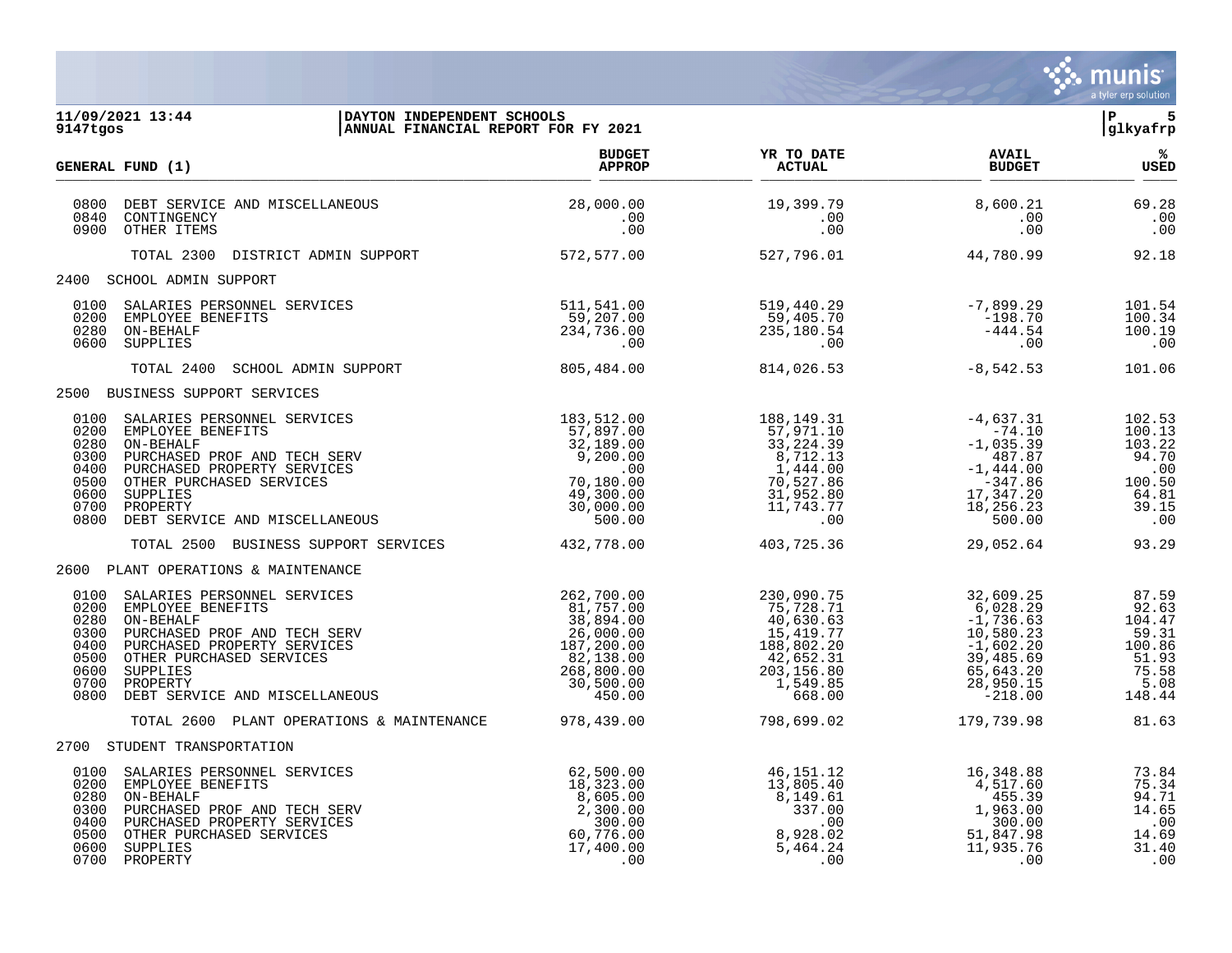

| 11/09/2021 13:44<br>DAYTON INDEPENDENT SCHOOLS<br>9147tgos                                                                                                                                                                                                             | ANNUAL FINANCIAL REPORT FOR FY 2021                                     |                                                                         |                                                                                        | ∣P<br>6<br>glkyafrp                                        |
|------------------------------------------------------------------------------------------------------------------------------------------------------------------------------------------------------------------------------------------------------------------------|-------------------------------------------------------------------------|-------------------------------------------------------------------------|----------------------------------------------------------------------------------------|------------------------------------------------------------|
| GENERAL FUND (1)                                                                                                                                                                                                                                                       | <b>BUDGET</b><br><b>APPROP</b>                                          | YR TO DATE<br><b>ACTUAL</b>                                             | <b>AVAIL</b><br><b>BUDGET</b>                                                          | %ะ<br><b>USED</b>                                          |
| 0800 DEBT SERVICE AND MISCELLANEOUS                                                                                                                                                                                                                                    | .00                                                                     | .00                                                                     | .00                                                                                    | .00                                                        |
| TOTAL 2700 STUDENT TRANSPORTATION                                                                                                                                                                                                                                      | 170,204.00                                                              | 82,835.39                                                               | 87,368.61                                                                              | 48.67                                                      |
| 3100 FOOD SERVICE OPERATION                                                                                                                                                                                                                                            |                                                                         |                                                                         |                                                                                        |                                                            |
| 0100<br>SALARIES PERSONNEL SERVICES<br>0200<br>EMPLOYEE BENEFITS<br>0280<br>ON-BEHALF<br>0400 PURCHASED PROPERTY SERVICES<br>0600<br>SUPPLIES                                                                                                                          | 11,000.00<br>2,375.00<br>$.00\,$<br>3,000.00<br>.00                     | 8,436.02<br>1,252.05<br>1,059.51<br>13.81<br>128.07                     | 2,563.98<br>1,122.95<br>$-1,059.51$<br>2,986.19<br>$-128.07$                           | 76.69<br>52.72<br>.00<br>.46<br>.00                        |
| TOTAL 3100 FOOD SERVICE OPERATION                                                                                                                                                                                                                                      | 16,375.00                                                               | 10,889.46                                                               | 5,485.54                                                                               | 66.50                                                      |
| 3200 DAY CARE OPERATIONS                                                                                                                                                                                                                                               |                                                                         |                                                                         |                                                                                        |                                                            |
| SALARIES PERSONNEL SERVICES<br>0100<br>0200<br>EMPLOYEE BENEFITS<br>0280<br>ON-BEHALF<br>0300<br>PURCHASED PROF AND TECH SERV<br>0400<br>PURCHASED PROPERTY SERVICES<br>0500<br>OTHER PURCHASED SERVICES<br>0600<br>SUPPLIES<br>DEBT SERVICE AND MISCELLANEOUS<br>0800 | .00<br>.00<br>.00<br>1,000.00<br>2,900.00<br>$.00\,$<br>3,650.00<br>.00 | .00<br>.00<br>.00<br>999.50<br>1,203.11<br>.00<br>3,057.18<br>.00       | .00<br>.00<br>.00<br>.50<br>1,696.89<br>.00<br>592.82<br>.00                           | .00<br>.00<br>.00<br>99.95<br>41.49<br>.00<br>83.76<br>.00 |
| TOTAL 3200 DAY CARE OPERATIONS                                                                                                                                                                                                                                         | 7,550.00                                                                | 5,259.79                                                                | 2,290.21                                                                               | 69.67                                                      |
| 3300 COMMUNITY SERVICES                                                                                                                                                                                                                                                |                                                                         |                                                                         |                                                                                        |                                                            |
| 0100<br>SALARIES PERSONNEL SERVICES<br>0200<br>EMPLOYEE BENEFITS<br>0280<br>ON-BEHALF<br>0300<br>PURCHASED PROF AND TECH SERV<br>0400<br>PURCHASED PROPERTY SERVICES<br>0500<br>OTHER PURCHASED SERVICES<br>0600<br>SUPPLIES<br>0800 DEBT SERVICE AND MISCELLANEOUS    | .00<br>.00<br>.00<br>.00<br>.00<br>.00<br>9,000.00<br>900.00            | 3,162.18<br>140.72<br>558.39<br>.00<br>.00<br>159.00<br>5,574.26<br>.00 | $-3,162.18$<br>$-140.72$<br>$-558.39$<br>.00<br>.00<br>$-159.00$<br>3,425.74<br>900.00 | .00<br>.00<br>.00<br>.00<br>.00<br>.00<br>61.94<br>.00     |
| TOTAL 3300 COMMUNITY SERVICES                                                                                                                                                                                                                                          | 9,900.00                                                                | 9,594.55                                                                | 305.45                                                                                 | 96.91                                                      |
| 4100 LAND/SITE ACQUISITIONS                                                                                                                                                                                                                                            |                                                                         |                                                                         |                                                                                        |                                                            |
| PURCHASED PROF AND TECH SERV<br>0300<br>0700<br>PROPERTY<br>0800<br>DEBT SERVICE AND MISCELLANEOUS                                                                                                                                                                     | .00<br>.00<br>.00                                                       | .00<br>.00<br>.00                                                       | .00<br>.00<br>.00                                                                      | .00<br>.00<br>.00                                          |
| TOTAL 4100 LAND/SITE ACQUISITIONS                                                                                                                                                                                                                                      | .00                                                                     | .00                                                                     | .00                                                                                    | .00                                                        |
| 5100 DEBT SERVICE                                                                                                                                                                                                                                                      |                                                                         |                                                                         |                                                                                        |                                                            |
| 0800 DEBT SERVICE AND MISCELLANEOUS                                                                                                                                                                                                                                    | 8,139.00                                                                | 8,139.04                                                                | $-.04$                                                                                 | 100.00                                                     |
| TOTAL 5100 DEBT SERVICE                                                                                                                                                                                                                                                | 8,139.00                                                                | 8,139.04                                                                | $-0.04$                                                                                | 100.00                                                     |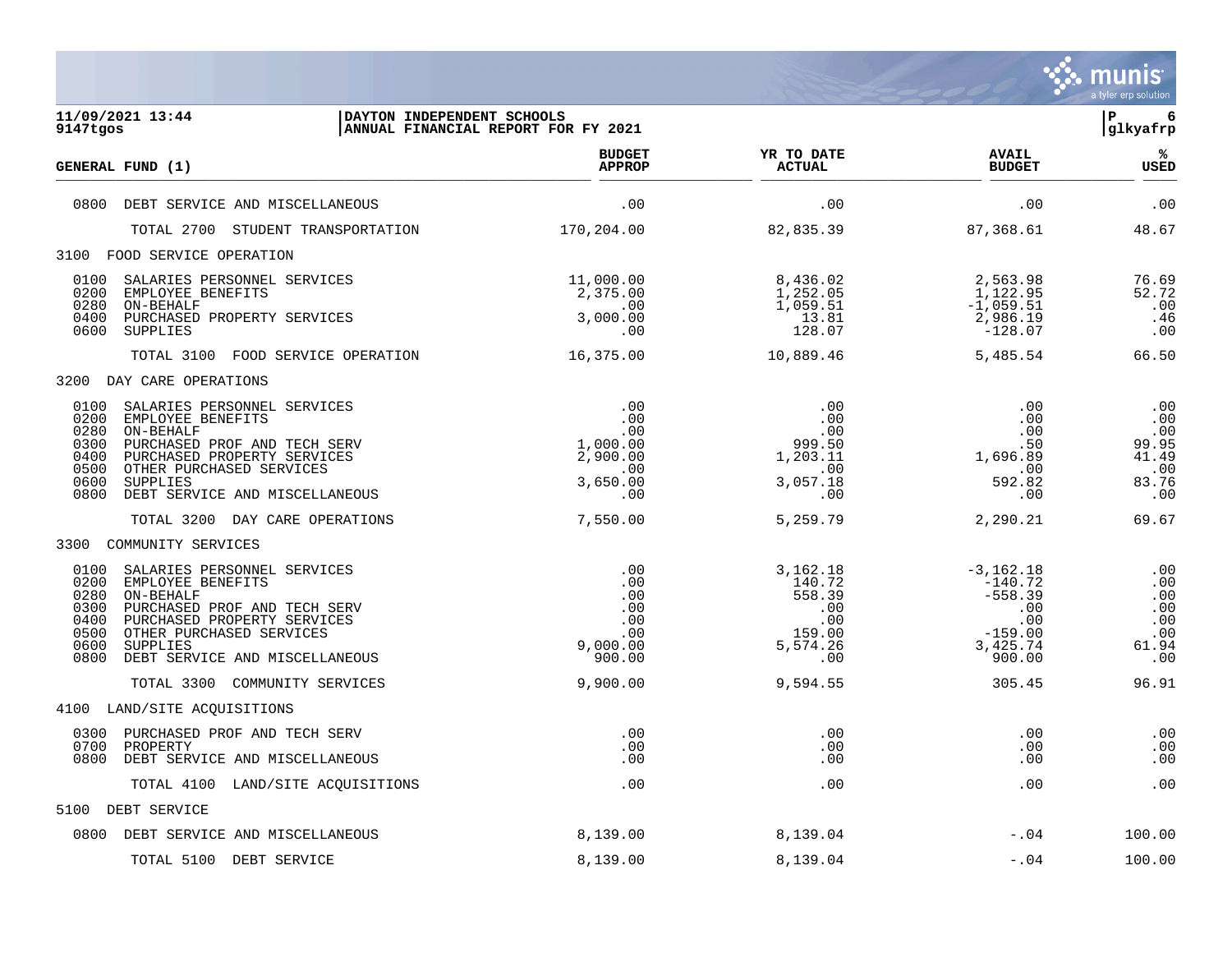

| 11/09/2021 13:44              | DAYTON INDEPENDENT SCHOOLS |                                     |                             |                               | . <u>.</u><br>l P<br>7 |
|-------------------------------|----------------------------|-------------------------------------|-----------------------------|-------------------------------|------------------------|
| 9147tgos                      |                            | ANNUAL FINANCIAL REPORT FOR FY 2021 |                             |                               | glkyafrp               |
| GENERAL FUND (1)              |                            | <b>BUDGET</b><br><b>APPROP</b>      | YR TO DATE<br><b>ACTUAL</b> | <b>AVAIL</b><br><b>BUDGET</b> | ℁<br>USED              |
| 5200<br><b>FUND TRANSFERS</b> |                            |                                     |                             |                               |                        |
| 0900<br>OTHER ITEMS           |                            | 76,950.00                           | 76,180.00                   | 770.00                        | 99.00                  |
| TOTAL 5200                    | FUND TRANSFERS             | 76,950.00                           | 76,180.00                   | 770.00                        | 99.00                  |
| 5300<br>CONTINGENCY           |                            |                                     |                             |                               |                        |
| 0840<br>CONTINGENCY           |                            | 971,916.62                          | .00                         | 971,916.62                    | .00                    |
| TOTAL 5300<br>CONTINGENCY     |                            | 971,916.62                          | .00                         | 971,916.62                    | .00                    |
| TOTAL EXPENDITURES            |                            | 11,021,956.62                       | 8,848,103.51                | 2, 173, 853. 11               | 80.28                  |
| TOTAL FOR GENERAL FUND (1)    |                            | .00                                 | 2,355,518.21                | $-2, 355, 518.21$             | .00                    |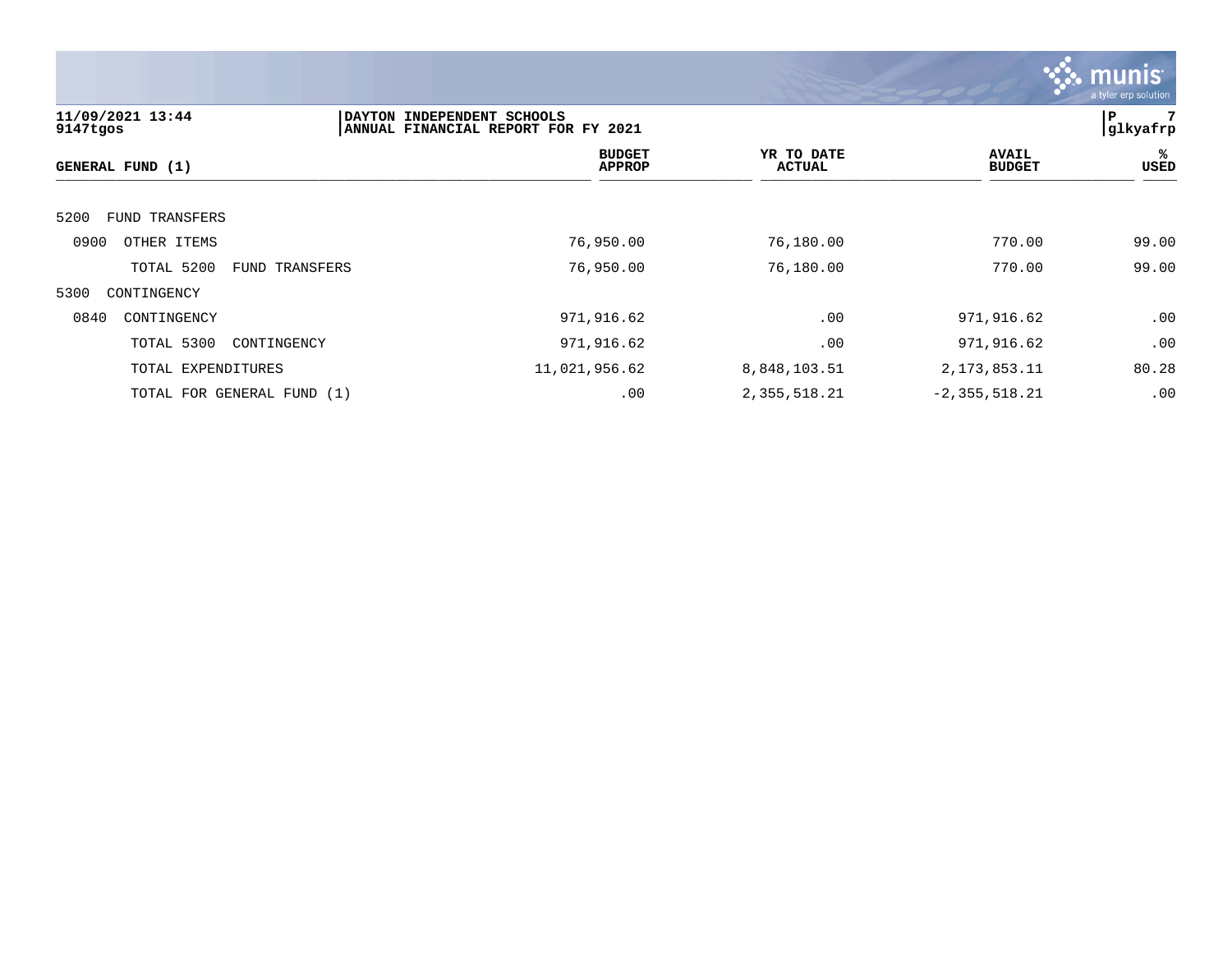|                                      |                                                                                                                                  |                                        |                                              |                                                            | ः munis<br>a tyler erp solution        |
|--------------------------------------|----------------------------------------------------------------------------------------------------------------------------------|----------------------------------------|----------------------------------------------|------------------------------------------------------------|----------------------------------------|
| 11/09/2021 13:44<br>9147tgos         | DAYTON INDEPENDENT SCHOOLS<br>ANNUAL FINANCIAL REPORT FOR FY 2021                                                                |                                        |                                              |                                                            | l P<br>8<br> glkyafrp                  |
|                                      | SPECIAL REVENUE (2)                                                                                                              | <b>BUDGET</b><br><b>APPROP</b>         | YR TO DATE<br><b>ACTUAL</b>                  | <b>AVAIL</b><br><b>BUDGET</b>                              | %ะ<br><b>USED</b>                      |
| <b>REVENUES</b>                      |                                                                                                                                  |                                        |                                              |                                                            |                                        |
|                                      | 0999 BEGINNING BALANCE                                                                                                           |                                        |                                              |                                                            |                                        |
|                                      | TOTAL 0999 BEGINNING BALANCE                                                                                                     | .00                                    | .00                                          | .00                                                        | .00                                    |
| <b>RECEIPTS</b>                      |                                                                                                                                  |                                        |                                              |                                                            |                                        |
|                                      | REVENUE FROM LOCAL SOURCES                                                                                                       |                                        |                                              |                                                            |                                        |
|                                      | REVENUE OTHER LOCAL GOVERNMENT UNITS                                                                                             |                                        |                                              |                                                            |                                        |
| 1280                                 | REVENUE IN LIEU OF TAXES<br>1280A KID CARE - CHR PAYMENTS                                                                        | .00<br>.00                             | .00<br>.00                                   | .00<br>.00                                                 | .00<br>.00                             |
|                                      | TOTAL REVENUE OTHER LOCAL GOVERNMENT UNITS                                                                                       | .00                                    | .00                                          | .00                                                        | .00                                    |
| TUITION                              |                                                                                                                                  |                                        |                                              |                                                            |                                        |
| 1310                                 | TUITION FROM INDIVIDUALS<br>1310A KID CARE TUITION FROM IND.                                                                     | .00<br>.00                             | .00<br>.00                                   | .00<br>.00                                                 | .00<br>.00                             |
|                                      | TOTAL TUITION                                                                                                                    | .00                                    | .00                                          | .00                                                        | .00                                    |
|                                      | EARNINGS ON INVESTMENTS                                                                                                          |                                        |                                              |                                                            |                                        |
| 1510                                 | INTEREST ON INVESTMENTS                                                                                                          | .00                                    | .00                                          | .00                                                        | .00                                    |
|                                      | TOTAL EARNINGS ON INVESTMENTS                                                                                                    | .00                                    | .00                                          | .00                                                        | .00                                    |
| FOOD SERVICE                         |                                                                                                                                  |                                        |                                              |                                                            |                                        |
| 1629                                 | NON-REIMBURSBLE OTHER FOOD PRG                                                                                                   | .00                                    | 44,607.80                                    | $-44,607.80$                                               | .00                                    |
|                                      | TOTAL FOOD SERVICE                                                                                                               | .00                                    | 44,607.80                                    | $-44,607.80$                                               | .00                                    |
|                                      | STUDENT ACTIVITIES                                                                                                               |                                        |                                              |                                                            |                                        |
| 1750                                 | REV FROM ENTERPRISE ACTIVITIES                                                                                                   | .00                                    | .00                                          | .00                                                        | .00                                    |
|                                      | TOTAL STUDENT ACTIVITIES                                                                                                         | .00                                    | .00                                          | .00                                                        | .00                                    |
|                                      | OTHER REVENUE FROM LOCAL SOURCES                                                                                                 |                                        |                                              |                                                            |                                        |
| 1919<br>1920<br>1951<br>1980<br>1990 | OTHER GRANT REV<br>CONTRIBUTIONS/DONATIONS<br>1920A KID CARE<br>MISC REV FRM OTH SCH DST IN ST<br>REFUND OF PRIOR YR EXPENDITURE | .00<br>.00<br>.00<br>.00<br>.00<br>.00 | .00<br>14, 167.99<br>.00<br>50,360.84<br>.00 | .00<br>$-14, 167.99$<br>.00<br>$-50, 360.84$<br>.00<br>.00 | .00<br>.00<br>.00<br>.00<br>.00<br>.00 |
|                                      | MISCELLANEOUS REVENUE<br>TOTAL OTHER REVENUE FROM LOCAL SOURCES                                                                  | .00                                    | .00<br>64,528.83                             | $-64,528.83$                                               | .00                                    |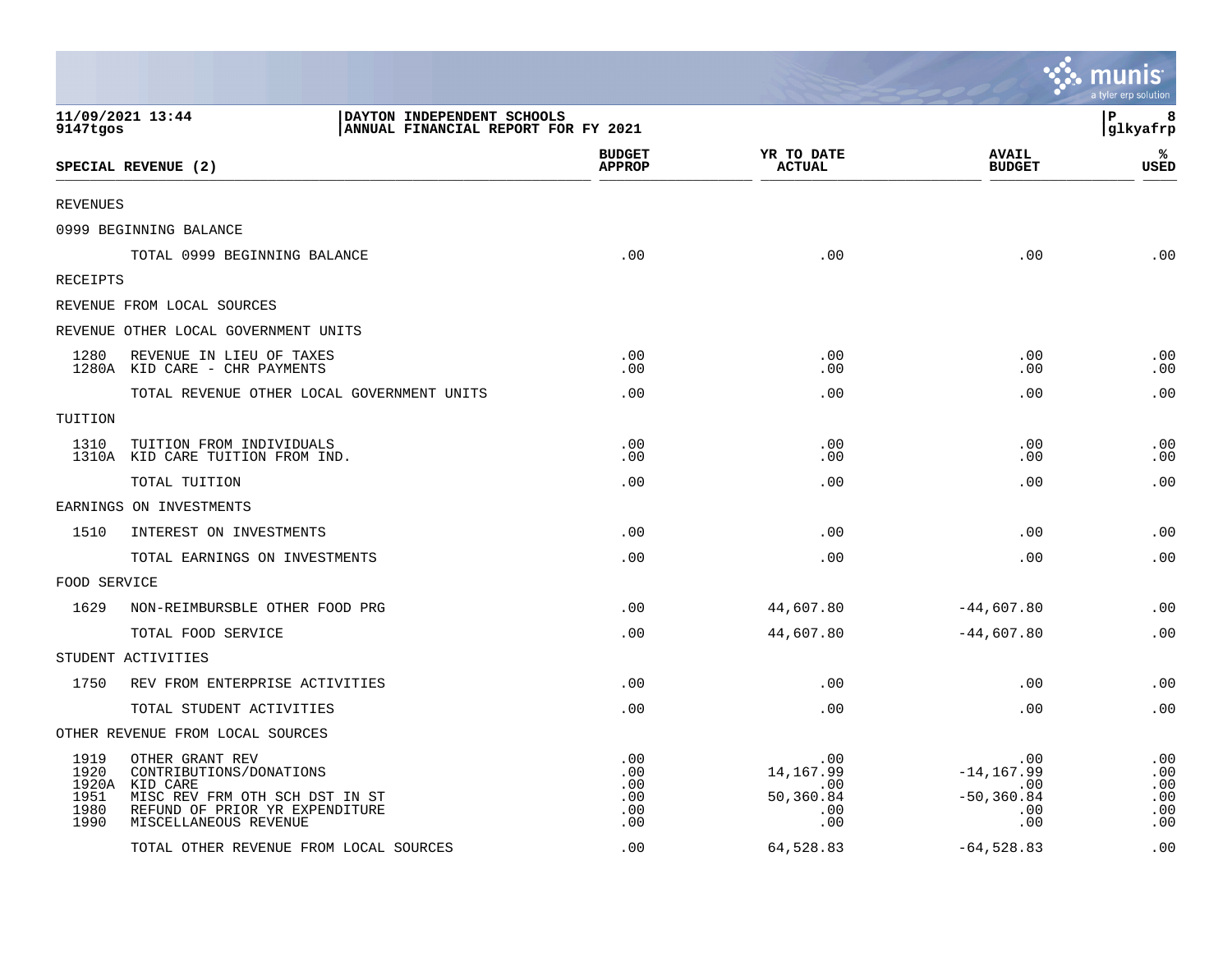

| 9147tgos                             | 11/09/2021 13:44                                                                                                          | DAYTON INDEPENDENT SCHOOLS<br>ANNUAL FINANCIAL REPORT FOR FY 2021 |                                                      |                                                                      |                                                    | 9<br>ΙP<br>glkyafrp                     |
|--------------------------------------|---------------------------------------------------------------------------------------------------------------------------|-------------------------------------------------------------------|------------------------------------------------------|----------------------------------------------------------------------|----------------------------------------------------|-----------------------------------------|
|                                      | SPECIAL REVENUE (2)                                                                                                       |                                                                   | <b>BUDGET</b><br><b>APPROP</b>                       | YR TO DATE<br><b>ACTUAL</b>                                          | <b>AVAIL</b><br><b>BUDGET</b>                      | ℁<br><b>USED</b>                        |
|                                      | TOTAL REVENUE FROM LOCAL SOURCES                                                                                          |                                                                   | .00                                                  | 109,136.63                                                           | $-109, 136.63$                                     | .00                                     |
|                                      | REVENUE FROM STATE SOURCES                                                                                                |                                                                   |                                                      |                                                                      |                                                    |                                         |
| STATE PROGRAM                        |                                                                                                                           |                                                                   |                                                      |                                                                      |                                                    |                                         |
| 3111                                 | SEEK PROGRAM                                                                                                              |                                                                   | 237,681.00                                           | 237,681.00                                                           | .00                                                | 100.00                                  |
|                                      | TOTAL STATE PROGRAM                                                                                                       |                                                                   | 237,681.00                                           | 237,681.00                                                           | .00                                                | 100.00                                  |
| RESTRICTED                           |                                                                                                                           |                                                                   |                                                      |                                                                      |                                                    |                                         |
| 3200                                 | RESTRICTED STATE REVENUE                                                                                                  |                                                                   | 440,601.48                                           | 512,845.93                                                           | $-72, 244.45$                                      | 116.40                                  |
|                                      | TOTAL RESTRICTED                                                                                                          |                                                                   | 440,601.48                                           | 512,845.93                                                           | $-72, 244.45$                                      | 116.40                                  |
|                                      | REVENUE FOR ON BEHALF PAYMENTS                                                                                            |                                                                   |                                                      |                                                                      |                                                    |                                         |
| 3900                                 | ON BEHALF PAYMENTS                                                                                                        |                                                                   | .00                                                  | .00                                                                  | .00                                                | .00                                     |
|                                      | TOTAL REVENUE FOR ON BEHALF PAYMENTS                                                                                      |                                                                   | .00                                                  | .00                                                                  | .00                                                | .00                                     |
|                                      | TOTAL REVENUE FROM STATE SOURCES                                                                                          |                                                                   | 678, 282.48                                          | 750,526.93                                                           | $-72, 244.45$                                      | 110.65                                  |
|                                      | REVENUE FROM FEDERAL SOURCES                                                                                              |                                                                   |                                                      |                                                                      |                                                    |                                         |
|                                      | RESTRICTED THROUGH THE STATE                                                                                              |                                                                   |                                                      |                                                                      |                                                    |                                         |
| 4500                                 | RESTRICTED FED THRU STATE                                                                                                 |                                                                   | 2,848,998.15                                         | 2,107,359.06                                                         | 741,639.09                                         | 73.97                                   |
|                                      | TOTAL RESTRICTED THROUGH THE STATE                                                                                        |                                                                   | 2,848,998.15                                         | 2,107,359.06                                                         | 741,639.09                                         | 73.97                                   |
|                                      | TOTAL REVENUE FROM FEDERAL SOURCES                                                                                        |                                                                   | 2,848,998.15                                         | 2,107,359.06                                                         | 741,639.09                                         | 73.97                                   |
| OTHER RECEIPTS                       |                                                                                                                           |                                                                   |                                                      |                                                                      |                                                    |                                         |
|                                      | INTERFUND TRANSFERS                                                                                                       |                                                                   |                                                      |                                                                      |                                                    |                                         |
| 5210<br>5231<br>5241<br>5251<br>5261 | FUND TRANSFER<br>TRANSF FROM TITLE II<br>TRANSF TO TITLE 1<br>FLEX FOCU TRANSF FROM ESS<br>FLEX TRANS TO FLEX OPERATIONAL |                                                                   | 18,000.00<br>54,870.00<br>$-54,870.00$<br>.00<br>.00 | 17,230.00<br>54,870.00<br>$-54,870.00$<br>14,386.91<br>$-14, 386.91$ | 770.00<br>.00<br>.00<br>$-14, 386.91$<br>14,386.91 | 95.72<br>100.00<br>100.00<br>.00<br>.00 |
|                                      | TOTAL INTERFUND TRANSFERS                                                                                                 |                                                                   | 18,000.00                                            | 17,230.00                                                            | 770.00                                             | 95.72                                   |
|                                      | TOTAL OTHER RECEIPTS                                                                                                      |                                                                   | 18,000.00                                            | 17,230.00                                                            | 770.00                                             | 95.72                                   |
|                                      | TOTAL RECEIPTS                                                                                                            |                                                                   | 3,545,280.63                                         | 2,984,252.62                                                         | 561,028.01                                         | 84.18                                   |
|                                      | TOTAL REVENUES                                                                                                            |                                                                   | 3,545,280.63                                         | 2,984,252.62                                                         | 561,028.01                                         | 84.18                                   |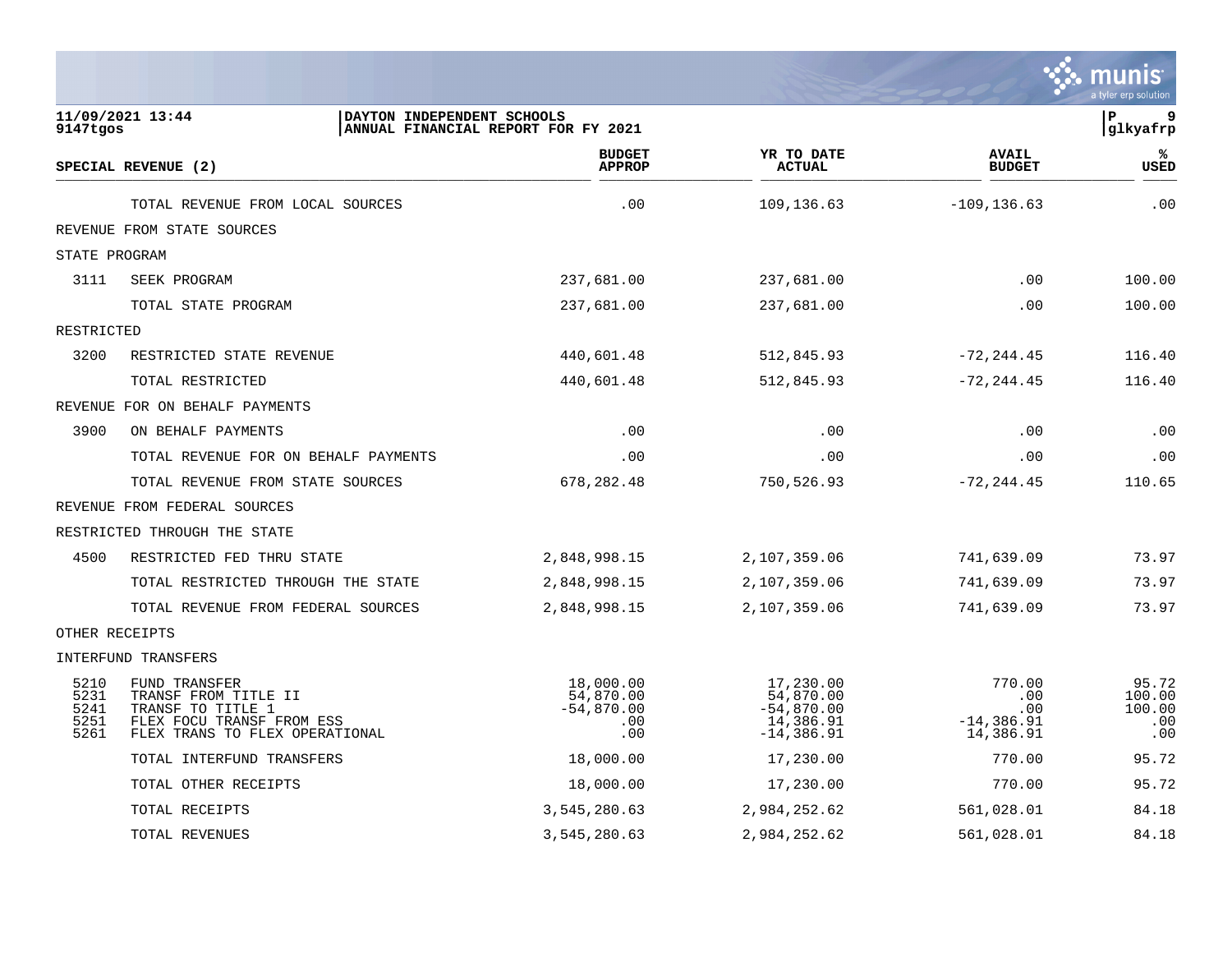

| 11/09/2021 13:44<br>DAYTON INDEPENDENT SCHOOLS<br>ANNUAL FINANCIAL REPORT FOR FY 2021<br>9147tgos                                                                                                                                                                     |                                                                                                           |                                                                                                           |                                                                                                           | l P-<br>10<br>glkyafrp                                                  |
|-----------------------------------------------------------------------------------------------------------------------------------------------------------------------------------------------------------------------------------------------------------------------|-----------------------------------------------------------------------------------------------------------|-----------------------------------------------------------------------------------------------------------|-----------------------------------------------------------------------------------------------------------|-------------------------------------------------------------------------|
| SPECIAL REVENUE (2)                                                                                                                                                                                                                                                   | <b>BUDGET</b><br><b>APPROP</b>                                                                            | YR TO DATE<br><b>ACTUAL</b>                                                                               | <b>AVAIL</b><br><b>BUDGET</b>                                                                             | %ะ<br>USED                                                              |
| <b>EXPENDITURES</b>                                                                                                                                                                                                                                                   |                                                                                                           |                                                                                                           |                                                                                                           |                                                                         |
| 1000 INSTRUCTION                                                                                                                                                                                                                                                      |                                                                                                           |                                                                                                           |                                                                                                           |                                                                         |
| 0100<br>SALARIES PERSONNEL SERVICES<br>0200<br>EMPLOYEE BENEFITS<br>0300<br>PURCHASED PROF AND TECH SERV<br>0400<br>PURCHASED PROPERTY SERVICES<br>0500<br>OTHER PURCHASED SERVICES<br>0600<br>SUPPLIES<br>0700<br>PROPERTY<br>0800<br>DEBT SERVICE AND MISCELLANEOUS | 1,651,212.25<br>461,920.00<br>49,259.69<br>32,986.00<br>57,500.18<br>254,125.59<br>489,186.08<br>1,500.00 | 1,110,873.28<br>250,049.63<br>37,998.22<br>32,986.41<br>19,888.78<br>354,606.63<br>294,548.28<br>1,780.14 | 540,338.97<br>211,870.37<br>11,261.47<br>$-.41$<br>37,611.40<br>$-100, 481.04$<br>194,637.80<br>$-280.14$ | 67.28<br>54.13<br>77.14<br>100.00<br>34.59<br>139.54<br>60.21<br>118.68 |
| TOTAL 1000 INSTRUCTION                                                                                                                                                                                                                                                | 2,997,689.79                                                                                              | 2,102,731.37                                                                                              | 894,958.42                                                                                                | 70.15                                                                   |
| 2100 STUDENT SUPPORT SERVICES                                                                                                                                                                                                                                         |                                                                                                           |                                                                                                           |                                                                                                           |                                                                         |
| 0100<br>SALARIES PERSONNEL SERVICES<br>0200<br>EMPLOYEE BENEFITS<br>0300<br>PURCHASED PROF AND TECH SERV<br>0500<br>OTHER PURCHASED SERVICES<br>0600<br>SUPPLIES<br>0700<br>PROPERTY<br>0800<br>DEBT SERVICE AND MISCELLANEOUS                                        | 98,692.00<br>4,397.00<br>.00<br>.00<br>5,459.12<br>.00<br>.00                                             | 102,381.34<br>10,078.87<br>.00<br>.00<br>.00<br>.00<br>.00                                                | $-3,689.34$<br>$-5,681.87$<br>.00<br>.00<br>5,459.12<br>.00<br>.00                                        | 103.74<br>229.22<br>.00<br>.00<br>.00<br>.00<br>.00                     |
| TOTAL 2100 STUDENT SUPPORT SERVICES                                                                                                                                                                                                                                   | 108,548.12                                                                                                | 112,460.21                                                                                                | $-3,912.09$                                                                                               | 103.60                                                                  |
| 2200 INSTRUCTIONAL STAFF SUPP SERV                                                                                                                                                                                                                                    |                                                                                                           |                                                                                                           |                                                                                                           |                                                                         |
| 0100<br>SALARIES PERSONNEL SERVICES<br>0200<br>EMPLOYEE BENEFITS<br>0300<br>PURCHASED PROF AND TECH SERV<br>0500<br>OTHER PURCHASED SERVICES<br>0600<br>SUPPLIES<br>0700<br>PROPERTY<br>0800<br>DEBT SERVICE AND MISCELLANEOUS                                        | .00<br>.00<br>27,847.33<br>7,300.00<br>.00<br>.00<br>.00                                                  | 360.00<br>51.09<br>18,449.53<br>1,689.90<br>164,392.12<br>104,124.00<br>.00                               | $-360.00$<br>$-51.09$<br>9,397.80<br>5,610.10<br>$-164, 392.12$<br>$-104, 124.00$<br>.00                  | .00<br>.00<br>66.25<br>23.15<br>.00<br>.00<br>.00                       |
| TOTAL 2200 INSTRUCTIONAL STAFF SUPP SERV                                                                                                                                                                                                                              | 35, 147. 33                                                                                               | 289,066.64                                                                                                | $-253, 919.31$                                                                                            | 822.44                                                                  |
| 2400 SCHOOL ADMIN SUPPORT                                                                                                                                                                                                                                             |                                                                                                           |                                                                                                           |                                                                                                           |                                                                         |
| 0100<br>SALARIES PERSONNEL SERVICES<br>0200<br>EMPLOYEE BENEFITS                                                                                                                                                                                                      | .00<br>.00                                                                                                | .00<br>.00                                                                                                | .00<br>.00                                                                                                | .00<br>.00                                                              |
| TOTAL 2400 SCHOOL ADMIN SUPPORT                                                                                                                                                                                                                                       | .00                                                                                                       | .00                                                                                                       | .00                                                                                                       | .00                                                                     |
| 2500 BUSINESS SUPPORT SERVICES                                                                                                                                                                                                                                        |                                                                                                           |                                                                                                           |                                                                                                           |                                                                         |
| 0100<br>SALARIES PERSONNEL SERVICES<br>0200<br>EMPLOYEE BENEFITS<br>0300<br>PURCHASED PROF AND TECH SERV<br>0400<br>PURCHASED PROPERTY SERVICES<br>0500<br>OTHER PURCHASED SERVICES                                                                                   | .00<br>.00<br>.00<br>65,972.00<br>.00                                                                     | 34,999.92<br>10,984.31<br>.00<br>.00<br>.00                                                               | $-34,999.92$<br>$-10,984.31$<br>.00<br>65,972.00<br>.00                                                   | .00<br>.00<br>.00<br>.00<br>.00                                         |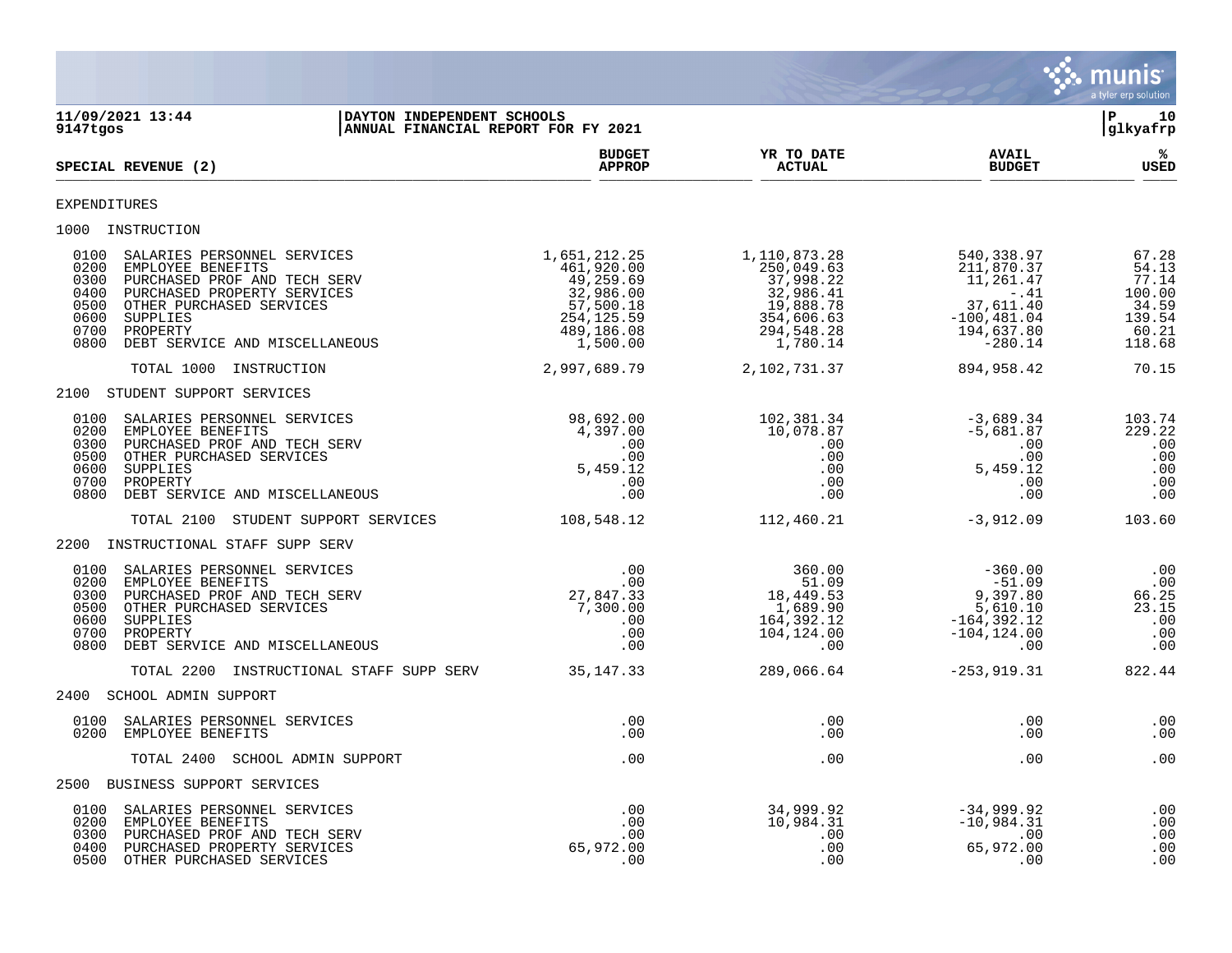

| 11/09/2021 13:44<br>DAYTON INDEPENDENT SCHOOLS<br>ANNUAL FINANCIAL REPORT FOR FY 2021<br>9147tgos                                                                                                                                                                           |                                                           |                                                                                     |                                                                                                  | l P<br>11<br>glkyafrp                                  |
|-----------------------------------------------------------------------------------------------------------------------------------------------------------------------------------------------------------------------------------------------------------------------------|-----------------------------------------------------------|-------------------------------------------------------------------------------------|--------------------------------------------------------------------------------------------------|--------------------------------------------------------|
| SPECIAL REVENUE (2)                                                                                                                                                                                                                                                         | <b>BUDGET</b><br><b>APPROP</b>                            | YR TO DATE<br><b>ACTUAL</b>                                                         | <b>AVAIL</b><br><b>BUDGET</b>                                                                    | %ะ<br><b>USED</b>                                      |
| 0600<br>SUPPLIES<br>0700<br>PROPERTY<br>0800 DEBT SERVICE AND MISCELLANEOUS                                                                                                                                                                                                 | 92,949.00<br>36,000.00<br>.00                             | 31,424.25<br>28,796.30<br>.00                                                       | 61,524.75<br>7,203.70<br>.00                                                                     | 33.81<br>79.99<br>.00                                  |
| TOTAL 2500 BUSINESS SUPPORT SERVICES                                                                                                                                                                                                                                        | 194,921.00                                                | 106,204.78                                                                          | 88,716.22                                                                                        | 54.49                                                  |
| 2600 PLANT OPERATIONS & MAINTENANCE                                                                                                                                                                                                                                         |                                                           |                                                                                     |                                                                                                  |                                                        |
| SALARIES PERSONNEL SERVICES<br>0100<br>$.00$<br>$.00$<br>$37,339.00$<br>$22,213.00$<br>$65,496.00$<br>0200<br>EMPLOYEE BENEFITS<br>0300 PURCHASED PROF AND TECH SERV<br>0400 PURCHASED PROPERTY SERVICES<br>0500 OTHER PURCHASED SERVICES<br>0600 SUPPLIES<br>0700 PROPERTY | 00.00<br>65,000.00<br>.00                                 | 5,131.68<br>1,660.99<br>3,704.95<br>22,463.00<br>35,444.00<br>88,613.01<br>7,207.95 | $-5,131.68$<br>$-1,660.99$<br>33,634.05<br>$-250.00$<br>30,012.00<br>$-23,613.01$<br>$-7,207.95$ | .00<br>.00<br>9.92<br>101.13<br>54.15<br>136.33<br>.00 |
| TOTAL 2600 PLANT OPERATIONS & MAINTENANCE                                                                                                                                                                                                                                   | 190,008.00                                                | 164, 225.58                                                                         | 25,782.42                                                                                        | 86.43                                                  |
| 2700 STUDENT TRANSPORTATION                                                                                                                                                                                                                                                 |                                                           |                                                                                     |                                                                                                  |                                                        |
| SALARIES PERSONNEL SERVICES<br>0100<br>0200 EMPLOYEE BENEFITS<br>0400 PURCHASED PROPERTY SERVICES<br>0500 OTHER PURCHASED SERVICES<br>0700 PROPERTY<br>0800 DEBT SERVICE AND MISCELLANEOUS                                                                                  | .00<br>.00<br>12,000.00<br>24,576.00<br>.00<br>.00        | .00<br>.00<br>12,033.02<br>10,076.00<br>.00<br>.00<br>.00                           | .00<br>.00<br>$-33.02$<br>14,500.00<br>.00<br>.00                                                | .00<br>.00<br>100.28<br>41.00<br>.00<br>.00            |
| TOTAL 2700 STUDENT TRANSPORTATION                                                                                                                                                                                                                                           | 36,576.00                                                 | 22,109.02                                                                           | 14,466.98                                                                                        | 60.45                                                  |
| 3100 FOOD SERVICE OPERATION                                                                                                                                                                                                                                                 |                                                           |                                                                                     |                                                                                                  |                                                        |
| 0100<br>SALARIES PERSONNEL SERVICES<br>0200 EMPLOYEE BENEFITS<br>0600 SUPPLIES<br>0700 PROPERTY                                                                                                                                                                             | .00<br>.00<br>.00<br>.00                                  | 11,853.59<br>3,847.53<br>16,038.70<br>3,750.00                                      | $-11,853.59$<br>$-3,847.53$<br>$-16,038.70$<br>$-3,750.00$                                       | .00<br>.00<br>.00<br>.00                               |
| TOTAL 3100 FOOD SERVICE OPERATION                                                                                                                                                                                                                                           | .00                                                       | 35,489.82                                                                           | $-35,489.82$                                                                                     | .00                                                    |
| 3200 DAY CARE OPERATIONS                                                                                                                                                                                                                                                    |                                                           |                                                                                     |                                                                                                  |                                                        |
| 0100 SALARIES PERSONNEL SERVICES<br>0200 EMPLOYEE BENEFITS<br>0600 SUPPLIES                                                                                                                                                                                                 | .00<br>.00<br>.00                                         | 3,480.59<br>1,549.26<br>2,823.69                                                    | $-3,480.59$<br>$-1,549.26$<br>$-2,823.69$                                                        | .00<br>.00<br>.00                                      |
| TOTAL 3200 DAY CARE OPERATIONS                                                                                                                                                                                                                                              | .00                                                       | 7,853.54                                                                            | $-7,853.54$                                                                                      | .00                                                    |
| 3300 COMMUNITY SERVICES                                                                                                                                                                                                                                                     |                                                           |                                                                                     |                                                                                                  |                                                        |
| SALARIES PERSONNEL SERVICES<br>0100<br>0200 EMPLOYEE BENEFITS<br>0300 PURCHASED PROF AND TECH SERV<br>0500 OTHER PURCHASED SERVICES<br>0600 SUPPLIES                                                                                                                        | 213,228.00<br>5,005.00<br>5,500.00<br>687.12<br>25,469.00 | 104,951.80<br>4,857.72<br>5,500.00<br>1,087.12<br>27,715.02                         | 108,276.20<br>147.28<br>100<br>$-400.00$<br>$-2, 246.02$                                         | 49.22<br>97.06<br>100.00<br>158.21<br>108.82           |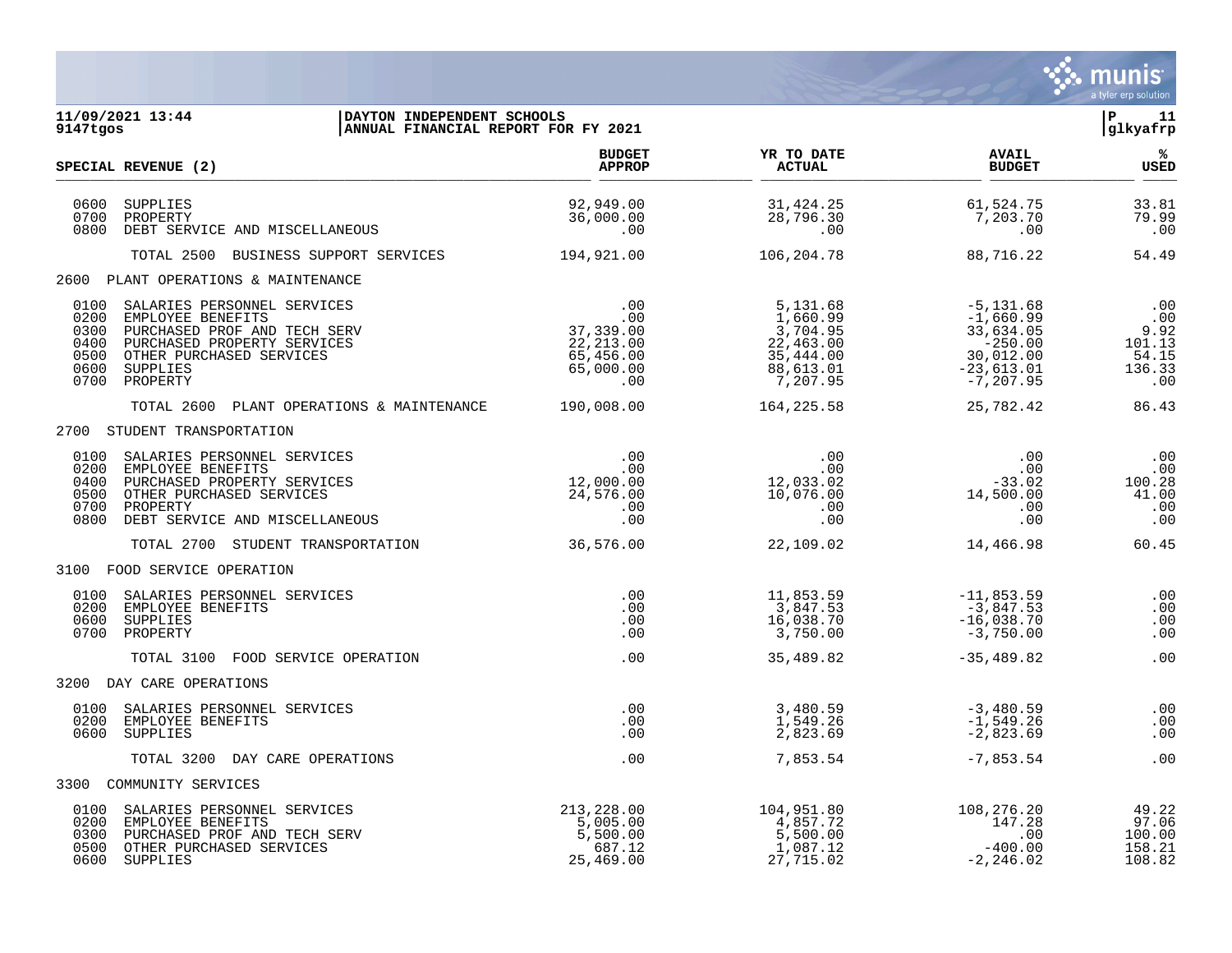

| 9147tgos     | 11/09/2021 13:44    |                                | DAYTON INDEPENDENT SCHOOLS<br>ANNUAL FINANCIAL REPORT FOR FY 2021 |                             |                |                               | 12<br>l P<br>glkyafrp |
|--------------|---------------------|--------------------------------|-------------------------------------------------------------------|-----------------------------|----------------|-------------------------------|-----------------------|
|              | SPECIAL REVENUE (2) |                                | <b>BUDGET</b><br><b>APPROP</b>                                    | YR TO DATE<br><b>ACTUAL</b> |                | <b>AVAIL</b><br><b>BUDGET</b> | %ะ<br><b>USED</b>     |
| 0700<br>0800 | PROPERTY            | DEBT SERVICE AND MISCELLANEOUS | .00<br>.00                                                        | .00<br>.00                  |                | .00<br>.00                    | .00<br>.00            |
|              | TOTAL 3300          | COMMUNITY SERVICES             | 249,889.12                                                        | 144, 111.66                 |                | 105,777.46                    | 57.67                 |
| 5100         | DEBT SERVICE        |                                |                                                                   |                             |                |                               |                       |
| 0800         |                     | DEBT SERVICE AND MISCELLANEOUS | .00                                                               | .00                         |                | .00                           | .00                   |
|              | TOTAL 5100          | DEBT SERVICE                   | .00                                                               | .00                         |                | .00                           | .00                   |
| 5200         | FUND TRANSFERS      |                                |                                                                   |                             |                |                               |                       |
| 0900         | OTHER ITEMS         |                                | .00                                                               | .00                         |                | .00                           | .00                   |
|              | TOTAL 5200          | FUND TRANSFERS                 | .00                                                               | .00                         |                | .00                           | .00                   |
|              | TOTAL EXPENDITURES  |                                | 3,812,779.36                                                      | 2,984,252.62                |                | 828,526.74                    | 78.27                 |
|              |                     | TOTAL FOR SPECIAL REVENUE (2)  | $-267, 498.73$                                                    | .00                         | $-267, 498.73$ |                               | .00                   |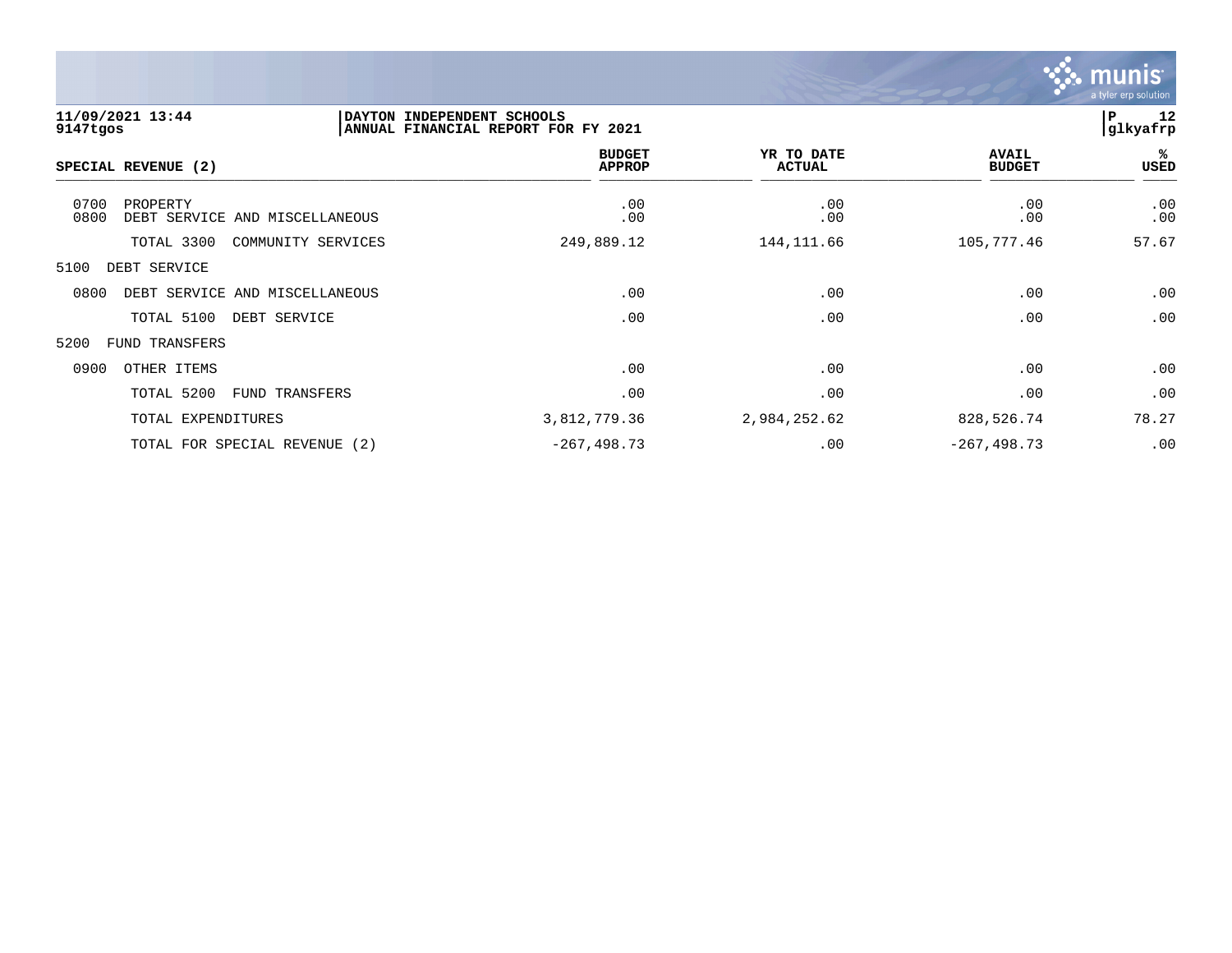|                                                |                                                                                                                                                                             |                                                                                 |                                                                      |                                                                             | <b>MANIS</b><br>a tyler erp solution                        |
|------------------------------------------------|-----------------------------------------------------------------------------------------------------------------------------------------------------------------------------|---------------------------------------------------------------------------------|----------------------------------------------------------------------|-----------------------------------------------------------------------------|-------------------------------------------------------------|
| 9147tgos                                       | 11/09/2021 13:44<br>DAYTON INDEPENDENT SCHOOLS<br>ANNUAL FINANCIAL REPORT FOR FY 2021                                                                                       |                                                                                 |                                                                      |                                                                             | l P<br>13<br>glkyafrp                                       |
|                                                | DIST ACTIVITY (SPEC REV ANN) (21)                                                                                                                                           | <b>BUDGET</b><br><b>APPROP</b>                                                  | YR TO DATE<br><b>ACTUAL</b>                                          | <b>AVAIL</b><br><b>BUDGET</b>                                               | ℁<br><b>USED</b>                                            |
| <b>REVENUES</b>                                |                                                                                                                                                                             |                                                                                 |                                                                      |                                                                             |                                                             |
|                                                | 0999 BEGINNING BALANCE                                                                                                                                                      |                                                                                 |                                                                      |                                                                             |                                                             |
|                                                | TOTAL 0999 BEGINNING BALANCE                                                                                                                                                | 44,442.70                                                                       | 44, 442.68                                                           | .02                                                                         | 100.00                                                      |
| <b>RECEIPTS</b>                                |                                                                                                                                                                             |                                                                                 |                                                                      |                                                                             |                                                             |
|                                                | REVENUE FROM LOCAL SOURCES                                                                                                                                                  |                                                                                 |                                                                      |                                                                             |                                                             |
|                                                | EARNINGS ON INVESTMENTS                                                                                                                                                     |                                                                                 |                                                                      |                                                                             |                                                             |
| 1510                                           | INTEREST ON INVESTMENTS                                                                                                                                                     | .00                                                                             | .00                                                                  | .00                                                                         | .00                                                         |
|                                                | TOTAL EARNINGS ON INVESTMENTS                                                                                                                                               | .00                                                                             | .00                                                                  | .00                                                                         | .00                                                         |
|                                                | STUDENT ACTIVITIES                                                                                                                                                          |                                                                                 |                                                                      |                                                                             |                                                             |
| 1720<br>1740<br>1740T<br>1750<br>1750G<br>1790 | BOOKSTORE SALES<br>FEES - DAF<br>TEXTBOOK FEES-DAF<br>DONATIONS - DAF<br>GRANTS - DAF<br>OTHER FUNDRAISERS -DAF<br>1790F FUNDR-OPER-NOSTUDENTS-DAF<br>1790P PICTURE PROFITS | .00<br>4,241.45<br>.00<br>13,000.00<br>.00<br>1,000.00<br>10,992.35<br>1,422.20 | .00<br>.00<br>55.00<br>8,500.00<br>.00<br>825.00<br>10,992.35<br>.00 | .00<br>4,241.45<br>$-55.00$<br>4,500.00<br>.00<br>175.00<br>.00<br>1,422.20 | .00<br>.00<br>.00<br>65.38<br>.00<br>82.50<br>100.00<br>.00 |
|                                                | TOTAL STUDENT ACTIVITIES                                                                                                                                                    | 30,656.00                                                                       | 20, 372.35                                                           | 10,283.65                                                                   | 66.45                                                       |
|                                                | OTHER REVENUE FROM LOCAL SOURCES                                                                                                                                            |                                                                                 |                                                                      |                                                                             |                                                             |
| 1920                                           | CONTRIBUTIONS/DONATIONS                                                                                                                                                     | .00                                                                             | .00                                                                  | .00                                                                         | .00                                                         |
|                                                | TOTAL OTHER REVENUE FROM LOCAL SOURCES                                                                                                                                      | .00                                                                             | .00                                                                  | .00                                                                         | .00                                                         |
|                                                | TOTAL REVENUE FROM LOCAL SOURCES                                                                                                                                            | 30,656.00                                                                       | 20,372.35                                                            | 10,283.65                                                                   | 66.45                                                       |
| OTHER RECEIPTS                                 |                                                                                                                                                                             |                                                                                 |                                                                      |                                                                             |                                                             |
|                                                | INTERFUND TRANSFERS                                                                                                                                                         |                                                                                 |                                                                      |                                                                             |                                                             |
| 5210                                           | FUND TRANSFER                                                                                                                                                               | .00                                                                             | 10,374.05                                                            | $-10,374.05$                                                                | .00                                                         |
|                                                | TOTAL INTERFUND TRANSFERS                                                                                                                                                   | .00                                                                             | 10,374.05                                                            | $-10, 374.05$                                                               | .00                                                         |
|                                                | TOTAL OTHER RECEIPTS                                                                                                                                                        | .00                                                                             | 10,374.05                                                            | $-10, 374.05$                                                               | .00                                                         |
|                                                | TOTAL RECEIPTS                                                                                                                                                              | 30,656.00                                                                       | 30,746.40                                                            | $-90.40$                                                                    | 100.29                                                      |
|                                                | TOTAL REVENUES                                                                                                                                                              | 75,098.70                                                                       | 75,189.08                                                            | $-90.38$                                                                    | 100.12                                                      |

 $\sim$   $\sim$   $\sim$   $\sim$   $\sim$   $\sim$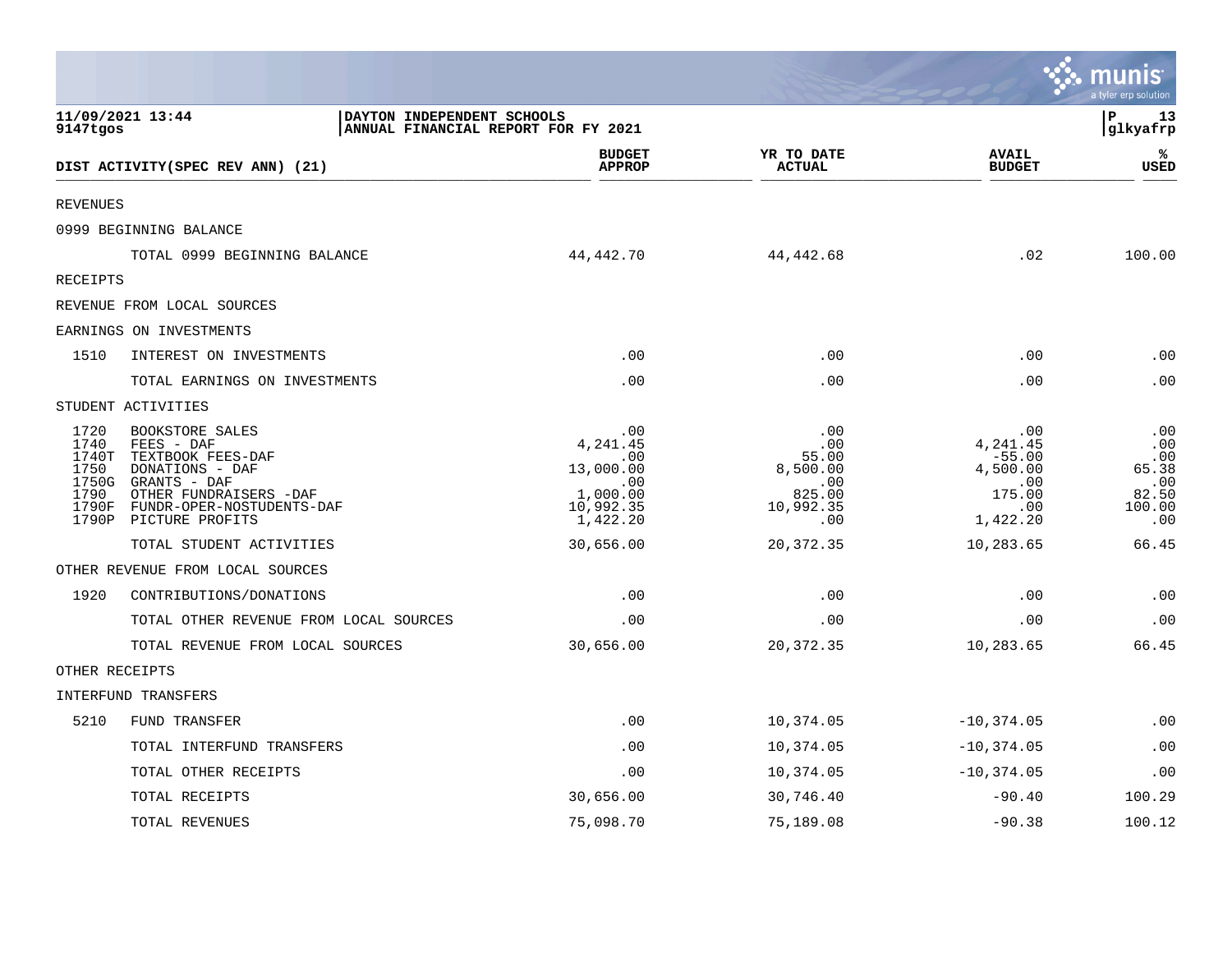

**11/09/2021 13:44 |DAYTON INDEPENDENT SCHOOLS |P 14** ANNUAL FINANCIAL REPORT FOR FY 2021 **BUDGET YR TO DATE AVAIL %**  $DIST$   $ACTIVITY(SPEC$   $REV$   $ANN$   $(21)$  $\frac{\text{AFFNet}}{\text{AFFNet}}$   $\frac{\text{AFFNet}}{\text{AFFNet}}$   $\frac{\text{AFFNet}}{\text{AFFNet}}$   $\frac{\text{AFFNet}}{\text{AFFNet}}$   $\frac{\text{AFFNet}}{\text{AFFNet}}$ EXPENDITURES 1000 INSTRUCTION 0300 PURCHASED PROF AND TECH SERV .00 .00 .00 .00 0500 OTHER PURCHASED SERVICES ... 00 ... 00 ... 1,098.27 ... 1,098.27 ... 00 ... 1,098.27 ... 00<br>11,281.69 ... 39,966.01 ... 39,966.01 ... 247.70 ... 11,281.69 ... 39,966.01 ... 247.00 0600 SUPPLIES 51,247.70 11,281.69 39,966.01 22.01 0700 PROPERTY 19,033.00 .00 19,033.00 .00 0800 DEBT SERVICE AND MISCELLANEOUS .00 5,522.02 -5,522.02 .00 TOTAL 1000 INSTRUCTION 70,280.70 17,901.98 52,378.72 25.47 2100 STUDENT SUPPORT SERVICES 0600 SUPPLIES 1,098.00 .00 1,098.00 .00 TOTAL 2100 STUDENT SUPPORT SERVICES  $1,098.00$  .00 .00 .00 .00 .00 .00 2200 INSTRUCTIONAL STAFF SUPP SERV 0600 SUPPLIES 3,720.00 .00 3,720.00 .00 0700 PROPERTY .00 .00 .00 .00 TOTAL 2200 INSTRUCTIONAL STAFF SUPP SERV 3,720.00 .00 3,720.00 .00 2600 PLANT OPERATIONS & MAINTENANCE 0300 PURCHASED PROF AND TECH SERV .00 .00 .00 .00 0400 PURCHASED PROPERTY SERVICES .00 .00 .00 .00 0600 SUPPLIES .00 .00 .00 .00 0700 PROPERTY .00 .00 .00 .00 TOTAL 2600 PLANT OPERATIONS & MAINTENANCE .00 .00 .00 .00 2700 STUDENT TRANSPORTATION 0800 DEBT SERVICE AND MISCELLANEOUS .00 .00 .00 .00 TOTAL 2700 STUDENT TRANSPORTATION .00 .00 .00 .00 TOTAL EXPENDITURES 75,098.70 17,901.98 57,196.72 23.84 TOTAL FOR DIST ACTIVITY(SPEC REV ANN) (21) .00 .00 57,287.10 -57,287.10 -57,287.10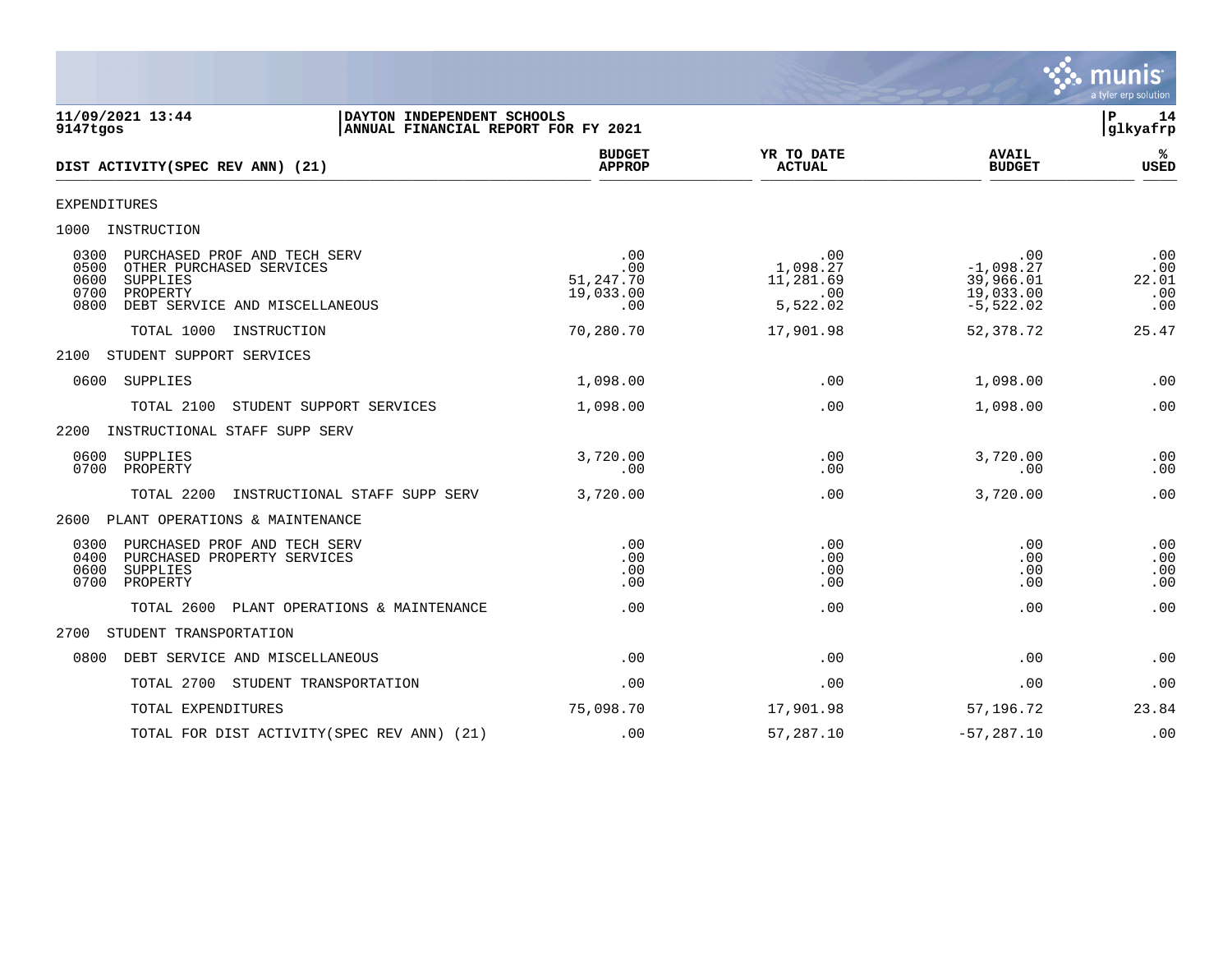|                                      |                                                                                                                   |                                                             |                                                          |                                                                 | <b>as munis</b><br>a tyler erp solution  |
|--------------------------------------|-------------------------------------------------------------------------------------------------------------------|-------------------------------------------------------------|----------------------------------------------------------|-----------------------------------------------------------------|------------------------------------------|
| 9147tgos                             | 11/09/2021 13:44<br>DAYTON INDEPENDENT SCHOOLS<br>ANNUAL FINANCIAL REPORT FOR FY 2021                             |                                                             |                                                          |                                                                 | l P<br>15<br>glkyafrp                    |
|                                      | SCHOOL ACTIVITY FDS (25)                                                                                          | <b>BUDGET</b><br><b>APPROP</b>                              | YR TO DATE<br><b>ACTUAL</b>                              | <b>AVAIL</b><br><b>BUDGET</b>                                   | ℁<br><b>USED</b>                         |
| <b>REVENUES</b>                      |                                                                                                                   |                                                             |                                                          |                                                                 |                                          |
|                                      | 0999 BEGINNING BALANCE                                                                                            |                                                             |                                                          |                                                                 |                                          |
|                                      | TOTAL 0999 BEGINNING BALANCE                                                                                      | 154,060.00                                                  | 154,060.96                                               | $-.96$                                                          | 100.00                                   |
| RECEIPTS                             |                                                                                                                   |                                                             |                                                          |                                                                 |                                          |
|                                      | REVENUE FROM LOCAL SOURCES                                                                                        |                                                             |                                                          |                                                                 |                                          |
|                                      | EARNINGS ON INVESTMENTS                                                                                           |                                                             |                                                          |                                                                 |                                          |
| 1510                                 | INTEREST ON INVESTMENTS                                                                                           | 3,099.00                                                    | 458.05                                                   | 2,640.95                                                        | 14.78                                    |
|                                      | TOTAL EARNINGS ON INVESTMENTS                                                                                     | 3,099.00                                                    | 458.05                                                   | 2,640.95                                                        | 14.78                                    |
| FOOD SERVICE                         |                                                                                                                   |                                                             |                                                          |                                                                 |                                          |
| 1637                                 | VENDING-STAFF GENERATED                                                                                           | .00                                                         | .00                                                      | .00                                                             | .00                                      |
|                                      | TOTAL FOOD SERVICE                                                                                                | .00                                                         | .00                                                      | .00                                                             | $\boldsymbol{\mathsf{.00}}$              |
|                                      | STUDENT ACTIVITIES                                                                                                |                                                             |                                                          |                                                                 |                                          |
| 1710<br>1730<br>1740<br>1750<br>1790 | GATE RECEIPTS-SAF<br>DUES-ACTIVITY FUNDS<br>FEES-ACTIVITY FUNDS<br>SCHOLARSHIP-GENERAL DHS<br>STUD ACT-HS GENERAL | 50,372.00<br>1,510.00<br>5,087.00<br>1,625.00<br>215,604.00 | 34, 350. 75<br>.00<br>1,743.75<br>14,240.00<br>97,729.39 | 16,021.25<br>1,510.00<br>3,343.25<br>$-12,615.00$<br>117,874.61 | 68.19<br>.00<br>34.28<br>876.31<br>45.33 |
|                                      | TOTAL STUDENT ACTIVITIES                                                                                          | 274,198.00                                                  | 148,063.89                                               | 126, 134. 11                                                    | 54.00                                    |
|                                      | OTHER REVENUE FROM LOCAL SOURCES                                                                                  |                                                             |                                                          |                                                                 |                                          |
| 1920<br>1990                         | CONTRIBUTIONS/DONATIONS<br>MISCELLANEOUS REVENUE<br>1990C MISC-CONCESSIONS                                        | 13,780.00<br>3,020.00<br>.00                                | 20,869.13<br>8,222.70<br>.00                             | $-7,089.13$<br>$-5, 202.70$<br>.00                              | 151.45<br>272.27<br>.00                  |
|                                      | TOTAL OTHER REVENUE FROM LOCAL SOURCES                                                                            | 16,800.00                                                   | 29,091.83                                                | $-12, 291.83$                                                   | 173.17                                   |
|                                      | TOTAL REVENUE FROM LOCAL SOURCES                                                                                  | 294,097.00                                                  | 177,613.77                                               | 116,483.23                                                      | 60.39                                    |
| OTHER RECEIPTS                       |                                                                                                                   |                                                             |                                                          |                                                                 |                                          |
|                                      | INTERFUND TRANSFERS                                                                                               |                                                             |                                                          |                                                                 |                                          |
| 5210                                 | FUND TRANSFER IN                                                                                                  | .00                                                         | .00                                                      | .00                                                             | .00                                      |
|                                      | TOTAL INTERFUND TRANSFERS                                                                                         | .00                                                         | .00                                                      | .00                                                             | .00                                      |
|                                      | TOTAL OTHER RECEIPTS                                                                                              | .00                                                         | .00                                                      | .00                                                             | .00                                      |
|                                      | TOTAL RECEIPTS                                                                                                    | 294,097.00                                                  | 177,613.77                                               | 116,483.23                                                      | 60.39                                    |

 $\sim$   $\sim$   $\sim$   $\sim$   $\sim$   $\sim$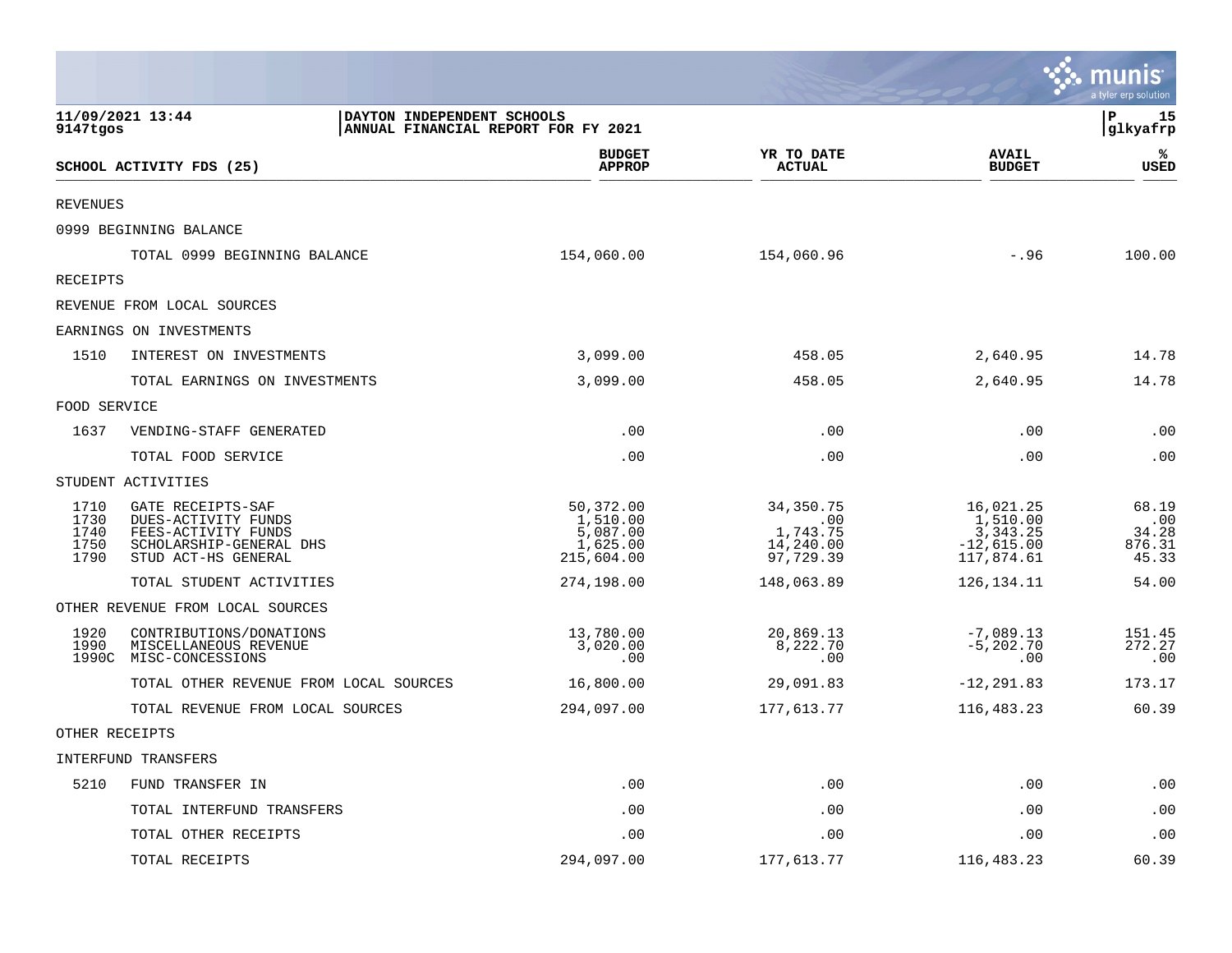|                              |                                                                   |                             |                               | munis<br>a tyler erp solution |
|------------------------------|-------------------------------------------------------------------|-----------------------------|-------------------------------|-------------------------------|
| 11/09/2021 13:44<br>9147tgos | DAYTON INDEPENDENT SCHOOLS<br>ANNUAL FINANCIAL REPORT FOR FY 2021 |                             |                               | 16<br>glkyafrp                |
| SCHOOL ACTIVITY FDS (25)     | <b>BUDGET</b><br><b>APPROP</b>                                    | YR TO DATE<br><b>ACTUAL</b> | <b>AVAIL</b><br><b>BUDGET</b> | USED                          |
| TOTAL REVENUES               | 448,157.00                                                        | 331,674.73                  | 116,482.27                    | 74.01                         |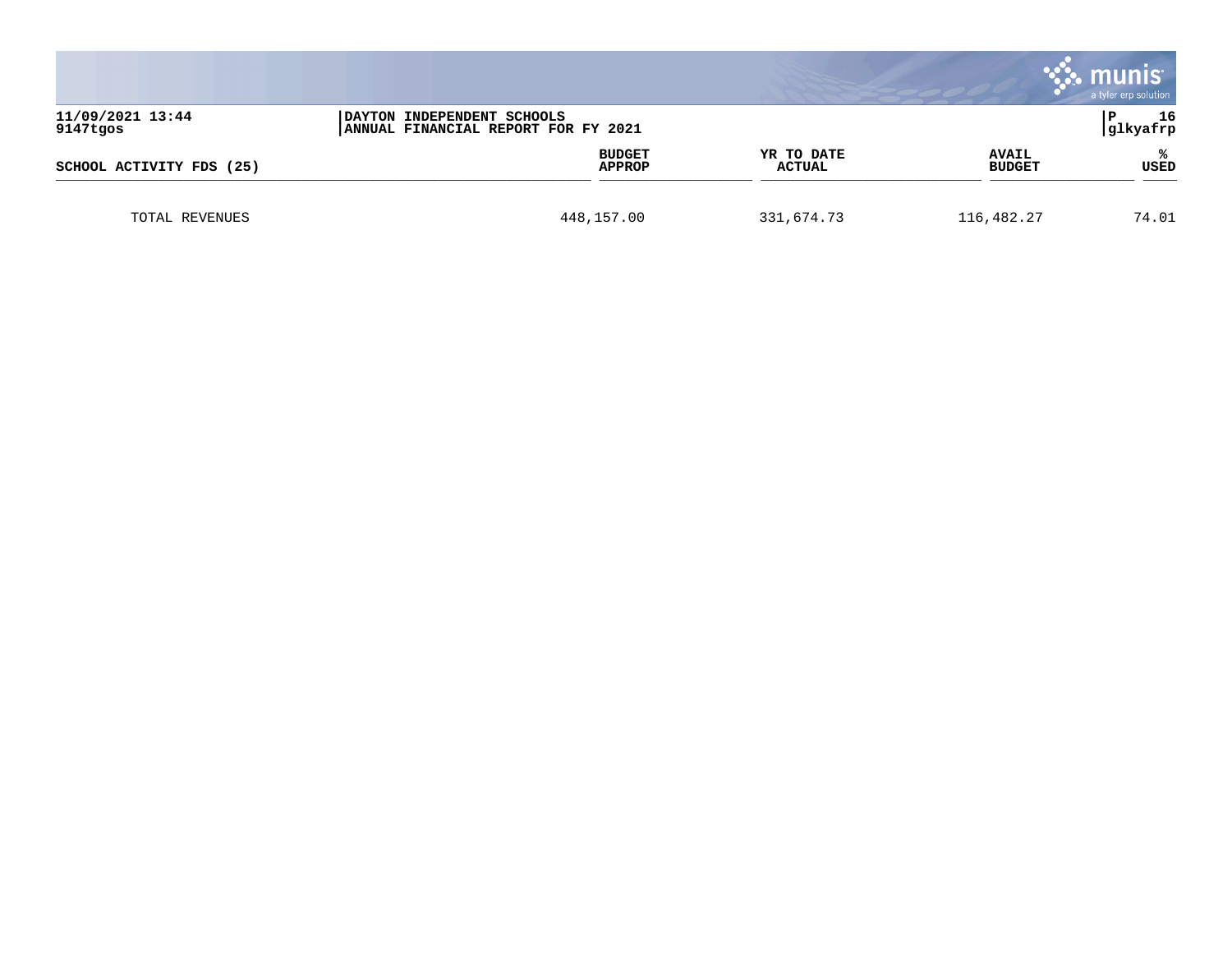

| 11/09/2021 13:44<br>DAYTON INDEPENDENT SCHOOLS<br>ANNUAL FINANCIAL REPORT FOR FY 2021<br>9147tgos        |                                         |                                 |                                        | P.<br>17<br>glkyafrp       |
|----------------------------------------------------------------------------------------------------------|-----------------------------------------|---------------------------------|----------------------------------------|----------------------------|
| SCHOOL ACTIVITY FDS (25)                                                                                 | <b>BUDGET</b><br><b>APPROP</b>          | YR TO DATE<br><b>ACTUAL</b>     | <b>AVAIL</b><br><b>BUDGET</b>          | %ะ<br>USED                 |
| <b>EXPENDITURES</b>                                                                                      |                                         |                                 |                                        |                            |
| 1000<br>INSTRUCTION                                                                                      |                                         |                                 |                                        |                            |
| 0600<br>SUPPLIES<br>0800<br>DEBT SERVICE AND MISCELLANEOUS<br>0840<br>CONTINGENCY<br>0900<br>OTHER ITEMS | 284, 286.00<br>.00<br>162,172.00<br>.00 | 179,341.84<br>.00<br>.00<br>.00 | 104,944.16<br>.00<br>162,172.00<br>.00 | 63.09<br>.00<br>.00<br>.00 |
| TOTAL 1000<br>INSTRUCTION                                                                                | 446,458.00                              | 179,341.84                      | 267, 116.16                            | 40.17                      |
| INSTRUCTIONAL STAFF SUPP SERV<br>2200                                                                    |                                         |                                 |                                        |                            |
| 0600<br>SUPPLIES                                                                                         | 1,699.00                                | .00                             | 1,699.00                               | .00                        |
| TOTAL 2200<br>INSTRUCTIONAL STAFF SUPP SERV                                                              | 1,699.00                                | .00                             | 1,699.00                               | .00                        |
| 2700<br>STUDENT TRANSPORTATION                                                                           |                                         |                                 |                                        |                            |
| SUPPLIES<br>0600                                                                                         | .00                                     | .00                             | .00                                    | .00                        |
| TOTAL 2700<br>STUDENT TRANSPORTATION                                                                     | .00                                     | .00                             | .00                                    | .00                        |
| COMMUNITY SERVICES<br>3300                                                                               |                                         |                                 |                                        |                            |
| 0600<br>SUPPLIES                                                                                         | .00                                     | .00                             | .00                                    | .00                        |
| TOTAL 3300<br>COMMUNITY SERVICES                                                                         | .00                                     | .00                             | .00                                    | .00                        |
| <b>FUND TRANSFERS</b><br>5200                                                                            |                                         |                                 |                                        |                            |
| 0900<br>OTHER ITEMS                                                                                      | .00                                     | 10,374.05                       | $-10, 374.05$                          | .00                        |
| TOTAL 5200<br>FUND TRANSFERS                                                                             | .00                                     | 10,374.05                       | $-10, 374.05$                          | .00                        |
| TOTAL EXPENDITURES                                                                                       | 448,157.00                              | 189,715.89                      | 258, 441. 11                           | 42.33                      |
| TOTAL FOR SCHOOL ACTIVITY FDS (25)                                                                       | .00                                     | 141,958.84                      | $-141,958.84$                          | .00                        |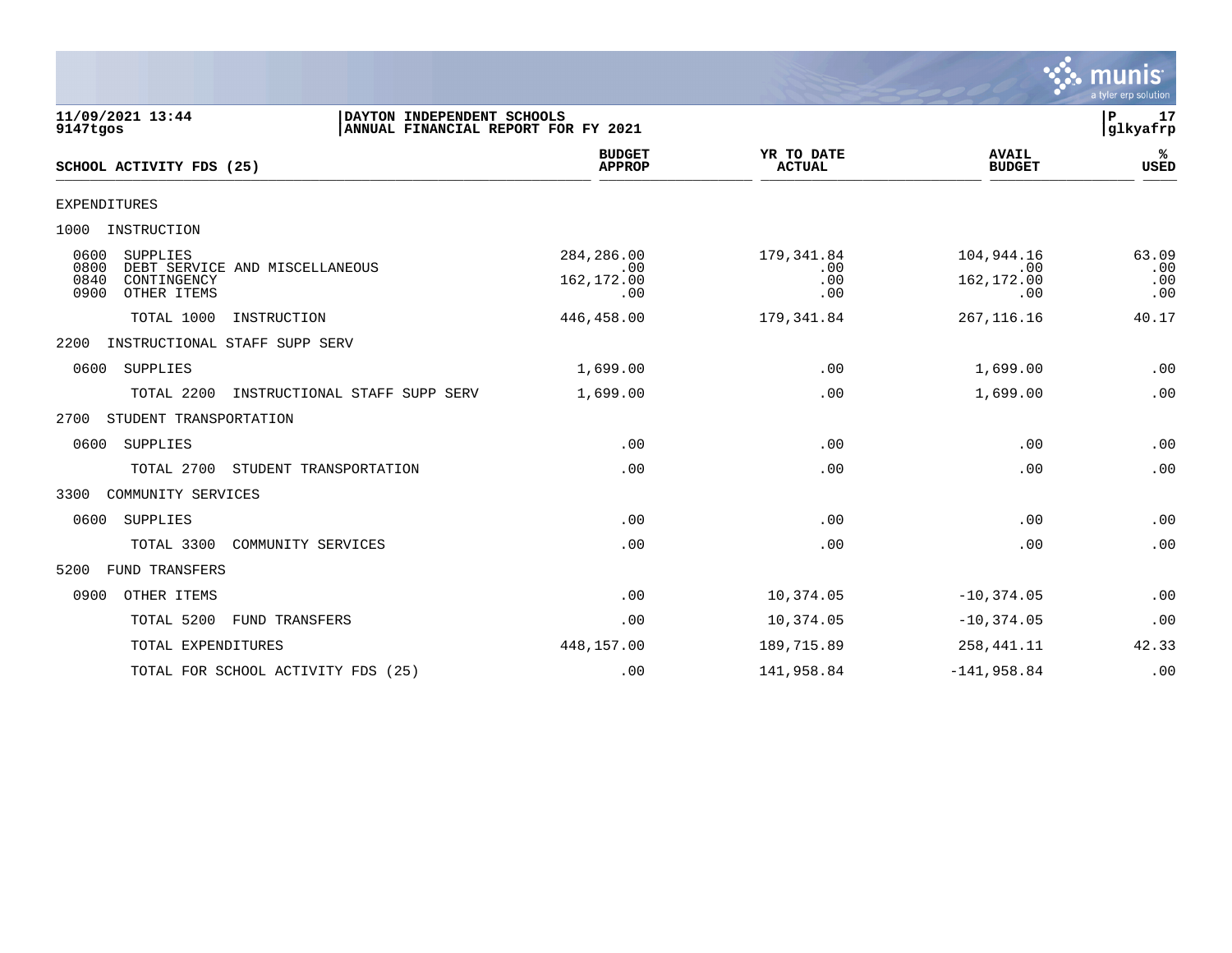|                 |                                                                                       |                                |                             |                               | munis<br>a tyler erp solution |
|-----------------|---------------------------------------------------------------------------------------|--------------------------------|-----------------------------|-------------------------------|-------------------------------|
| 9147tgos        | 11/09/2021 13:44<br>DAYTON INDEPENDENT SCHOOLS<br>ANNUAL FINANCIAL REPORT FOR FY 2021 |                                |                             |                               | 18<br>P<br>glkyafrp           |
|                 | CAPITAL OUTLAY FUND (310)                                                             | <b>BUDGET</b><br><b>APPROP</b> | YR TO DATE<br><b>ACTUAL</b> | <b>AVAIL</b><br><b>BUDGET</b> | ℁<br><b>USED</b>              |
| <b>REVENUES</b> |                                                                                       |                                |                             |                               |                               |
|                 | 0999 BEGINNING BALANCE                                                                |                                |                             |                               |                               |
|                 | TOTAL 0999 BEGINNING BALANCE                                                          | .00                            | .00                         | .00                           | .00                           |
| <b>RECEIPTS</b> |                                                                                       |                                |                             |                               |                               |
|                 | REVENUE FROM LOCAL SOURCES                                                            |                                |                             |                               |                               |
|                 | EARNINGS ON INVESTMENTS                                                               |                                |                             |                               |                               |
| 1510            | INTEREST ON INVESTMENTS                                                               | .00                            | .00                         | .00                           | .00                           |
|                 | TOTAL EARNINGS ON INVESTMENTS                                                         | .00                            | .00                         | .00                           | .00                           |
|                 | TOTAL REVENUE FROM LOCAL SOURCES                                                      | .00                            | .00                         | .00                           | .00                           |
|                 | REVENUE FROM STATE SOURCES                                                            |                                |                             |                               |                               |
| RESTRICTED      |                                                                                       |                                |                             |                               |                               |
| 3200            | RESTRICTED STATE REVENUE                                                              | 82,047.00                      | 82,048.00                   | $-1.00$                       | 100.00                        |
|                 | TOTAL RESTRICTED                                                                      | 82,047.00                      | 82,048.00                   | $-1.00$                       | 100.00                        |
|                 | TOTAL REVENUE FROM STATE SOURCES                                                      | 82,047.00                      | 82,048.00                   | $-1.00$                       | 100.00                        |
|                 | TOTAL RECEIPTS                                                                        | 82,047.00                      | 82,048.00                   | $-1.00$                       | 100.00                        |
|                 | TOTAL REVENUES                                                                        | 82,047.00                      | 82,048.00                   | $-1.00$                       | 100.00                        |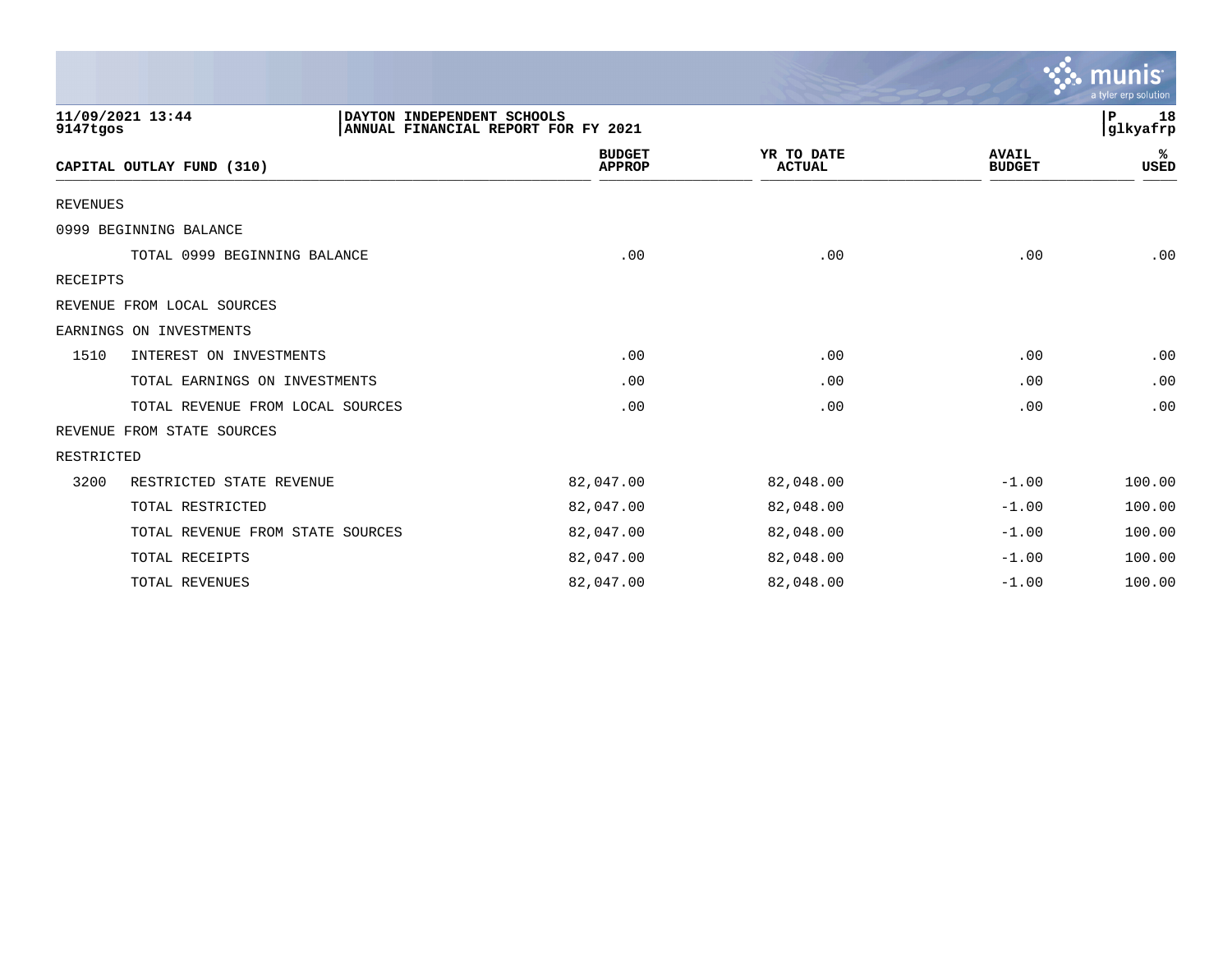

| 11/09/2021 13:44<br>9147tgos                                                                                    | DAYTON INDEPENDENT SCHOOLS<br>ANNUAL FINANCIAL REPORT FOR FY 2021 |                             |                               | 19<br>${\bf P}$<br>glkyafrp |
|-----------------------------------------------------------------------------------------------------------------|-------------------------------------------------------------------|-----------------------------|-------------------------------|-----------------------------|
| CAPITAL OUTLAY FUND (310)                                                                                       | <b>BUDGET</b><br><b>APPROP</b>                                    | YR TO DATE<br><b>ACTUAL</b> | <b>AVAIL</b><br><b>BUDGET</b> | %ะ<br>USED                  |
| <b>EXPENDITURES</b>                                                                                             |                                                                   |                             |                               |                             |
| 2600<br>PLANT OPERATIONS & MAINTENANCE                                                                          |                                                                   |                             |                               |                             |
| 0300<br>PURCHASED PROF AND TECH SERV<br>0400<br>PURCHASED PROPERTY SERVICES<br>0500<br>OTHER PURCHASED SERVICES | .00<br>81,434.00<br>.00                                           | .00<br>.00<br>.00           | .00<br>81,434.00<br>.00       | .00<br>.00<br>.00           |
| TOTAL 2600<br>PLANT OPERATIONS & MAINTENANCE                                                                    | 81,434.00                                                         | .00                         | 81,434.00                     | .00                         |
| 5100<br>DEBT SERVICE                                                                                            |                                                                   |                             |                               |                             |
| 0800<br>DEBT SERVICE AND MISCELLANEOUS                                                                          | .00                                                               | .00                         | .00                           | .00                         |
| TOTAL 5100<br>DEBT SERVICE                                                                                      | .00                                                               | .00                         | .00                           | .00                         |
| 5200<br>FUND TRANSFERS                                                                                          |                                                                   |                             |                               |                             |
| 0900<br>OTHER ITEMS                                                                                             | 613.00                                                            | 50,725.00                   | $-50, 112.00$                 | 999.99                      |
| TOTAL 5200<br>FUND TRANSFERS                                                                                    | 613.00                                                            | 50,725.00                   | $-50, 112.00$                 | 999.99                      |
| TOTAL EXPENDITURES                                                                                              | 82,047.00                                                         | 50,725.00                   | 31,322.00                     | 61.82                       |
| TOTAL FOR CAPITAL OUTLAY FUND (310)                                                                             | .00                                                               | 31,323.00                   | $-31, 323.00$                 | .00                         |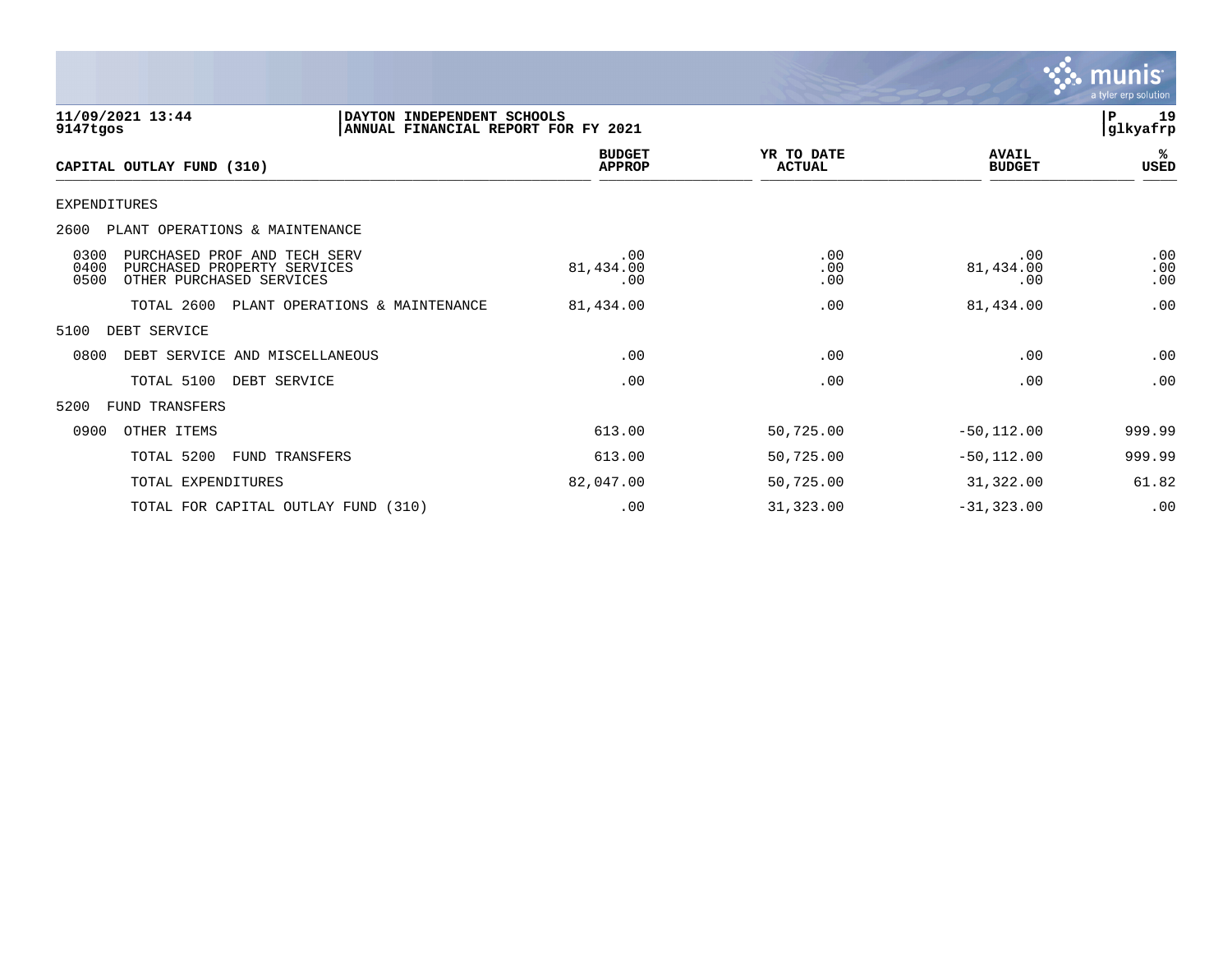|                 |                                                |                                     |                             |                               | munis<br>a tyler erp solution |
|-----------------|------------------------------------------------|-------------------------------------|-----------------------------|-------------------------------|-------------------------------|
| 9147tgos        | 11/09/2021 13:44<br>DAYTON INDEPENDENT SCHOOLS | ANNUAL FINANCIAL REPORT FOR FY 2021 |                             |                               | l P<br>20<br>glkyafrp         |
|                 | BUILDING FUND (5 CENT LEVY) (320)              | <b>BUDGET</b><br><b>APPROP</b>      | YR TO DATE<br><b>ACTUAL</b> | <b>AVAIL</b><br><b>BUDGET</b> | ℁<br>USED                     |
| <b>REVENUES</b> |                                                |                                     |                             |                               |                               |
|                 | 0999 BEGINNING BALANCE                         |                                     |                             |                               |                               |
|                 | TOTAL 0999 BEGINNING BALANCE                   | .00                                 | .00                         | .00                           | .00                           |
| <b>RECEIPTS</b> |                                                |                                     |                             |                               |                               |
|                 | REVENUE FROM LOCAL SOURCES                     |                                     |                             |                               |                               |
|                 | AD VALOREM TAXES                               |                                     |                             |                               |                               |
| 1111            | GENERAL PROPERTY TAX                           | 120,886.00                          | 120,886.00                  | .00                           | 100.00                        |
|                 | TOTAL AD VALOREM TAXES                         | 120,886.00                          | 120,886.00                  | .00                           | 100.00                        |
|                 | TOTAL REVENUE FROM LOCAL SOURCES               | 120,886.00                          | 120,886.00                  | .00                           | 100.00                        |
|                 | REVENUE FROM STATE SOURCES                     |                                     |                             |                               |                               |
| RESTRICTED      |                                                |                                     |                             |                               |                               |
| 3200            | RESTRICTED STATE REVENUE                       | 254,891.00                          | 254,891.00                  | .00                           | 100.00                        |
|                 | TOTAL RESTRICTED                               | 254,891.00                          | 254,891.00                  | .00                           | 100.00                        |
|                 | TOTAL REVENUE FROM STATE SOURCES               | 254,891.00                          | 254,891.00                  | .00                           | 100.00                        |
|                 | TOTAL RECEIPTS                                 | 375,777.00                          | 375,777.00                  | .00                           | 100.00                        |
|                 | TOTAL REVENUES                                 | 375,777.00                          | 375,777.00                  | .00                           | 100.00                        |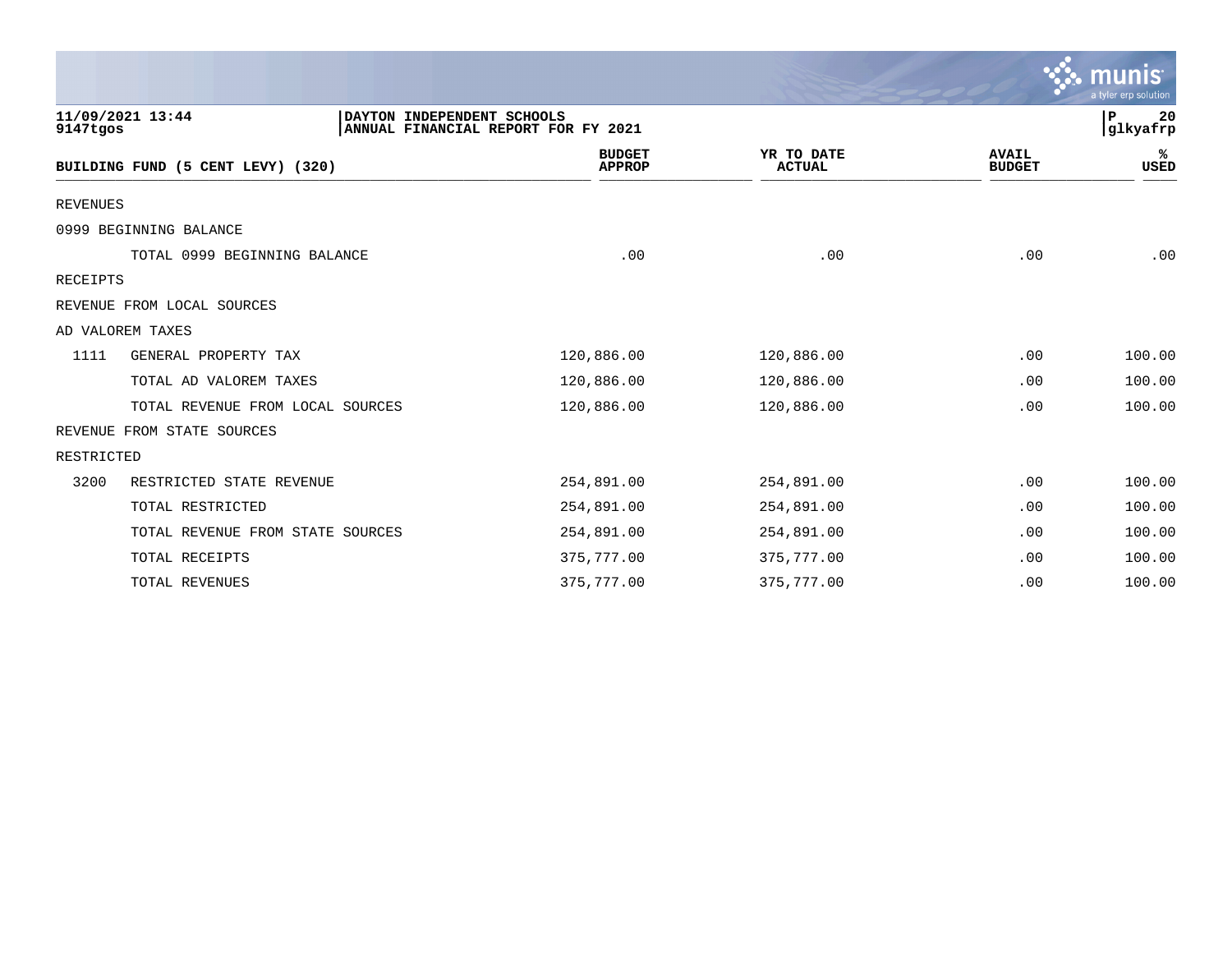

| 11/09/2021 13:44<br>DAYTON INDEPENDENT SCHOOLS<br>9147tgos                                            | ANNUAL FINANCIAL REPORT FOR FY 2021 |                             |                               | P<br>21<br>glkyafrp |
|-------------------------------------------------------------------------------------------------------|-------------------------------------|-----------------------------|-------------------------------|---------------------|
| BUILDING FUND (5 CENT LEVY) (320)                                                                     | <b>BUDGET</b><br><b>APPROP</b>      | YR TO DATE<br><b>ACTUAL</b> | <b>AVAIL</b><br><b>BUDGET</b> | ℁<br>USED           |
| EXPENDITURES                                                                                          |                                     |                             |                               |                     |
| 4200<br>LAND IMPROVEMENTS                                                                             |                                     |                             |                               |                     |
| 0400<br>PURCHASED PROPERTY SERVICES<br>0800<br>DEBT SERVICE AND MISCELLANEOUS                         | .00<br>.00                          | .00<br>.00                  | .00<br>.00                    | .00<br>.00          |
| TOTAL 4200<br>LAND IMPROVEMENTS                                                                       | .00                                 | .00                         | .00                           | .00                 |
| 5100<br>DEBT SERVICE                                                                                  |                                     |                             |                               |                     |
| 0300<br>PURCHASED PROF AND TECH SERV<br>0800<br>DEBT SERVICE AND MISCELLANEOUS<br>0840<br>CONTINGENCY | .00<br>.00<br>.00                   | .00<br>.00<br>.00           | .00<br>.00<br>.00             | .00<br>.00<br>.00   |
| TOTAL 5100<br>DEBT SERVICE                                                                            | .00                                 | .00                         | .00                           | .00                 |
| 5200<br><b>FUND TRANSFERS</b>                                                                         |                                     |                             |                               |                     |
| 0900<br>OTHER ITEMS                                                                                   | 375,777.00                          | 366, 155.04                 | 9,621.96                      | 97.44               |
| TOTAL 5200<br>FUND TRANSFERS                                                                          | 375,777.00                          | 366, 155.04                 | 9,621.96                      | 97.44               |
| TOTAL EXPENDITURES                                                                                    | 375,777.00                          | 366, 155.04                 | 9,621.96                      | 97.44               |
| TOTAL FOR BUILDING FUND (5 CENT LEVY) (320)                                                           | .00                                 | 9,621.96                    | $-9,621.96$                   | .00                 |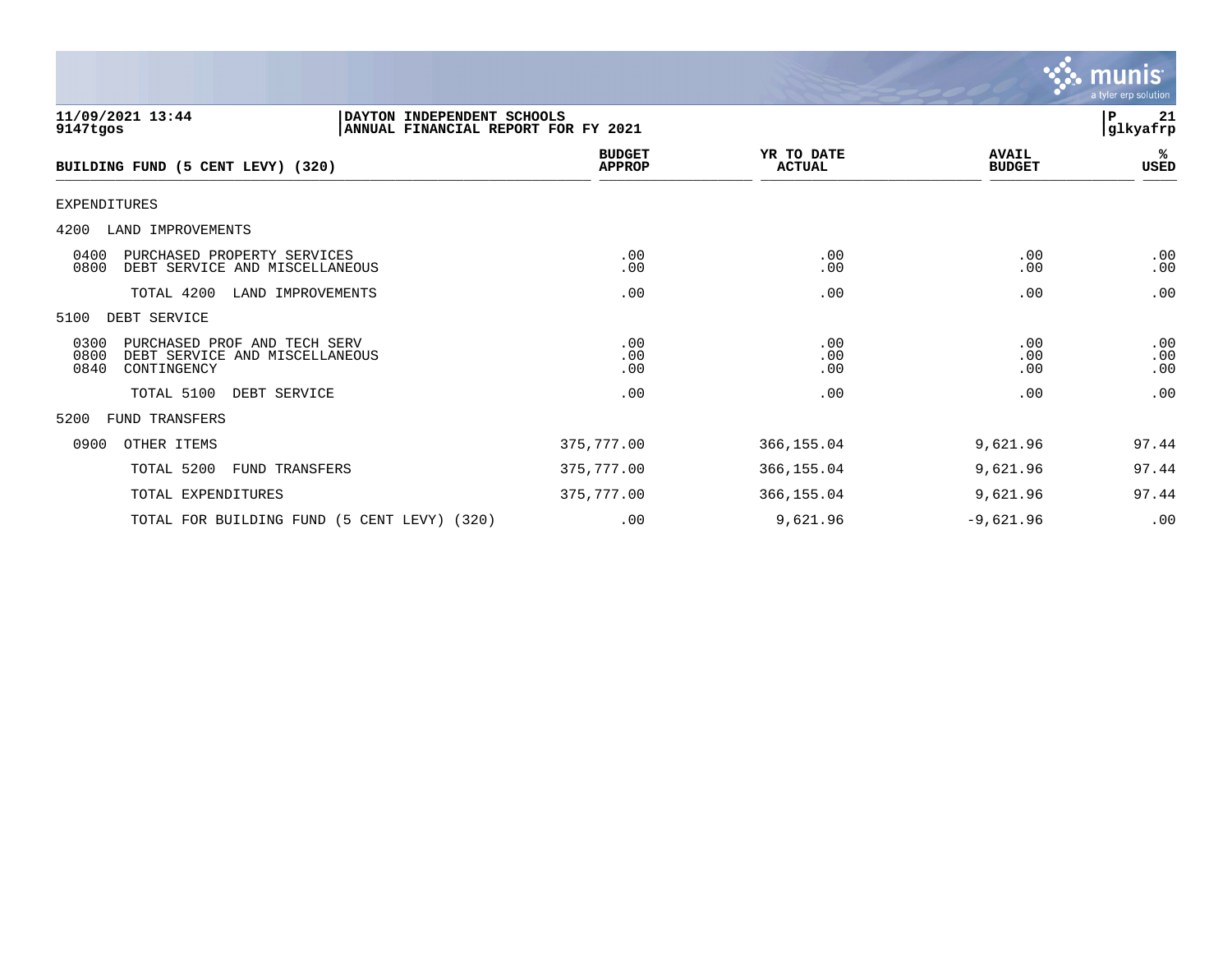|                      |                                                                                       |                                |                             |                               | a tyler erp solution |
|----------------------|---------------------------------------------------------------------------------------|--------------------------------|-----------------------------|-------------------------------|----------------------|
| 9147tgos             | 11/09/2021 13:44<br>DAYTON INDEPENDENT SCHOOLS<br>ANNUAL FINANCIAL REPORT FOR FY 2021 |                                |                             |                               | 22<br>P<br>glkyafrp  |
|                      | CONSTRUCTION FUND (360)                                                               | <b>BUDGET</b><br><b>APPROP</b> | YR TO DATE<br><b>ACTUAL</b> | <b>AVAIL</b><br><b>BUDGET</b> | ℁<br><b>USED</b>     |
| <b>REVENUES</b>      |                                                                                       |                                |                             |                               |                      |
|                      | 0999 BEGINNING BALANCE                                                                |                                |                             |                               |                      |
|                      | TOTAL 0999 BEGINNING BALANCE                                                          | .00                            | .00                         | .00                           | .00                  |
| RECEIPTS             |                                                                                       |                                |                             |                               |                      |
|                      | REVENUE FROM LOCAL SOURCES                                                            |                                |                             |                               |                      |
|                      | EARNINGS ON INVESTMENTS                                                               |                                |                             |                               |                      |
| 1510                 | INTEREST ON INVESTMENTS                                                               | .00                            | .00                         | .00                           | .00                  |
|                      | TOTAL EARNINGS ON INVESTMENTS                                                         | .00                            | .00                         | .00                           | .00                  |
|                      | OTHER REVENUE FROM LOCAL SOURCES                                                      |                                |                             |                               |                      |
| 1990                 | MISCELLANEOUS REVENUE                                                                 | .00                            | .00                         | .00                           | .00                  |
|                      | TOTAL OTHER REVENUE FROM LOCAL SOURCES                                                | .00                            | .00                         | .00                           | .00                  |
|                      | TOTAL REVENUE FROM LOCAL SOURCES                                                      | .00                            | .00                         | .00                           | .00                  |
| OTHER RECEIPTS       |                                                                                       |                                |                             |                               |                      |
| <b>BOND ISSUANCE</b> |                                                                                       |                                |                             |                               |                      |
| 5110                 | BOND PRINCIPAL PROCEEDS                                                               | .00                            | .00                         | .00                           | .00                  |
|                      | TOTAL BOND ISSUANCE                                                                   | .00                            | .00                         | .00                           | .00                  |
|                      | INTERFUND TRANSFERS                                                                   |                                |                             |                               |                      |
| 5210                 | FUND TRANSFER                                                                         | .00                            | 50,725.00                   | $-50,725.00$                  | .00                  |
|                      | TOTAL INTERFUND TRANSFERS                                                             | .00                            | 50,725.00                   | $-50,725.00$                  | .00                  |
|                      | TOTAL OTHER RECEIPTS                                                                  | .00                            | 50,725.00                   | $-50,725.00$                  | .00                  |
|                      | TOTAL RECEIPTS                                                                        | .00                            | 50,725.00                   | $-50,725.00$                  | .00                  |
|                      | TOTAL REVENUES                                                                        | .00                            | 50,725.00                   | $-50, 725.00$                 | .00                  |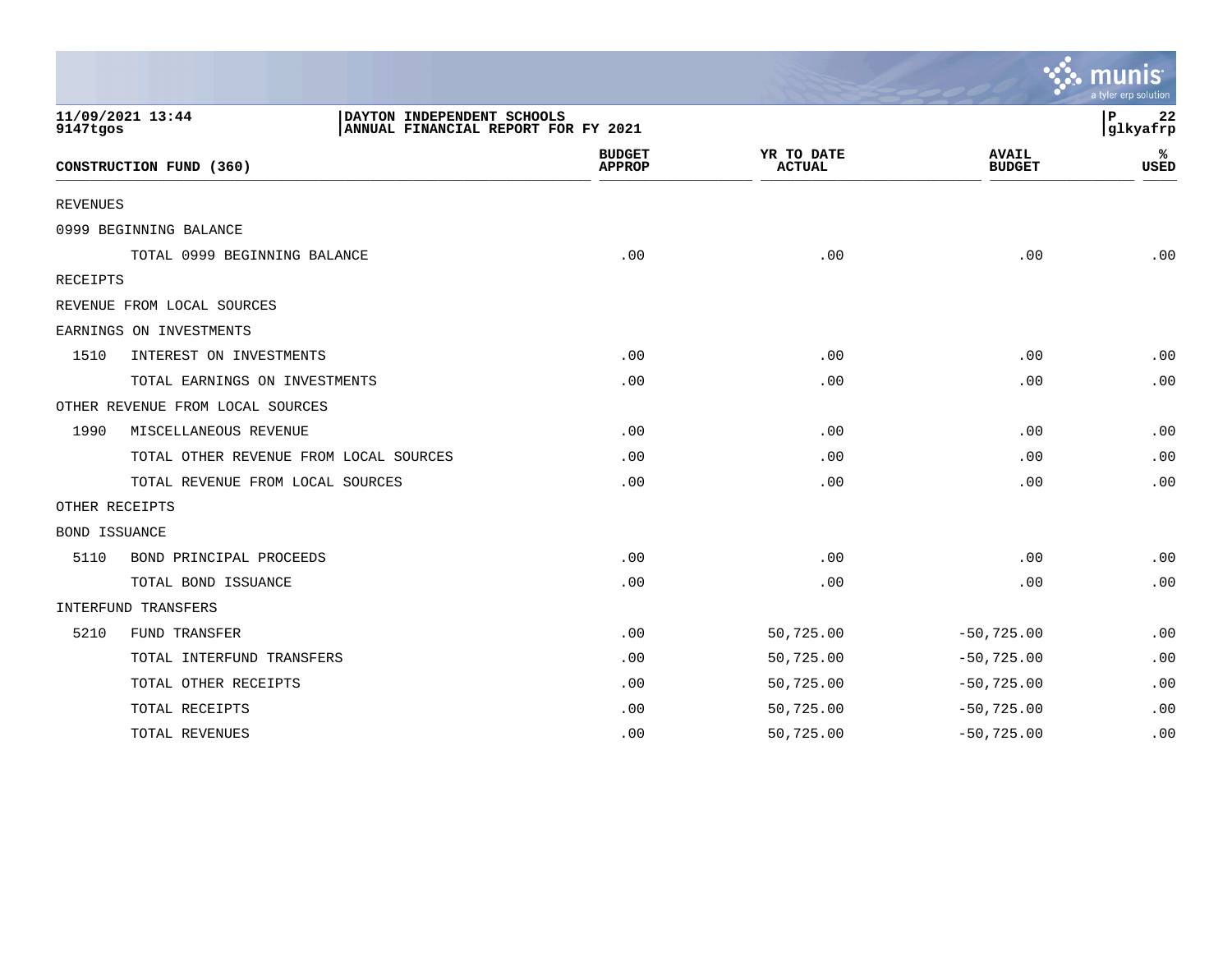

| 11/09/2021 13:44<br>9147tgos                                                                                                                                     | DAYTON INDEPENDENT SCHOOLS<br>ANNUAL FINANCIAL REPORT FOR FY 2021 |                                 |                                           |                                                 | P<br>23<br>glkyafrp             |
|------------------------------------------------------------------------------------------------------------------------------------------------------------------|-------------------------------------------------------------------|---------------------------------|-------------------------------------------|-------------------------------------------------|---------------------------------|
| CONSTRUCTION FUND (360)                                                                                                                                          |                                                                   | <b>BUDGET</b><br><b>APPROP</b>  | YR TO DATE<br><b>ACTUAL</b>               | <b>AVAIL</b><br><b>BUDGET</b>                   | %<br>USED                       |
| EXPENDITURES                                                                                                                                                     |                                                                   |                                 |                                           |                                                 |                                 |
| BUILDING IMPROVEMENTS<br>4700                                                                                                                                    |                                                                   |                                 |                                           |                                                 |                                 |
| 0300<br>PURCHASED PROF AND TECH SERV<br>0400<br>PURCHASED PROPERTY SERVICES<br>0700<br>PROPERTY<br>0800<br>DEBT SERVICE AND MISCELLANEOUS<br>0840<br>CONTINGENCY |                                                                   | .00<br>.00<br>.00<br>.00<br>.00 | 4,547.31<br>7,645.00<br>.00<br>.00<br>.00 | $-4,547.31$<br>$-7,645.00$<br>.00<br>.00<br>.00 | .00<br>.00<br>.00<br>.00<br>.00 |
| TOTAL 4700                                                                                                                                                       | BUILDING IMPROVEMENTS                                             | .00                             | 12,192.31                                 | $-12, 192.31$                                   | .00                             |
| 5200<br>FUND TRANSFERS                                                                                                                                           |                                                                   |                                 |                                           |                                                 |                                 |
| 0900<br>OTHER ITEMS                                                                                                                                              |                                                                   | .00                             | .00                                       | .00                                             | .00                             |
| TOTAL 5200                                                                                                                                                       | <b>FUND TRANSFERS</b>                                             | .00                             | .00                                       | .00                                             | .00                             |
| TOTAL EXPENDITURES                                                                                                                                               |                                                                   | .00                             | 12,192.31                                 | $-12, 192.31$                                   | .00                             |
| TOTAL FOR CONSTRUCTION FUND (360)                                                                                                                                |                                                                   | .00                             | 38,532.69                                 | $-38,532.69$                                    | .00                             |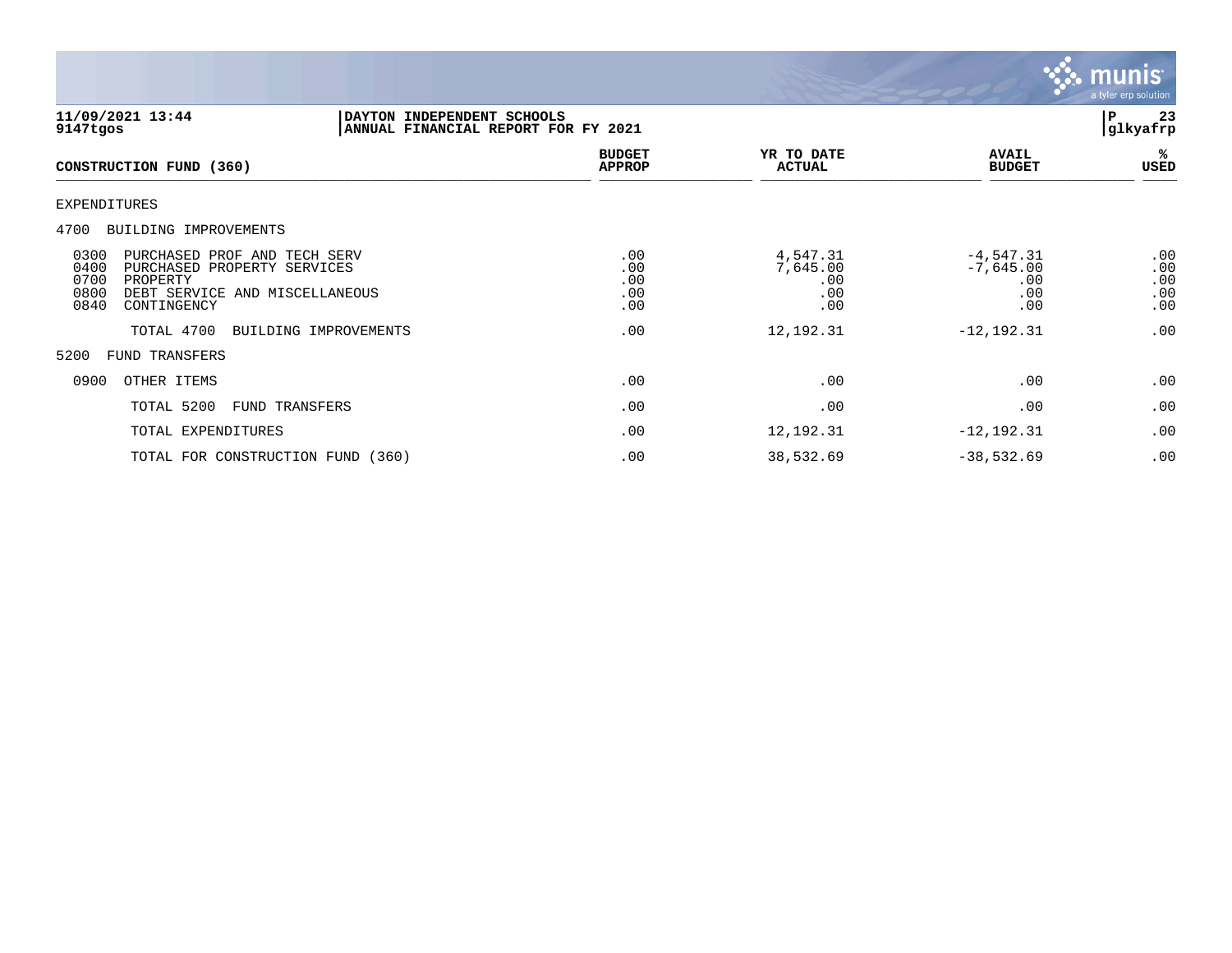|                 |                                                |                                     |                             |                               | $\sim$ munis<br>a tyler erp solution |
|-----------------|------------------------------------------------|-------------------------------------|-----------------------------|-------------------------------|--------------------------------------|
| 9147tgos        | 11/09/2021 13:44<br>DAYTON INDEPENDENT SCHOOLS | ANNUAL FINANCIAL REPORT FOR FY 2021 |                             |                               | P<br>24<br>glkyafrp                  |
|                 | DEBT SERVICE FUND (400)                        | <b>BUDGET</b><br><b>APPROP</b>      | YR TO DATE<br><b>ACTUAL</b> | <b>AVAIL</b><br><b>BUDGET</b> | ℁<br><b>USED</b>                     |
| <b>REVENUES</b> |                                                |                                     |                             |                               |                                      |
| <b>RECEIPTS</b> |                                                |                                     |                             |                               |                                      |
|                 | REVENUE FROM STATE SOURCES                     |                                     |                             |                               |                                      |
| RESTRICTED      |                                                |                                     |                             |                               |                                      |
| 3200            | RESTRICTED STATE REVENUE                       | .00                                 | .00                         | .00                           | .00                                  |
|                 | TOTAL RESTRICTED                               | .00                                 | .00                         | .00                           | .00                                  |
|                 | REVENUE FOR ON BEHALF PAYMENTS                 |                                     |                             |                               |                                      |
| 3900            | ON BEHALF PAYMENTS                             | .00                                 | 85,645.01                   | $-85,645.01$                  | .00                                  |
|                 | TOTAL REVENUE FOR ON BEHALF PAYMENTS           | .00                                 | 85,645.01                   | $-85,645.01$                  | .00                                  |
|                 | TOTAL REVENUE FROM STATE SOURCES               | .00                                 | 85,645.01                   | $-85,645.01$                  | .00                                  |
|                 | OTHER RECEIPTS                                 |                                     |                             |                               |                                      |
| BOND ISSUANCE   |                                                |                                     |                             |                               |                                      |
| 5110<br>5120    | BOND PRINCIPAL PROCEEDS<br>BOND DISCOUNT       | .00<br>.00                          | 730,000.00<br>35,416.90     | $-730,000.00$<br>$-35,416.90$ | .00<br>.00                           |
|                 | TOTAL BOND ISSUANCE                            | .00                                 | 765,416.90                  | $-765, 416.90$                | .00                                  |
|                 | INTERFUND TRANSFERS                            |                                     |                             |                               |                                      |
| 5210            | FUND TRANSFER                                  | 435,340.00                          | 425,105.04                  | 10,234.96                     | 97.65                                |
|                 | TOTAL INTERFUND TRANSFERS                      | 435,340.00                          | 425,105.04                  | 10,234.96                     | 97.65                                |
|                 | TOTAL OTHER RECEIPTS                           | 435,340.00                          | 1,190,521.94                | $-755, 181.94$                | 273.47                               |
|                 | TOTAL RECEIPTS                                 | 435,340.00                          | 1,276,166.95                | $-840, 826.95$                | 293.14                               |
|                 | TOTAL REVENUES                                 | 435,340.00                          | 1,276,166.95                | $-840, 826.95$                | 293.14                               |

 $\sim$   $\sim$   $\sim$   $\sim$   $\sim$   $\sim$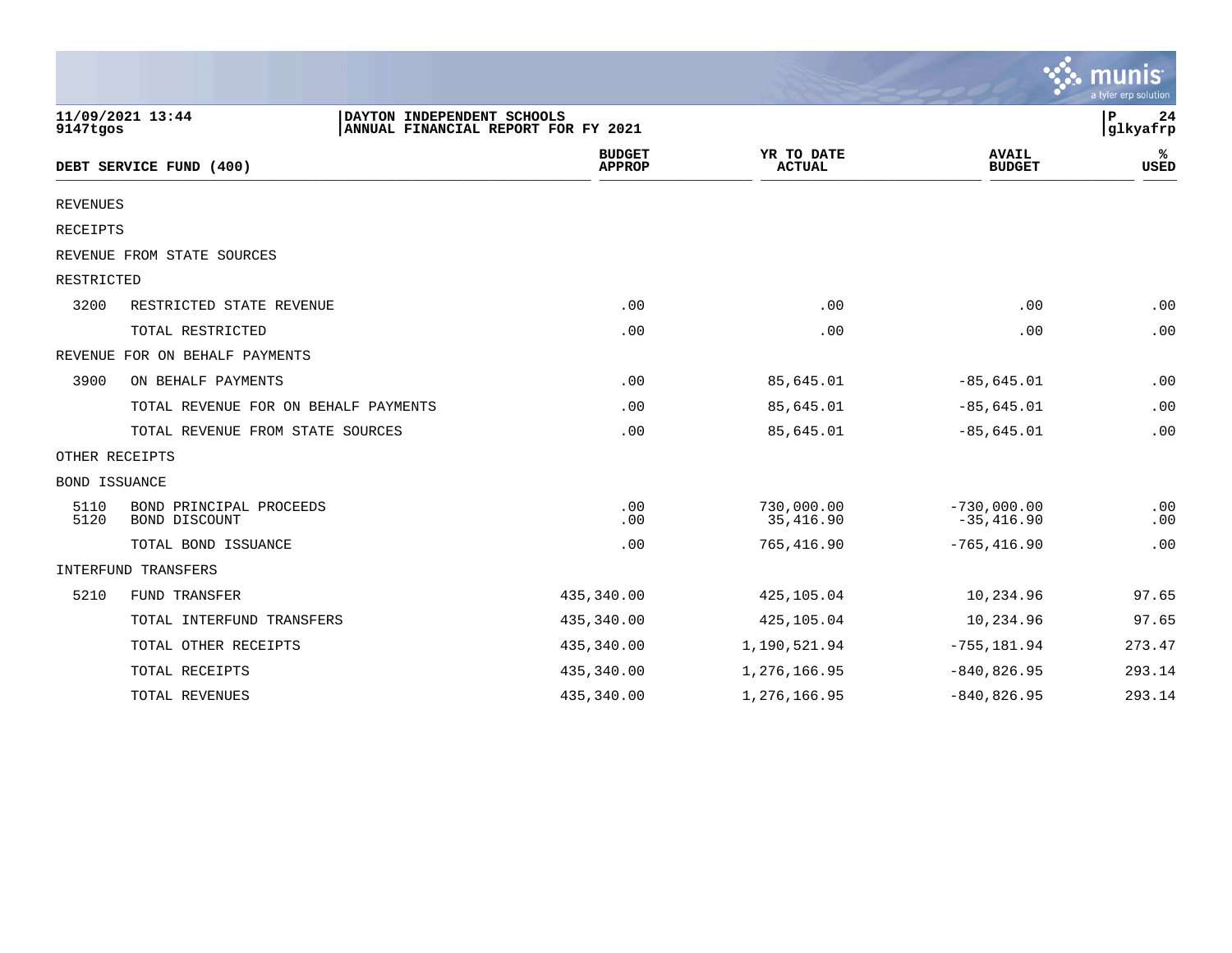

| 11/09/2021 13:44<br>9147tgos |                                               | DAYTON INDEPENDENT SCHOOLS<br>ANNUAL FINANCIAL REPORT FOR FY 2021 |                                |                             |                               | 25<br>P<br> glkyafrp |
|------------------------------|-----------------------------------------------|-------------------------------------------------------------------|--------------------------------|-----------------------------|-------------------------------|----------------------|
|                              | DEBT SERVICE FUND (400)                       |                                                                   | <b>BUDGET</b><br><b>APPROP</b> | YR TO DATE<br><b>ACTUAL</b> | <b>AVAIL</b><br><b>BUDGET</b> | ℁<br><b>USED</b>     |
| EXPENDITURES                 |                                               |                                                                   |                                |                             |                               |                      |
| 5100                         | DEBT SERVICE                                  |                                                                   |                                |                             |                               |                      |
| 0800<br>0900                 | DEBT SERVICE AND MISCELLANEOUS<br>OTHER ITEMS |                                                                   | 435,340.00<br>.00              | 526, 215.55<br>749,951.40   | $-90,875.55$<br>$-749,951.40$ | 120.87<br>.00        |
|                              | TOTAL 5100<br>DEBT SERVICE                    |                                                                   | 435,340.00                     | 1,276,166.95                | $-840, 826.95$                | 293.14               |
|                              | TOTAL EXPENDITURES                            |                                                                   | 435,340.00                     | 1,276,166.95                | $-840, 826.95$                | 293.14               |
|                              | TOTAL FOR DEBT SERVICE FUND (400)             |                                                                   | .00                            | .00                         | .00                           | .00                  |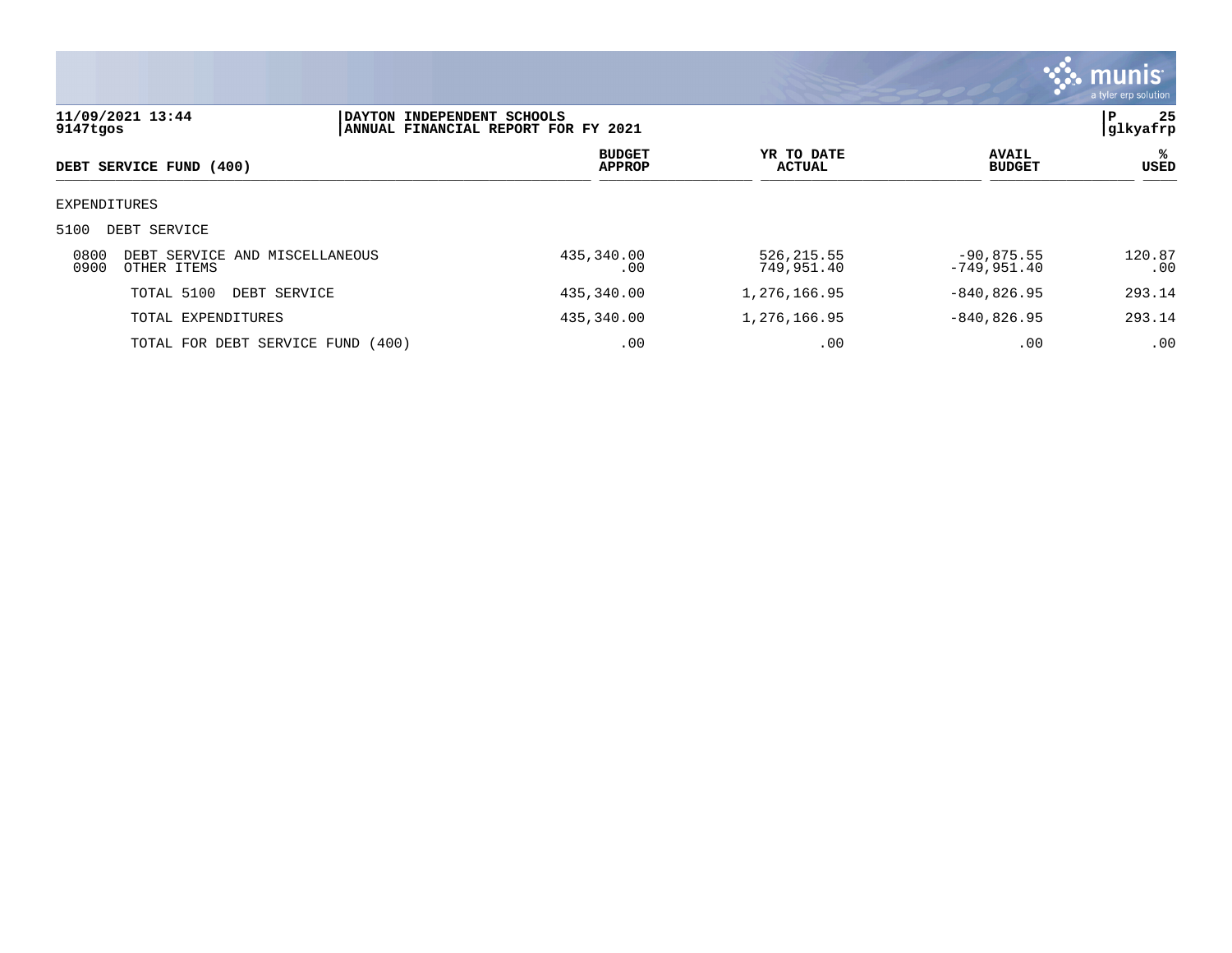|                                                      |                                                                                                                                                                                                              |                                                           |                                                       |                                                              | <u>ः munis</u><br>a tyler erp solution             |
|------------------------------------------------------|--------------------------------------------------------------------------------------------------------------------------------------------------------------------------------------------------------------|-----------------------------------------------------------|-------------------------------------------------------|--------------------------------------------------------------|----------------------------------------------------|
| 9147tgos                                             | 11/09/2021 13:44<br>DAYTON INDEPENDENT SCHOOLS<br>ANNUAL FINANCIAL REPORT FOR FY 2021                                                                                                                        |                                                           |                                                       |                                                              | l P<br>26<br> glkyafrp                             |
|                                                      | FOOD SERVICE FUND (51)                                                                                                                                                                                       | <b>BUDGET</b><br><b>APPROP</b>                            | YR TO DATE<br><b>ACTUAL</b>                           | <b>AVAIL</b><br><b>BUDGET</b>                                | ℁<br><b>USED</b>                                   |
| <b>REVENUES</b>                                      |                                                                                                                                                                                                              |                                                           |                                                       |                                                              |                                                    |
|                                                      | 0999 BEGINNING BALANCE                                                                                                                                                                                       |                                                           |                                                       |                                                              |                                                    |
|                                                      | TOTAL 0999 BEGINNING BALANCE                                                                                                                                                                                 | 135,904.00                                                | 135,094.90                                            | 809.10                                                       | 99.40                                              |
| RECEIPTS                                             |                                                                                                                                                                                                              |                                                           |                                                       |                                                              |                                                    |
|                                                      | REVENUE FROM LOCAL SOURCES                                                                                                                                                                                   |                                                           |                                                       |                                                              |                                                    |
|                                                      | EARNINGS ON INVESTMENTS                                                                                                                                                                                      |                                                           |                                                       |                                                              |                                                    |
| 1510                                                 | INTEREST ON INVESTMENTS                                                                                                                                                                                      | .00                                                       | 796.69                                                | $-796.69$                                                    | .00                                                |
|                                                      | TOTAL EARNINGS ON INVESTMENTS                                                                                                                                                                                | .00                                                       | 796.69                                                | $-796.69$                                                    | .00                                                |
| FOOD SERVICE                                         |                                                                                                                                                                                                              |                                                           |                                                       |                                                              |                                                    |
| 1611<br>1612<br>1613<br>1624<br>1629<br>1631<br>1650 | REIMBURSABLE SCHOOL LUNCH PROG<br>REIMBURSABLE SCH BREAKFAST PRG<br>REIMBURSABLE SPECIAL MILK PROG<br>NON-REIMBURSBLE A LA CARTE PRG<br>NON-REIMBURSBLE OTHER FOOD PRG<br>CATERING<br>SUMMER FOOD PROG-LOCAL | .00<br>.00<br>.00<br>25,000.00<br>500.00<br>250.00<br>.00 | .00<br>.00<br>.00<br>4,845.55<br>.00<br>449.81<br>.00 | .00<br>.00<br>.00<br>20,154.45<br>500.00<br>$-199.81$<br>.00 | .00<br>.00<br>.00<br>19.38<br>.00<br>179.92<br>.00 |
|                                                      | TOTAL FOOD SERVICE                                                                                                                                                                                           | 25,750.00                                                 | 5,295.36                                              | 20,454.64                                                    | 20.56                                              |
|                                                      | OTHER REVENUE FROM LOCAL SOURCES                                                                                                                                                                             |                                                           |                                                       |                                                              |                                                    |
| 1920<br>1990<br>1993                                 | CONTRIBUTIONS/DONATIONS<br>MISCELLANEOUS REVENUE<br>OTHER REBATES                                                                                                                                            | .00<br>.00<br>.00                                         | .00<br>.00<br>655.24                                  | .00<br>.00<br>$-655.24$                                      | .00<br>.00<br>.00                                  |
|                                                      | TOTAL OTHER REVENUE FROM LOCAL SOURCES                                                                                                                                                                       | .00                                                       | 655.24                                                | $-655.24$                                                    | .00                                                |
|                                                      | TOTAL REVENUE FROM LOCAL SOURCES                                                                                                                                                                             | 25,750.00                                                 | 6,747.29                                              | 19,002.71                                                    | 26.20                                              |
|                                                      | REVENUE FROM STATE SOURCES                                                                                                                                                                                   |                                                           |                                                       |                                                              |                                                    |
| RESTRICTED                                           |                                                                                                                                                                                                              |                                                           |                                                       |                                                              |                                                    |
| 3200                                                 | RESTRICTED STATE REVENUE                                                                                                                                                                                     | 5,000.00                                                  | 6,363.07                                              | $-1, 363.07$                                                 | 127.26                                             |
|                                                      | TOTAL RESTRICTED                                                                                                                                                                                             | 5,000.00                                                  | 6,363.07                                              | $-1, 363.07$                                                 | 127.26                                             |
|                                                      | REVENUE FOR ON BEHALF PAYMENTS                                                                                                                                                                               |                                                           |                                                       |                                                              |                                                    |
| 3900                                                 | ON BEHALF PAYMENTS                                                                                                                                                                                           | 79,000.00                                                 | 75,492.56                                             | 3,507.44                                                     | 95.56                                              |
|                                                      | TOTAL REVENUE FOR ON BEHALF PAYMENTS                                                                                                                                                                         | 79,000.00                                                 | 75,492.56                                             | 3,507.44                                                     | 95.56                                              |
|                                                      | TOTAL REVENUE FROM STATE SOURCES                                                                                                                                                                             | 84,000.00                                                 | 81,855.63                                             | 2,144.37                                                     | 97.45                                              |

and the contract of the contract of the contract of the contract of the contract of the contract of the contract of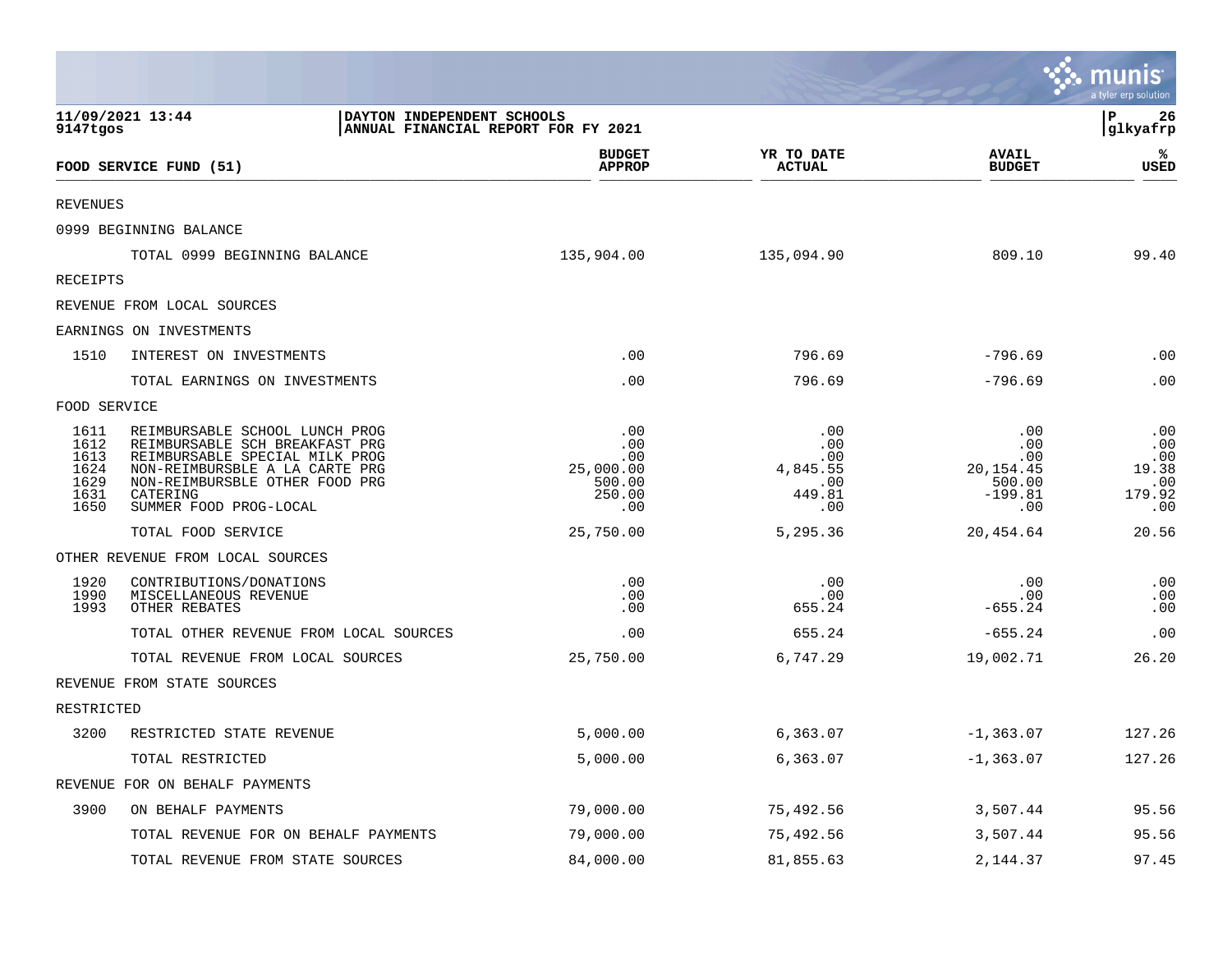|                |                                                                                       |                                |                             |                               | munis<br>a tyler erp solution |
|----------------|---------------------------------------------------------------------------------------|--------------------------------|-----------------------------|-------------------------------|-------------------------------|
| 9147tgos       | 11/09/2021 13:44<br>DAYTON INDEPENDENT SCHOOLS<br>ANNUAL FINANCIAL REPORT FOR FY 2021 |                                |                             |                               | P<br>27<br>glkyafrp           |
|                | FOOD SERVICE FUND (51)                                                                | <b>BUDGET</b><br><b>APPROP</b> | YR TO DATE<br><b>ACTUAL</b> | <b>AVAIL</b><br><b>BUDGET</b> | ℁<br><b>USED</b>              |
|                | REVENUE FROM FEDERAL SOURCES                                                          |                                |                             |                               |                               |
|                | RESTRICTED THROUGH THE STATE                                                          |                                |                             |                               |                               |
| 4500           | RESTRICTED FED THRU STATE                                                             | 768,775.00                     | 1,420,173.95                | $-651, 398.95$                | 184.73                        |
|                | TOTAL RESTRICTED THROUGH THE STATE                                                    | 768,775.00                     | 1,420,173.95                | $-651, 398.95$                | 184.73                        |
|                | CHILD NUTRITION PROGRAM DONATED COMMODIT                                              |                                |                             |                               |                               |
| 4950           | CHILD NUTR PRG DONATED COMMOD                                                         | .00                            | 31,229.00                   | $-31, 229.00$                 | .00                           |
|                | TOTAL CHILD NUTRITION PROGRAM DONATED COMMODIT                                        | .00                            | 31,229.00                   | $-31, 229.00$                 | .00                           |
|                | TOTAL REVENUE FROM FEDERAL SOURCES                                                    | 768,775.00                     | 1,451,402.95                | $-682,627.95$                 | 188.79                        |
| OTHER RECEIPTS |                                                                                       |                                |                             |                               |                               |
|                | INTERFUND TRANSFERS                                                                   |                                |                             |                               |                               |
| 5210<br>5220   | FUND TRANSFER<br>INDIRECT COSTS TRANSFER                                              | .00<br>.00                     | .00<br>.00                  | .00<br>.00                    | .00<br>.00                    |
|                | TOTAL INTERFUND TRANSFERS                                                             | .00                            | .00                         | .00                           | .00                           |
|                | SALE OR COMP FOR LOSS OF ASSETS                                                       |                                |                             |                               |                               |
| 5341           | SALE OF EQUIPMENT ETC                                                                 | .00                            | .00                         | .00                           | .00                           |
|                | TOTAL SALE OR COMP FOR LOSS OF ASSETS                                                 | .00                            | .00                         | .00                           | .00                           |
|                | TOTAL OTHER RECEIPTS                                                                  | .00                            | .00                         | .00                           | .00                           |
|                | TOTAL RECEIPTS                                                                        | 878,525.00                     | 1,540,005.87                | $-661, 480.87$                | 175.29                        |
|                | TOTAL REVENUES                                                                        | 1,014,429.00                   | 1,675,100.77                | $-660, 671.77$                | 165.13                        |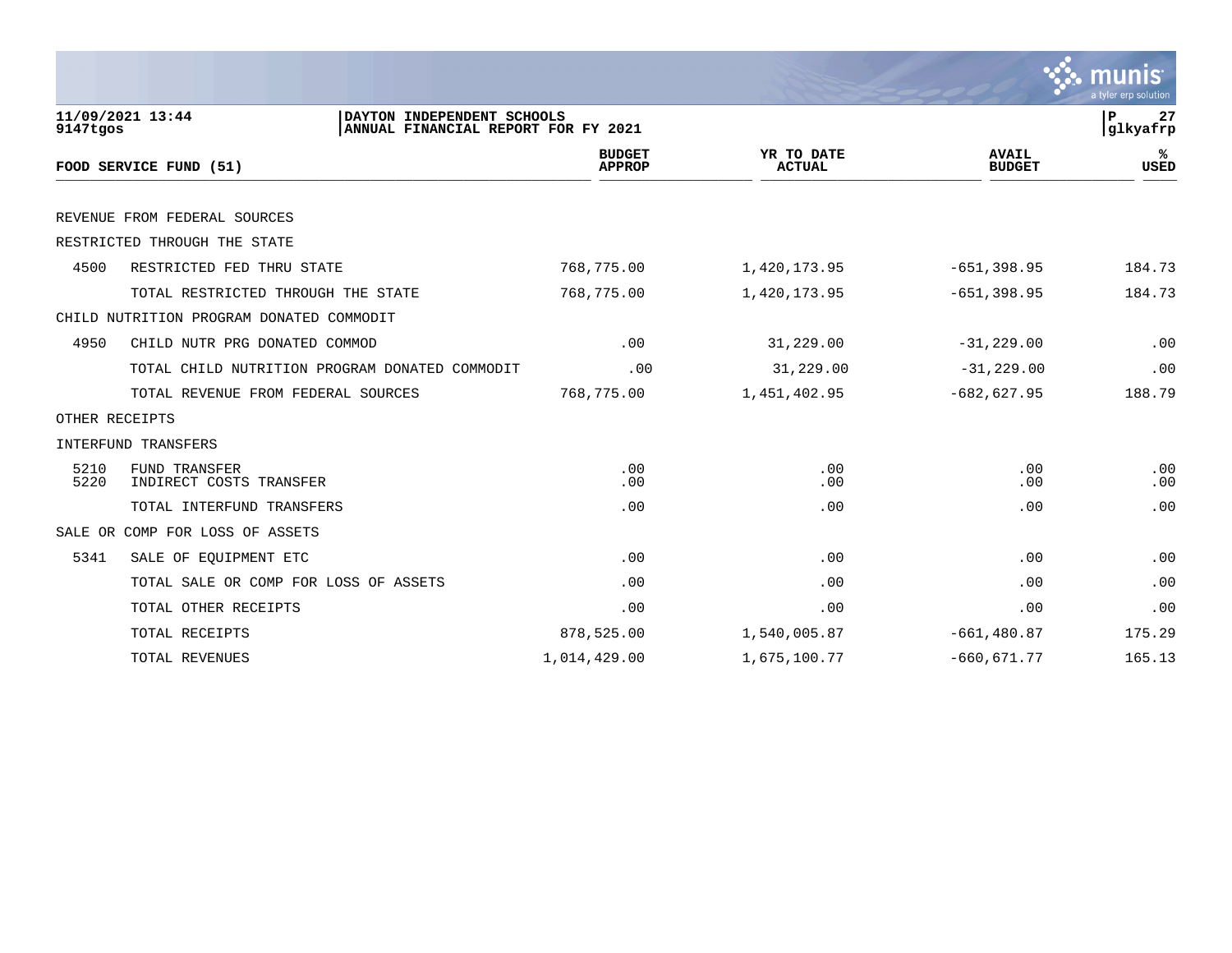

**11/09/2021 13:44 |DAYTON INDEPENDENT SCHOOLS |P 28** ANNUAL FINANCIAL REPORT FOR FY 2021 **BUDGET YR TO DATE AVAIL %**  $FOOD$  **SERVICE FUND** (51)  $\frac{A \text{H} \text{R}}{A \text{H} \text{H} \text{R}}$ EXPENDITURES 3100 FOOD SERVICE OPERATION 0100 SALARIES PERSONNEL SERVICES 309,093.00 298,682.09 10,410.91 96.63 0200 EMPLOYEE BENEFITS 80,096.00 73,615.66 6,480.34 91.91 0280 ON-BEHALF 79,000.00 75,492.56 3,507.44 95.56 0300 PURCHASED PROF AND TECH SERV 22,250.00 12,862.79 9,387.21 57.81<br>0400 PURCHASED PROPERTY SERVICES 12,500.00 14,038.56 -1,538.56 112.31 0400 PURCHASED PROPERTY SERVICES 12,500.00 14,038.56 -1,538.56 112.31 0500 OTHER PURCHASED SERVICES 1,050.00 417.16 632.84 39.73 0600 SUPPLIES 340,075.00 547,115.62 -207,040.62 160.88 0700 PROPERTY 28,955.00 7,724.95 21,230.05 26.68 0800 DEBT SERVICE AND MISCELLANEOUS 750.00 435.65 314.35 58.09 0840 CONTINGENCY TOTAL 3100 FOOD SERVICE OPERATION 960,429.00 1,030,385.04 -69,956.04 107.28 5200 FUND TRANSFERS 0900 OTHER ITEMS 54,000.00 57,306.46 -3,306.46 106.12 TOTAL 5200 FUND TRANSFERS 6 6.12 TOTAL EXPENDITURES 1,014,429.00 1,087,691.50 -73,262.50 107.22 TOTAL FOR FOOD SERVICE FUND (51) .00 .00 587,409.27 -587,409.27 .00 00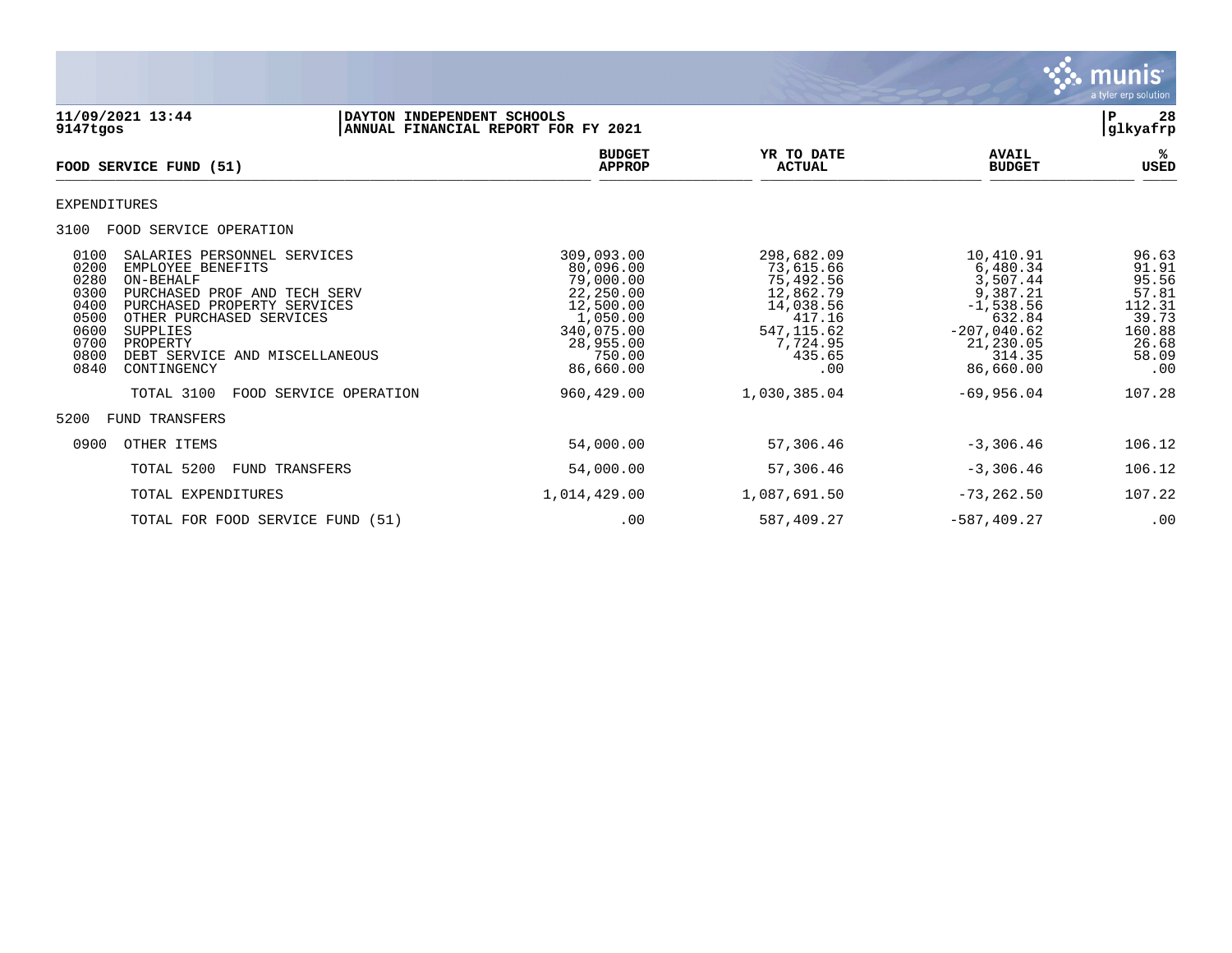|                 |                                                                                       |                                |                             |                               | mu<br>a tyler erp solution |
|-----------------|---------------------------------------------------------------------------------------|--------------------------------|-----------------------------|-------------------------------|----------------------------|
| 9147tgos        | 11/09/2021 13:44<br>DAYTON INDEPENDENT SCHOOLS<br>ANNUAL FINANCIAL REPORT FOR FY 2021 |                                |                             |                               | P<br>29<br>glkyafrp        |
|                 | DAY CARE SERVICES (52)                                                                | <b>BUDGET</b><br><b>APPROP</b> | YR TO DATE<br><b>ACTUAL</b> | <b>AVAIL</b><br><b>BUDGET</b> | ℁<br>USED                  |
| <b>REVENUES</b> |                                                                                       |                                |                             |                               |                            |
|                 | 0999 BEGINNING BALANCE                                                                |                                |                             |                               |                            |
|                 | TOTAL 0999 BEGINNING BALANCE                                                          | 3,070.31                       | 3,070.31                    | .00                           | 100.00                     |
| RECEIPTS        |                                                                                       |                                |                             |                               |                            |
|                 | REVENUE FROM LOCAL SOURCES                                                            |                                |                             |                               |                            |
|                 | REVENUE OTHER LOCAL GOVERNMENT UNITS                                                  |                                |                             |                               |                            |
| 1280            | REVENUE IN LIEU OF TAXES                                                              | .00                            | .00                         | .00                           | .00                        |
|                 | TOTAL REVENUE OTHER LOCAL GOVERNMENT UNITS                                            | .00                            | .00                         | .00                           | .00                        |
|                 | COMMUNITY SERVICE ACTIVITIES                                                          |                                |                             |                               |                            |
| 1810<br>1819    | TUITION FROM INDIVIDUALS<br>OTHER FEES-DAYCARE                                        | 61,755.00<br>100.00            | 69,119.90<br>.00            | $-7, 364.90$<br>100.00        | 111.93<br>.00              |
|                 | TOTAL COMMUNITY SERVICE ACTIVITIES                                                    | 61,855.00                      | 69,119.90                   | $-7, 264.90$                  | 111.75                     |
|                 | OTHER REVENUE FROM LOCAL SOURCES                                                      |                                |                             |                               |                            |
| 1920<br>1980    | CONTRIBUTIONS/DONATIONS<br>REFUND OF PRIOR YR EXPENDITURE                             | .00<br>.00                     | .00<br>.00                  | .00<br>.00                    | .00<br>.00                 |
|                 | TOTAL OTHER REVENUE FROM LOCAL SOURCES                                                | .00                            | .00                         | .00                           | .00                        |
|                 | TOTAL REVENUE FROM LOCAL SOURCES                                                      | 61,855.00                      | 69,119.90                   | $-7, 264.90$                  | 111.75                     |
|                 | REVENUE FROM STATE SOURCES                                                            |                                |                             |                               |                            |
| RESTRICTED      |                                                                                       |                                |                             |                               |                            |
| 3200            | RESTRICTED STATE REVENUE                                                              | 5,000.00                       | 1,220.00                    | 3,780.00                      | 24.40                      |
|                 | TOTAL RESTRICTED                                                                      | 5,000.00                       | 1,220.00                    | 3,780.00                      | 24.40                      |
|                 | REVENUE FOR ON BEHALF PAYMENTS                                                        |                                |                             |                               |                            |
| 3900            | ON BEHALF PAYMENTS                                                                    | .00                            | 8,417.07                    | $-8,417.07$                   | .00                        |
|                 | TOTAL REVENUE FOR ON BEHALF PAYMENTS                                                  | .00                            | 8,417.07                    | $-8,417.07$                   | .00                        |
|                 | TOTAL REVENUE FROM STATE SOURCES                                                      | 5,000.00                       | 9,637.07                    | $-4,637.07$                   | 192.74                     |
|                 | REVENUE FROM FEDERAL SOURCES                                                          |                                |                             |                               |                            |
|                 | RESTRICTED THROUGH THE STATE                                                          |                                |                             |                               |                            |
| 4500            | RESTRICTED FED THRU STATE                                                             | .00                            | .00                         | .00                           | .00                        |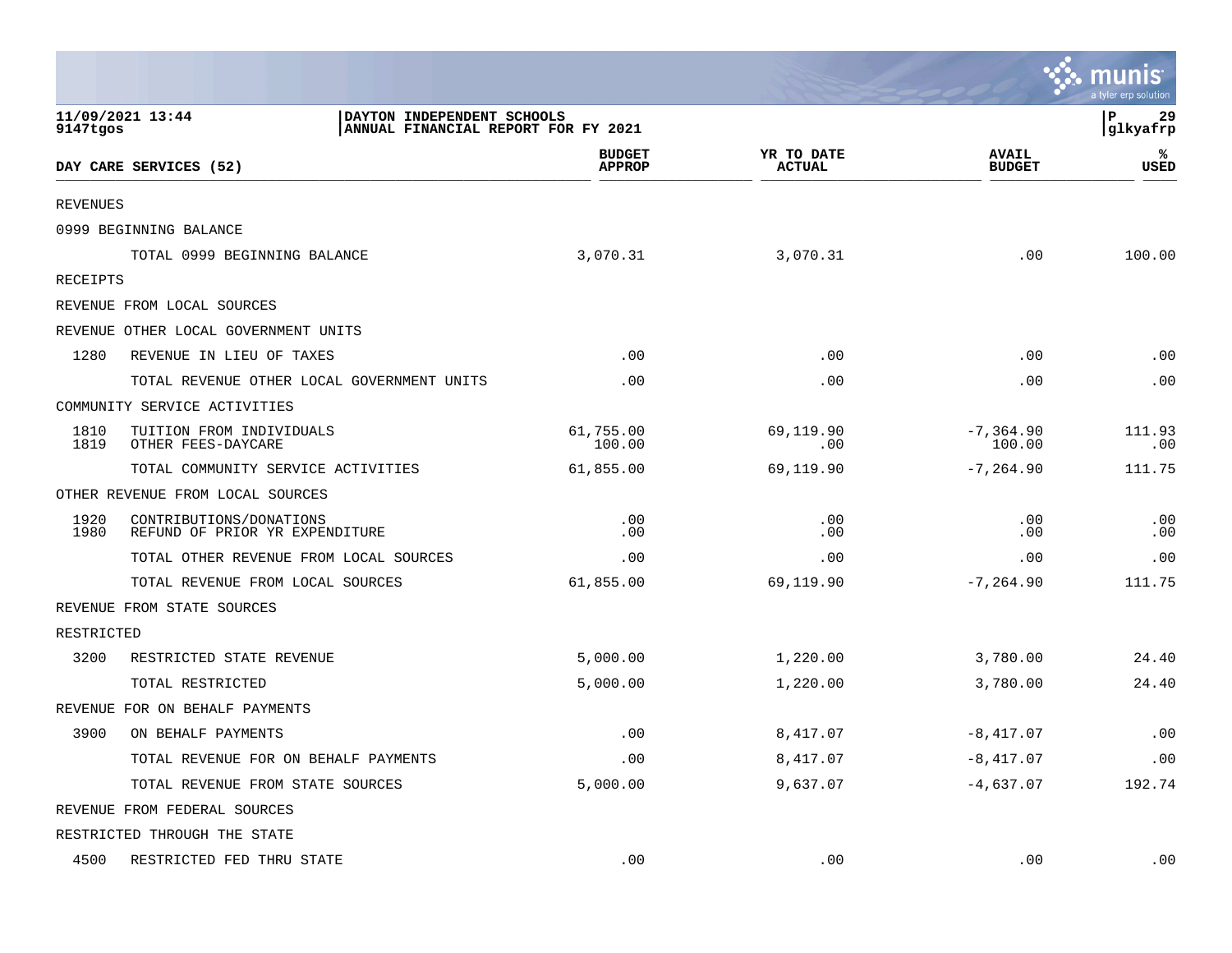

| 9147tgos               | 11/09/2021 13:44<br>DAYTON INDEPENDENT SCHOOLS | ANNUAL FINANCIAL REPORT FOR FY 2021 |                             |                               | 30<br>ΙP<br> glkyafrp |
|------------------------|------------------------------------------------|-------------------------------------|-----------------------------|-------------------------------|-----------------------|
| DAY CARE SERVICES (52) |                                                | <b>BUDGET</b><br><b>APPROP</b>      | YR TO DATE<br><b>ACTUAL</b> | <b>AVAIL</b><br><b>BUDGET</b> | %ะ<br>USED            |
|                        | TOTAL RESTRICTED THROUGH THE STATE             | .00                                 | .00                         | .00                           | .00                   |
|                        | TOTAL REVENUE FROM FEDERAL SOURCES             | .00                                 | .00                         | .00                           | .00                   |
| OTHER RECEIPTS         |                                                |                                     |                             |                               |                       |
|                        | INTERFUND TRANSFERS                            |                                     |                             |                               |                       |
| 5210                   | FUND TRANSFER                                  | .00                                 | .00                         | .00                           | .00                   |
|                        | TOTAL INTERFUND TRANSFERS                      | .00                                 | .00                         | .00                           | .00                   |
|                        | TOTAL OTHER RECEIPTS                           | .00                                 | .00                         | .00                           | .00                   |
|                        | TOTAL RECEIPTS                                 | 66,855.00                           | 78,756.97                   | $-11,901.97$                  | 117.80                |
|                        | TOTAL REVENUES                                 | 69,925.31                           | 81,827.28                   | $-11,901.97$                  | 117.02                |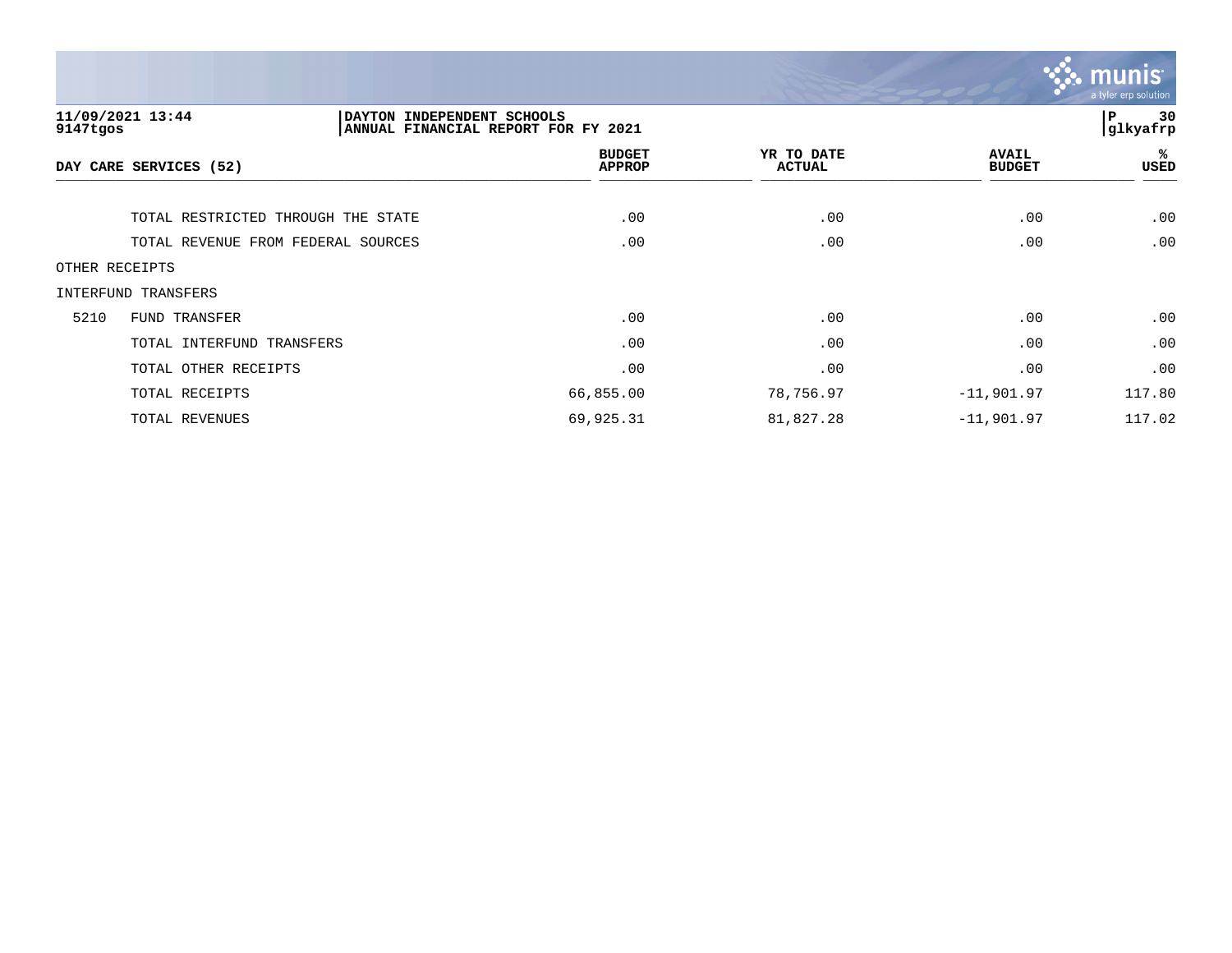

| 11/09/2021 13:44<br>9147tgos                                                                                                                                                                                                                                                               | DAYTON INDEPENDENT SCHOOLS<br>ANNUAL FINANCIAL REPORT FOR FY 2021                 |                                                                                 |                                                                                       | 31<br>Р<br>glkyafrp                                               |
|--------------------------------------------------------------------------------------------------------------------------------------------------------------------------------------------------------------------------------------------------------------------------------------------|-----------------------------------------------------------------------------------|---------------------------------------------------------------------------------|---------------------------------------------------------------------------------------|-------------------------------------------------------------------|
| DAY CARE SERVICES (52)                                                                                                                                                                                                                                                                     | <b>BUDGET</b><br><b>APPROP</b>                                                    | YR TO DATE<br><b>ACTUAL</b>                                                     | <b>AVAIL</b><br><b>BUDGET</b>                                                         | ℁<br>USED                                                         |
| EXPENDITURES                                                                                                                                                                                                                                                                               |                                                                                   |                                                                                 |                                                                                       |                                                                   |
| 2700<br>STUDENT TRANSPORTATION                                                                                                                                                                                                                                                             |                                                                                   |                                                                                 |                                                                                       |                                                                   |
| 0100<br>SALARIES PERSONNEL SERVICES<br>0200<br>EMPLOYEE BENEFITS                                                                                                                                                                                                                           | .00<br>.00                                                                        | .00<br>.00                                                                      | .00<br>.00                                                                            | .00<br>.00                                                        |
| TOTAL 2700<br>STUDENT TRANSPORTATION                                                                                                                                                                                                                                                       | .00                                                                               | .00                                                                             | .00                                                                                   | .00                                                               |
| 3200<br>DAY CARE OPERATIONS                                                                                                                                                                                                                                                                |                                                                                   |                                                                                 |                                                                                       |                                                                   |
| 0100<br>SALARIES PERSONNEL SERVICES<br>0200<br>EMPLOYEE BENEFITS<br>0280<br>ON-BEHALF<br>0300<br>PURCHASED PROF AND TECH SERV<br>0400<br>PURCHASED PROPERTY SERVICES<br>0500<br>OTHER PURCHASED SERVICES<br>0600<br>SUPPLIES<br>0700<br>PROPERTY<br>0800<br>DEBT SERVICE AND MISCELLANEOUS | 50,000.00<br>15,855.00<br>.00<br>1,000.00<br>.00<br>.00<br>3,070.31<br>.00<br>.00 | 47,665.75<br>14,552.49<br>8,417.07<br>241.00<br>.00<br>.00<br>.00<br>.00<br>.00 | 2,334.25<br>1,302.51<br>$-8,417.07$<br>759.00<br>.00<br>.00<br>3,070.31<br>.00<br>.00 | 95.33<br>91.78<br>.00<br>24.10<br>.00<br>.00<br>.00<br>.00<br>.00 |
| TOTAL 3200<br>DAY CARE OPERATIONS                                                                                                                                                                                                                                                          | 69,925.31                                                                         | 70,876.31                                                                       | $-951.00$                                                                             | 101.36                                                            |
| TOTAL EXPENDITURES                                                                                                                                                                                                                                                                         | 69,925.31                                                                         | 70,876.31                                                                       | $-951.00$                                                                             | 101.36                                                            |
| TOTAL FOR DAY CARE SERVICES (52)                                                                                                                                                                                                                                                           | .00                                                                               | 10,950.97                                                                       | $-10,950.97$                                                                          | .00                                                               |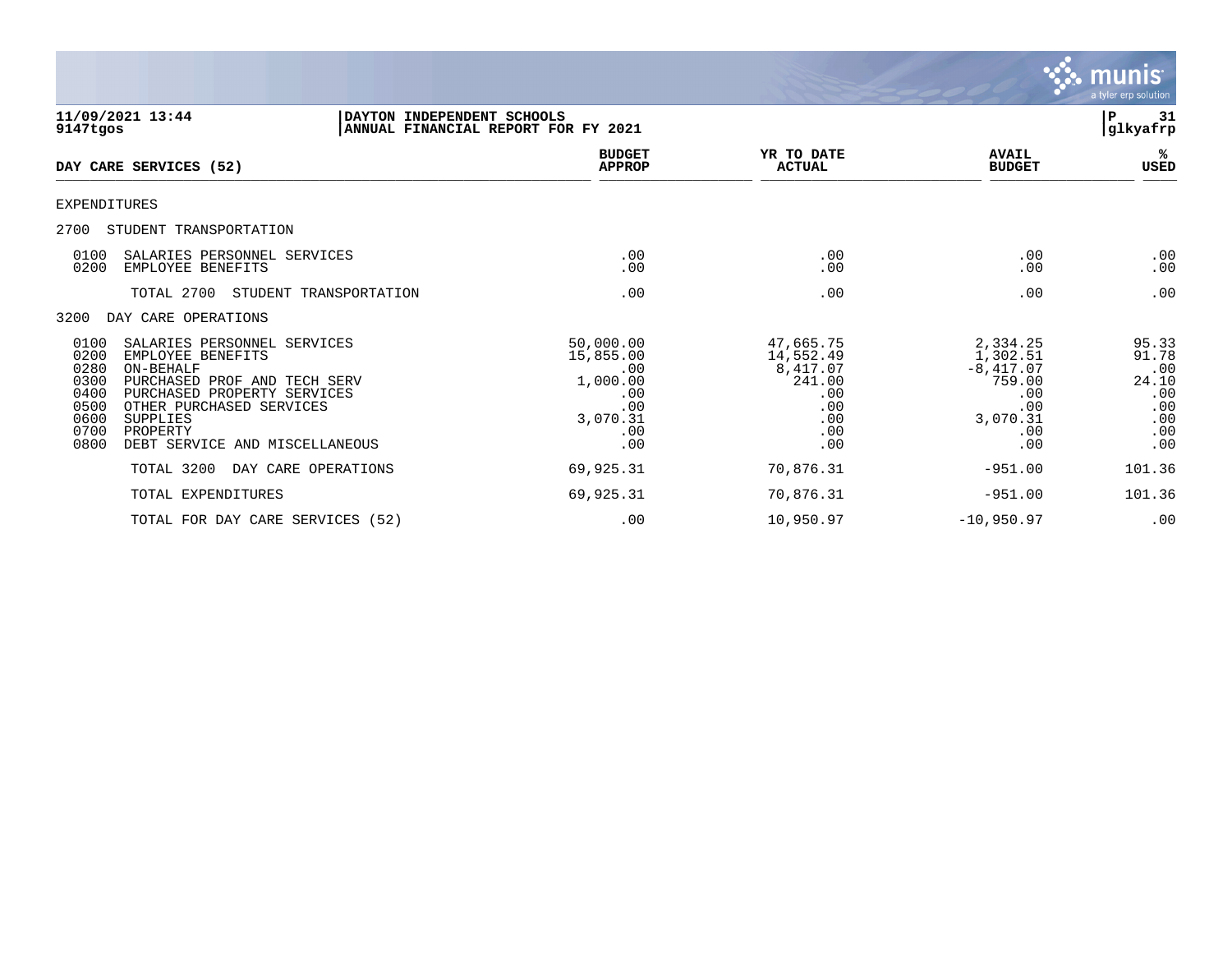|                 |                                                                                       |                                |                             |                               | a tyler erp solution  |
|-----------------|---------------------------------------------------------------------------------------|--------------------------------|-----------------------------|-------------------------------|-----------------------|
| 9147tgos        | 11/09/2021 13:44<br>DAYTON INDEPENDENT SCHOOLS<br>ANNUAL FINANCIAL REPORT FOR FY 2021 |                                |                             |                               | l P<br>32<br>glkyafrp |
|                 | FIDUCIARY FUND-AGENCY FUNDS (61)                                                      | <b>BUDGET</b><br><b>APPROP</b> | YR TO DATE<br><b>ACTUAL</b> | <b>AVAIL</b><br><b>BUDGET</b> | ℁<br><b>USED</b>      |
| <b>REVENUES</b> |                                                                                       |                                |                             |                               |                       |
|                 | 0999 BEGINNING BALANCE                                                                |                                |                             |                               |                       |
|                 | TOTAL 0999 BEGINNING BALANCE                                                          | .00                            | .00                         | .00                           | .00                   |
| <b>RECEIPTS</b> |                                                                                       |                                |                             |                               |                       |
|                 | REVENUE FROM LOCAL SOURCES                                                            |                                |                             |                               |                       |
|                 | REVENUE OTHER LOCAL GOVERNMENT UNITS                                                  |                                |                             |                               |                       |
| 1280            | REVENUE IN LIEU OF TAXES                                                              | .00                            | .00                         | .00                           | .00                   |
|                 | TOTAL REVENUE OTHER LOCAL GOVERNMENT UNITS                                            | .00                            | .00                         | .00                           | .00                   |
| TUITION         |                                                                                       |                                |                             |                               |                       |
| 1310            | TUITION FROM INDIVIDUALS                                                              | .00                            | .00                         | .00                           | .00                   |
|                 | TOTAL TUITION                                                                         | .00                            | .00                         | .00                           | .00                   |
|                 | STUDENT ACTIVITIES                                                                    |                                |                             |                               |                       |
| 1750            | DONATIONS (ACTIVITY FND)                                                              | .00                            | .00                         | .00                           | .00                   |
|                 | TOTAL STUDENT ACTIVITIES                                                              | .00                            | .00                         | .00                           | .00                   |
|                 | OTHER REVENUE FROM LOCAL SOURCES                                                      |                                |                             |                               |                       |
| 1920<br>1980    | CONTRIBUTIONS/DONATIONS<br>REFUND OF PRIOR YR EXPENDITURE                             | .00<br>.00                     | .00<br>.00                  | .00<br>.00                    | .00<br>.00            |
|                 | TOTAL OTHER REVENUE FROM LOCAL SOURCES                                                | .00                            | .00                         | .00                           | .00                   |
|                 | TOTAL REVENUE FROM LOCAL SOURCES                                                      | .00                            | .00                         | .00                           | .00                   |
|                 | REVENUE FROM FEDERAL SOURCES                                                          |                                |                             |                               |                       |
|                 | RESTRICTED THROUGH THE STATE                                                          |                                |                             |                               |                       |
| 4500            | RESTRICTED FED THRU STATE                                                             | .00                            | .00                         | .00                           | .00                   |
|                 | TOTAL RESTRICTED THROUGH THE STATE                                                    | .00                            | .00                         | .00                           | .00                   |
|                 | TOTAL REVENUE FROM FEDERAL SOURCES                                                    | .00                            | .00                         | .00                           | .00                   |
|                 | TOTAL RECEIPTS                                                                        | .00                            | .00                         | .00                           | .00                   |
|                 | TOTAL REVENUES                                                                        | .00                            | .00                         | .00                           | .00                   |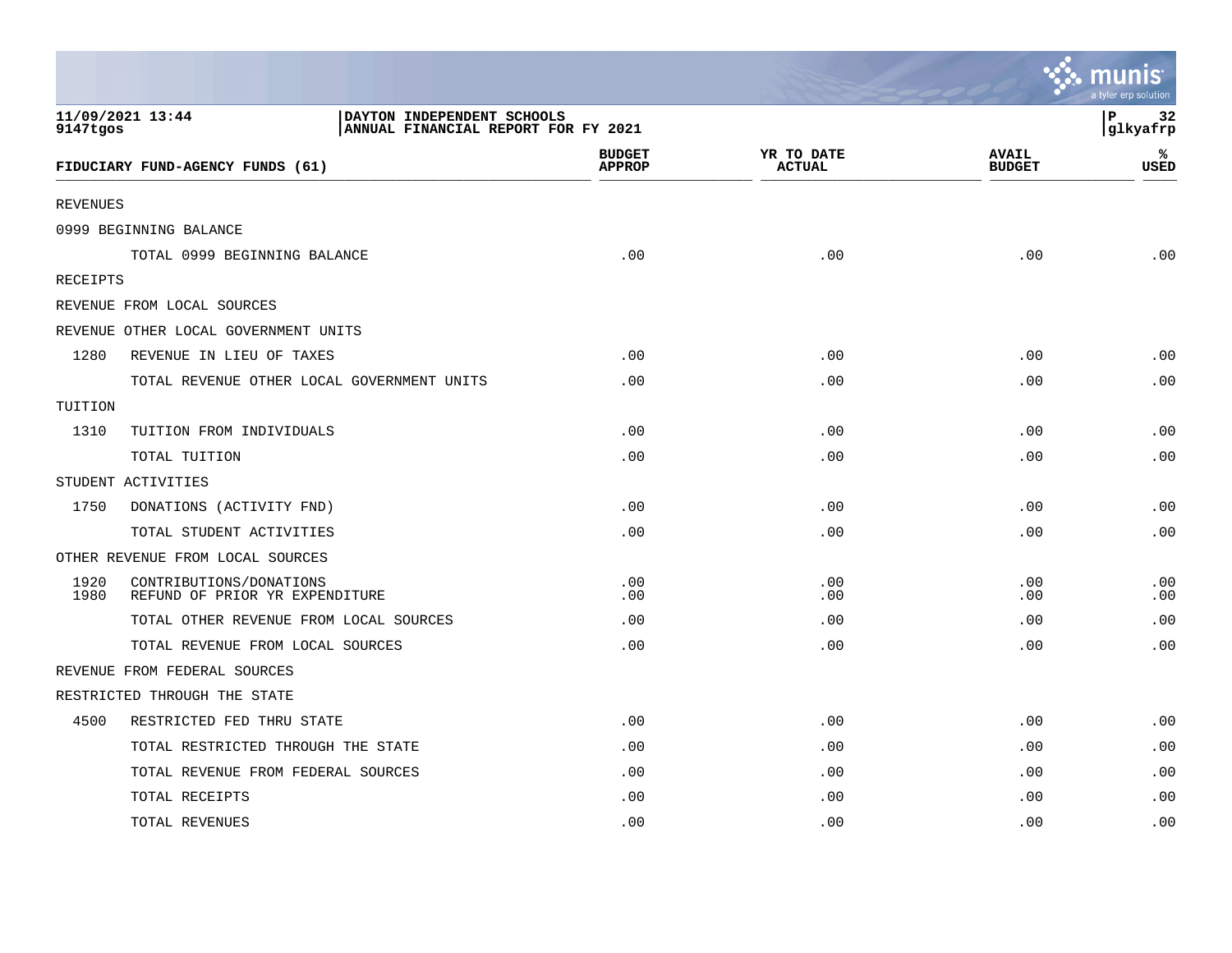

| 11/09/2021 13:44<br>9147tgos     | DAYTON INDEPENDENT SCHOOLS<br>ANNUAL FINANCIAL REPORT FOR FY 2021 |                                |                             |                               | 33<br>Р<br> glkyafrp |
|----------------------------------|-------------------------------------------------------------------|--------------------------------|-----------------------------|-------------------------------|----------------------|
| FIDUCIARY FUND-AGENCY FUNDS (61) |                                                                   | <b>BUDGET</b><br><b>APPROP</b> | YR TO DATE<br><b>ACTUAL</b> | <b>AVAIL</b><br><b>BUDGET</b> | ႜ<br>USED            |
| EXPENDITURES                     |                                                                   |                                |                             |                               |                      |
| 3300<br>COMMUNITY SERVICES       |                                                                   |                                |                             |                               |                      |
| 0600<br>SUPPLIES                 |                                                                   | .00                            | .00                         | .00                           | .00                  |
| TOTAL 3300                       | COMMUNITY SERVICES                                                | .00                            | .00                         | .00                           | .00                  |
| TOTAL EXPENDITURES               |                                                                   | .00                            | .00                         | .00                           | .00                  |
|                                  | TOTAL FOR FIDUCIARY FUND-AGENCY FUNDS (61)                        | .00                            | .00                         | .00                           | .00                  |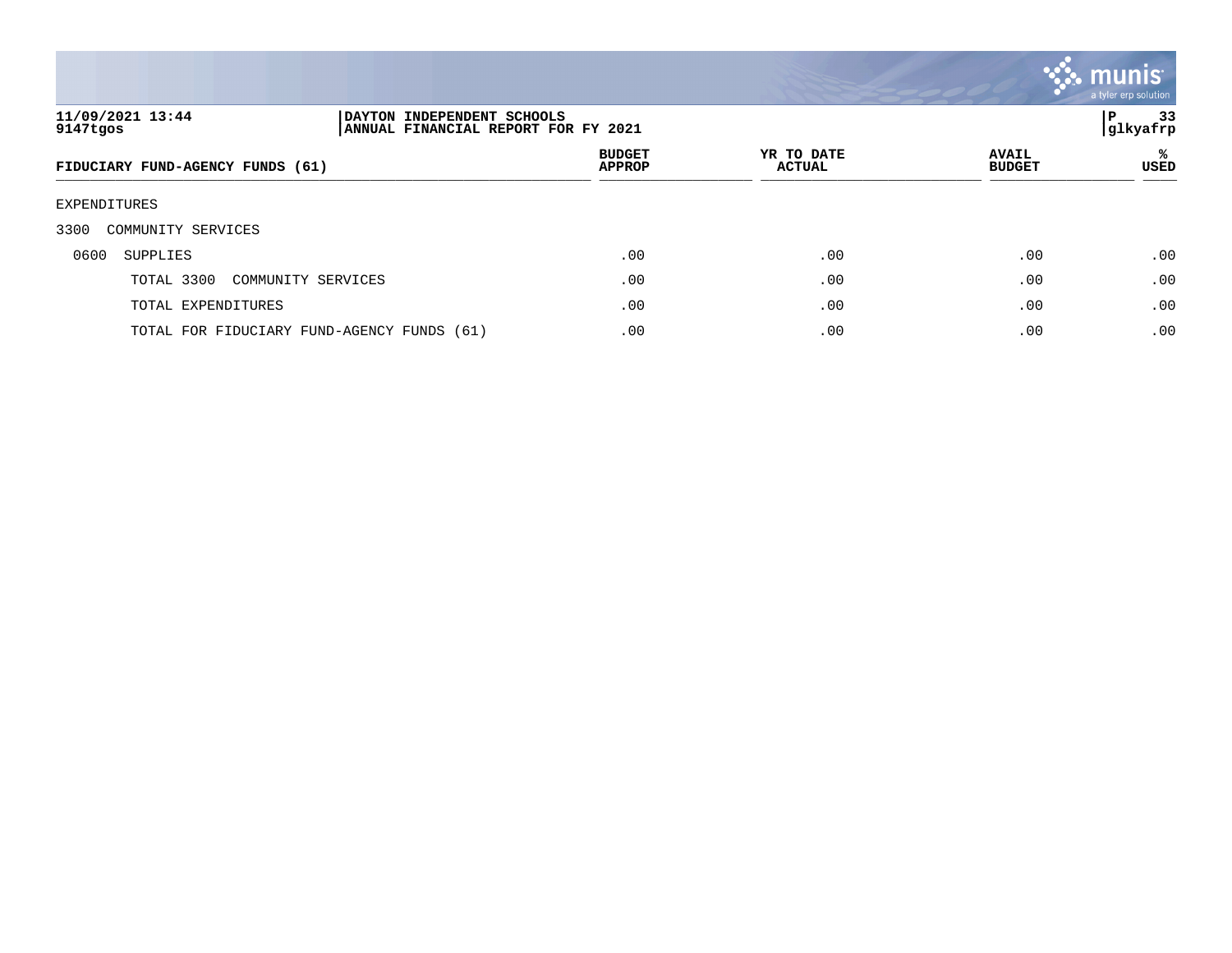|                      |                                                                                       |                                |                             |                               | munis<br>a tyler erp solution |
|----------------------|---------------------------------------------------------------------------------------|--------------------------------|-----------------------------|-------------------------------|-------------------------------|
| 9147tgos             | 11/09/2021 13:44<br>DAYTON INDEPENDENT SCHOOLS<br>ANNUAL FINANCIAL REPORT FOR FY 2021 |                                |                             |                               | 34<br>P.<br>glkyafrp          |
|                      | <b>GOVERNMENTAL ASSETS (8)</b>                                                        | <b>BUDGET</b><br><b>APPROP</b> | YR TO DATE<br><b>ACTUAL</b> | <b>AVAIL</b><br><b>BUDGET</b> | %<br><b>USED</b>              |
| <b>REVENUES</b>      |                                                                                       |                                |                             |                               |                               |
| <b>RECEIPTS</b>      |                                                                                       |                                |                             |                               |                               |
|                      | REVENUE FROM LOCAL SOURCES                                                            |                                |                             |                               |                               |
|                      | OTHER REVENUE FROM LOCAL SOURCES                                                      |                                |                             |                               |                               |
| 1930                 | GAIN/LOSS ON SALE OF ASSETS                                                           | .00                            | .00                         | .00                           | .00                           |
|                      | TOTAL OTHER REVENUE FROM LOCAL SOURCES                                                | .00                            | .00                         | .00                           | .00                           |
|                      | TOTAL REVENUE FROM LOCAL SOURCES                                                      | .00                            | .00                         | .00                           | .00                           |
|                      | OTHER RECEIPTS                                                                        |                                |                             |                               |                               |
|                      | SALE OR COMP FOR LOSS OF ASSETS                                                       |                                |                             |                               |                               |
| 5311<br>5331<br>5341 | SALE OF LAND & IMPROVEMENTS<br>SALE OF BUILDINGS<br>SALE OF EQUIPMENT ETC             | .00<br>.00<br>.00              | .00<br>.00<br>.00           | .00<br>.00<br>.00             | .00<br>.00<br>.00             |
|                      | TOTAL SALE OR COMP FOR LOSS OF ASSETS                                                 | .00                            | .00                         | .00                           | .00                           |
|                      | TOTAL OTHER RECEIPTS                                                                  | .00                            | .00                         | .00                           | .00                           |
|                      | TOTAL RECEIPTS                                                                        | .00                            | .00                         | .00                           | .00                           |
|                      | TOTAL REVENUES                                                                        | .00                            | .00                         | .00                           | .00                           |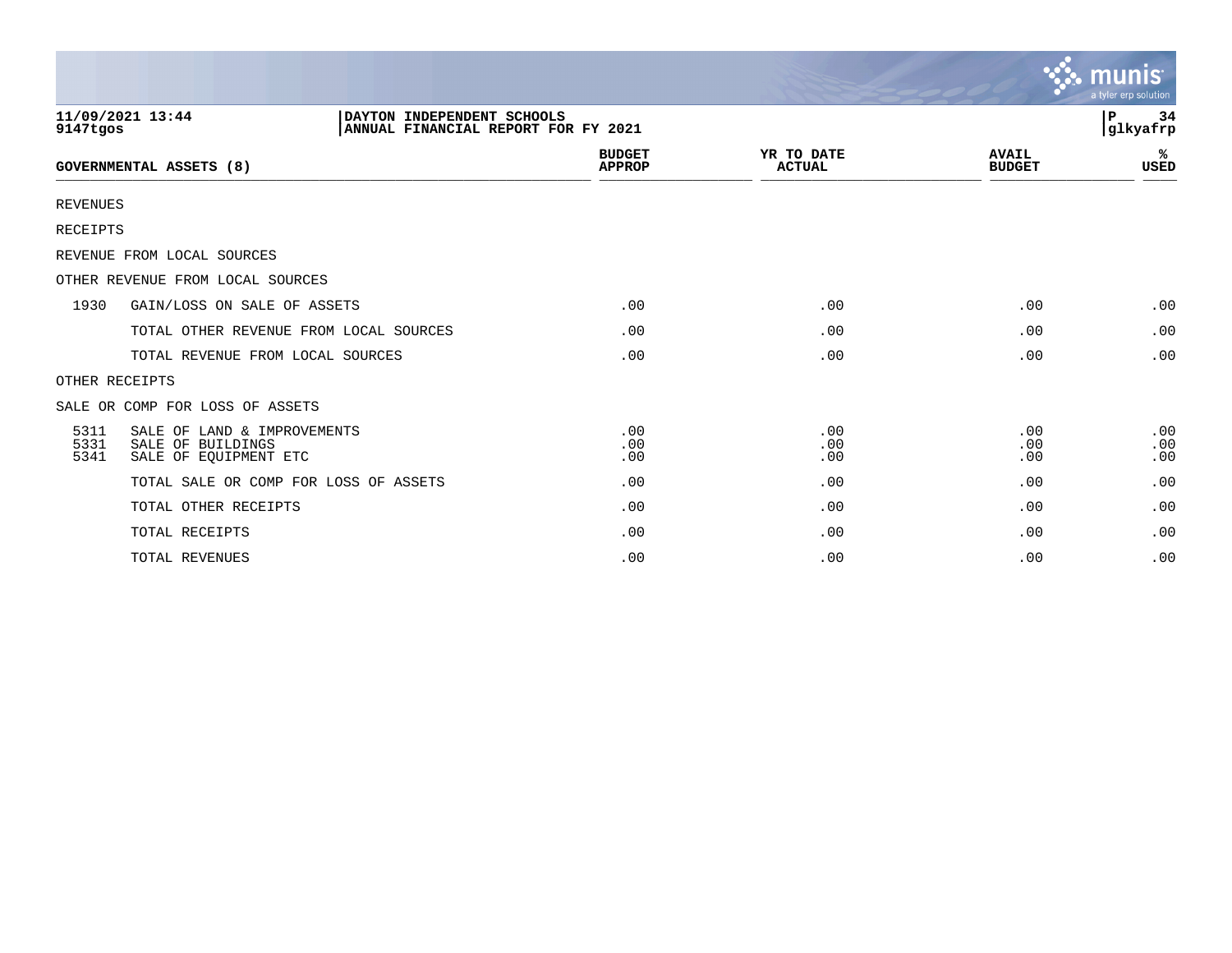|                                                                                                   |                                |                             |                               | a tyler erp solution |
|---------------------------------------------------------------------------------------------------|--------------------------------|-----------------------------|-------------------------------|----------------------|
| 11/09/2021 13:44<br>DAYTON INDEPENDENT SCHOOLS<br>9147tgos<br>ANNUAL FINANCIAL REPORT FOR FY 2021 |                                |                             |                               | P<br>35<br>glkyafrp  |
| GOVERNMENTAL ASSETS (8)                                                                           | <b>BUDGET</b><br><b>APPROP</b> | YR TO DATE<br><b>ACTUAL</b> | <b>AVAIL</b><br><b>BUDGET</b> | ℁<br><b>USED</b>     |
| EXPENDITURES                                                                                      |                                |                             |                               |                      |
| INSTRUCTION<br>1000                                                                               |                                |                             |                               |                      |
| 0700 PROPERTY                                                                                     | .00                            | 157,687.62                  | $-157,687.62$                 | .00                  |
| TOTAL 1000<br>INSTRUCTION                                                                         | .00                            | 157,687.62                  | $-157,687.62$                 | .00                  |
| STUDENT SUPPORT SERVICES<br>2100                                                                  |                                |                             |                               |                      |
| 0700 PROPERTY                                                                                     | .00                            | 2,581.86                    | $-2,581.86$                   | .00                  |
| TOTAL 2100<br>STUDENT SUPPORT SERVICES                                                            | .00                            | 2,581.86                    | $-2,581.86$                   | .00                  |
| 2200<br>INSTRUCTIONAL STAFF SUPP SERV                                                             |                                |                             |                               |                      |
| 0700 PROPERTY                                                                                     | .00                            | .00                         | .00                           | .00                  |
| TOTAL 2200<br>INSTRUCTIONAL STAFF SUPP SERV                                                       | .00                            | .00                         | .00                           | .00                  |
| DISTRICT ADMIN SUPPORT<br>2300                                                                    |                                |                             |                               |                      |
| 0700 PROPERTY                                                                                     | .00                            | 5,681.00                    | $-5,681.00$                   | .00                  |
| TOTAL 2300 DISTRICT ADMIN SUPPORT                                                                 | .00                            | 5,681.00                    | $-5,681.00$                   | .00                  |
| SCHOOL ADMIN SUPPORT<br>2400                                                                      |                                |                             |                               |                      |
| 0700 PROPERTY                                                                                     | .00                            | .00                         | .00                           | .00                  |
| TOTAL 2400<br>SCHOOL ADMIN SUPPORT                                                                | .00                            | .00                         | .00                           | .00                  |
| BUSINESS SUPPORT SERVICES<br>2500                                                                 |                                |                             |                               |                      |
| 0700 PROPERTY                                                                                     | .00                            | .00                         | .00                           | .00                  |
| TOTAL 2500 BUSINESS SUPPORT SERVICES                                                              | .00                            | .00                         | .00                           | .00                  |
| PLANT OPERATIONS & MAINTENANCE<br>2600                                                            |                                |                             |                               |                      |
| 0700<br>PROPERTY                                                                                  | .00                            | 254, 292.55                 | $-254, 292.55$                | .00                  |
| TOTAL 2600 PLANT OPERATIONS & MAINTENANCE                                                         | .00                            | 254,292.55                  | $-254, 292.55$                | .00                  |
| 2700 STUDENT TRANSPORTATION                                                                       |                                |                             |                               |                      |
| 0700 PROPERTY                                                                                     | .00                            | 12,076.09                   | $-12,076.09$                  | .00                  |
| TOTAL 2700 STUDENT TRANSPORTATION                                                                 | .00                            | 12,076.09                   | $-12,076.09$                  | .00                  |
| 3300 COMMUNITY SERVICES                                                                           |                                |                             |                               |                      |
| 0700 PROPERTY                                                                                     | .00                            | 71.91                       | $-71.91$                      | .00                  |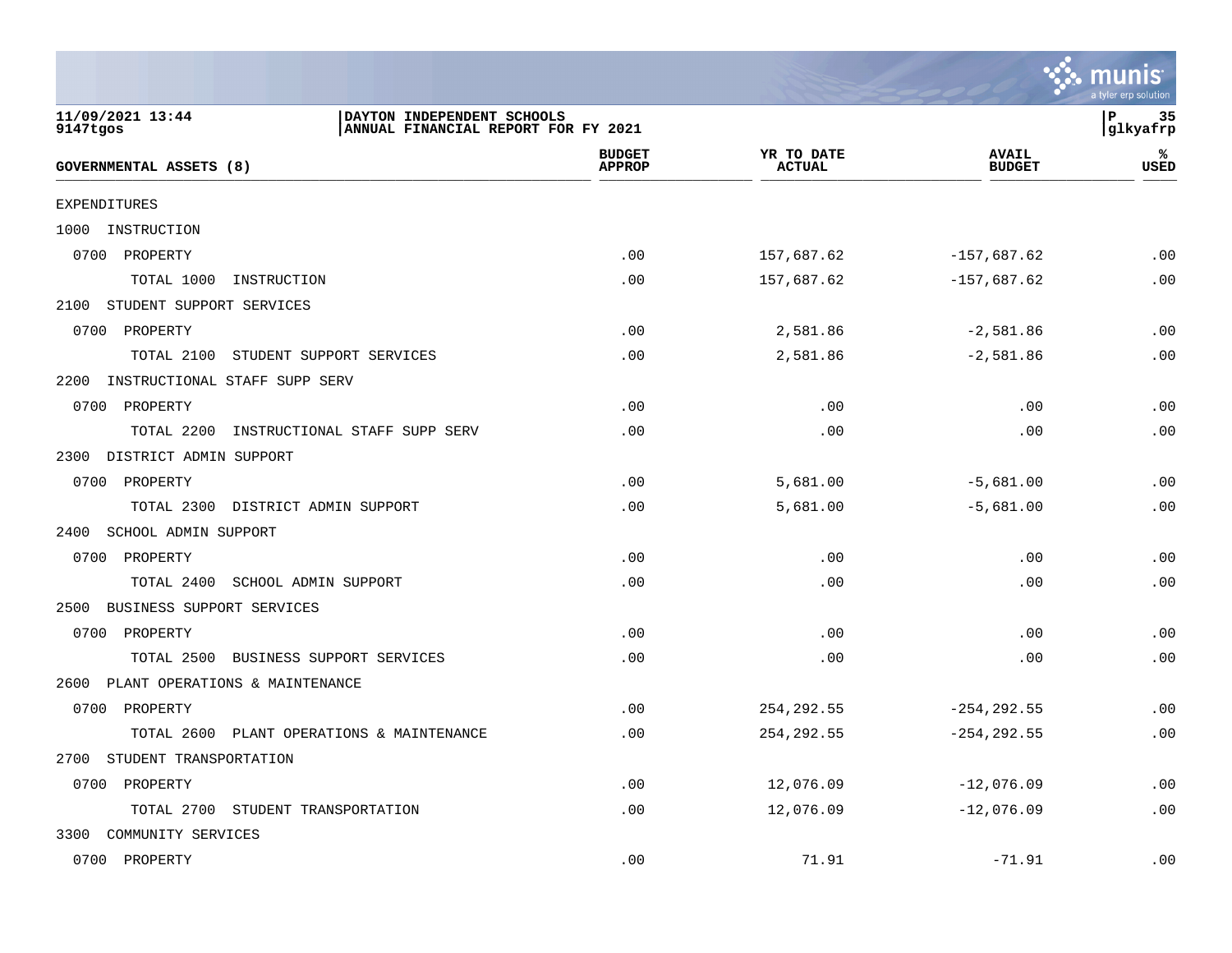

| 11/09/2021 13:44<br>9147tgos      | DAYTON INDEPENDENT SCHOOLS<br>ANNUAL FINANCIAL REPORT FOR FY 2021 |                                |                      |                               | 36<br>P<br>glkyafrp |
|-----------------------------------|-------------------------------------------------------------------|--------------------------------|----------------------|-------------------------------|---------------------|
| GOVERNMENTAL ASSETS (8)           |                                                                   | <b>BUDGET</b><br><b>APPROP</b> | YR TO DATE<br>ACTUAL | <b>AVAIL</b><br><b>BUDGET</b> | ℁<br><b>USED</b>    |
| TOTAL 3300<br>COMMUNITY SERVICES  |                                                                   | .00                            | 71.91                | $-71.91$                      | .00                 |
| TOTAL EXPENDITURES                |                                                                   | .00                            | 432,391.03           | $-432, 391.03$                | .00                 |
| TOTAL FOR GOVERNMENTAL ASSETS (8) |                                                                   | .00                            | $-432, 391.03$       | 432,391.03                    | .00                 |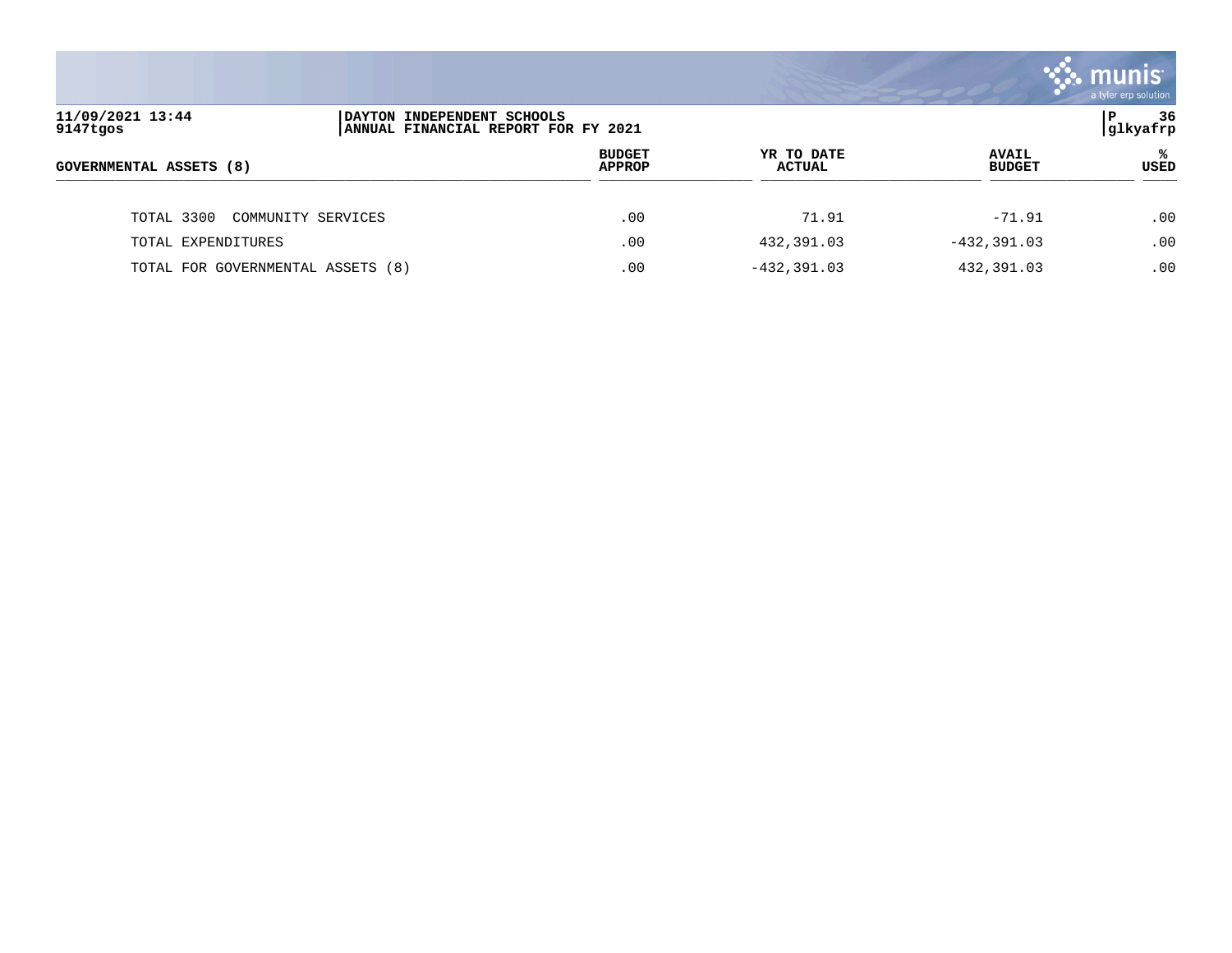|                 |                                                                                       |                                |                             |                               | munis<br>a tyler erp solution |
|-----------------|---------------------------------------------------------------------------------------|--------------------------------|-----------------------------|-------------------------------|-------------------------------|
| 9147tgos        | 11/09/2021 13:44<br>DAYTON INDEPENDENT SCHOOLS<br>ANNUAL FINANCIAL REPORT FOR FY 2021 |                                |                             |                               | 37<br>P<br>glkyafrp           |
|                 | FOOD SERVICE ASSETS (81)                                                              | <b>BUDGET</b><br><b>APPROP</b> | YR TO DATE<br><b>ACTUAL</b> | <b>AVAIL</b><br><b>BUDGET</b> | ℁<br>USED                     |
| <b>REVENUES</b> |                                                                                       |                                |                             |                               |                               |
| RECEIPTS        |                                                                                       |                                |                             |                               |                               |
|                 | REVENUE FROM LOCAL SOURCES                                                            |                                |                             |                               |                               |
|                 | OTHER REVENUE FROM LOCAL SOURCES                                                      |                                |                             |                               |                               |
| 1930            | GAIN/LOSS ON SALE OF ASSETS                                                           | .00                            | $-2, 274.29$                | 2,274.29                      | .00                           |
|                 | TOTAL OTHER REVENUE FROM LOCAL SOURCES                                                | .00                            | $-2, 274.29$                | 2,274.29                      | .00.                          |
|                 | TOTAL REVENUE FROM LOCAL SOURCES                                                      | .00                            | $-2, 274.29$                | 2,274.29                      | .00                           |
|                 | TOTAL RECEIPTS                                                                        | .00                            | $-2, 274.29$                | 2,274.29                      | .00                           |
|                 | TOTAL REVENUES                                                                        | .00                            | $-2, 274.29$                | 2,274.29                      | .00                           |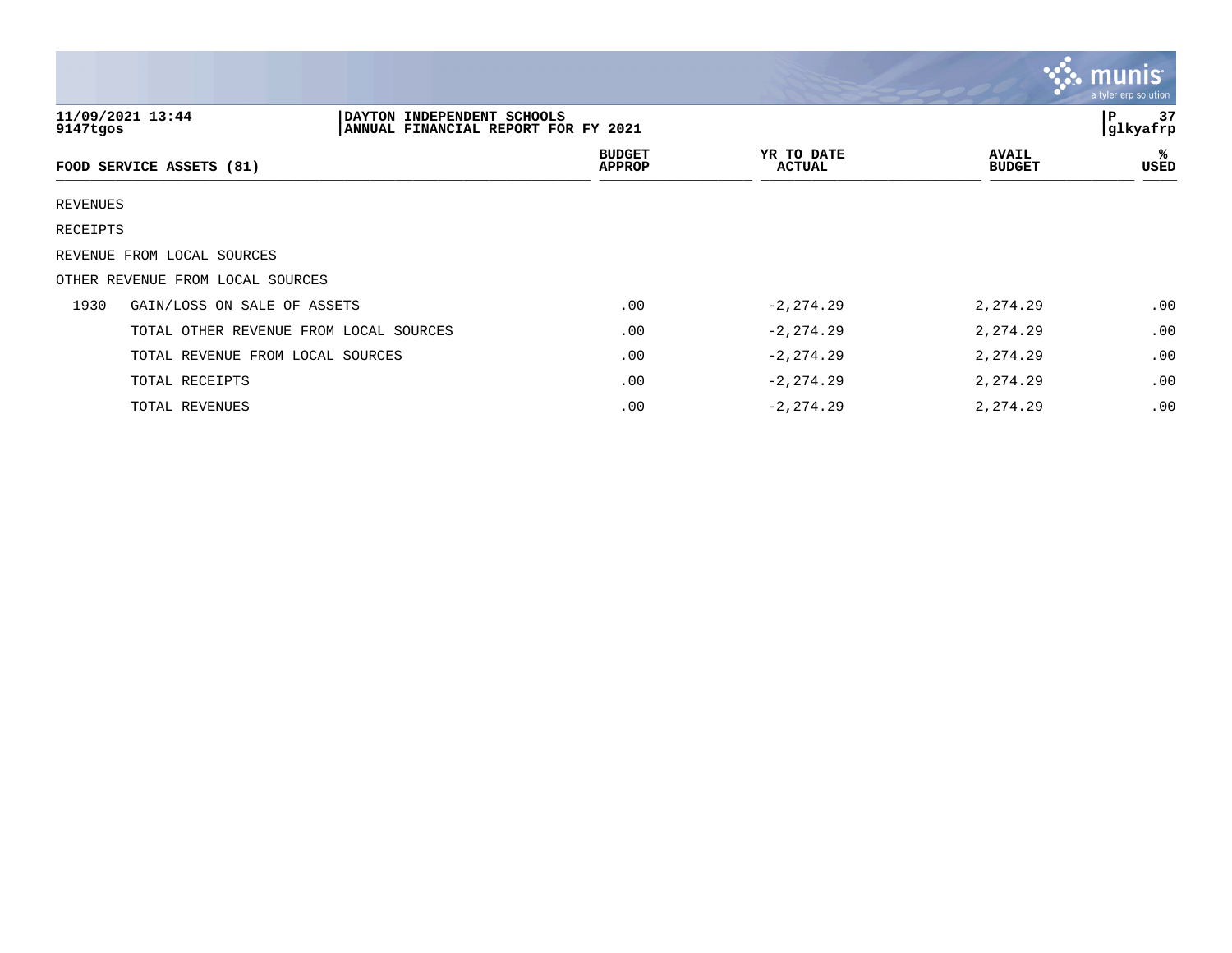

| 11/09/2021 13:44<br>9147tgos       | DAYTON                 | INDEPENDENT SCHOOLS<br>ANNUAL FINANCIAL REPORT FOR FY 2021 |                             |                               |           |  |
|------------------------------------|------------------------|------------------------------------------------------------|-----------------------------|-------------------------------|-----------|--|
| FOOD SERVICE ASSETS (81)           |                        | <b>BUDGET</b><br><b>APPROP</b>                             | YR TO DATE<br><b>ACTUAL</b> | <b>AVAIL</b><br><b>BUDGET</b> | ℁<br>USED |  |
| EXPENDITURES                       |                        |                                                            |                             |                               |           |  |
| FOOD SERVICE OPERATION<br>3100     |                        |                                                            |                             |                               |           |  |
| 0700<br>PROPERTY                   |                        | .00                                                        | 18,886.51                   | $-18,886.51$                  | .00       |  |
| TOTAL 3100                         | FOOD SERVICE OPERATION | .00                                                        | 18,886.51                   | $-18,886.51$                  | .00       |  |
| TOTAL EXPENDITURES                 |                        | .00                                                        | 18,886.51                   | $-18,886.51$                  | .00       |  |
| TOTAL FOR FOOD SERVICE ASSETS (81) |                        | .00                                                        | $-21, 160.80$               | 21,160.80                     | .00       |  |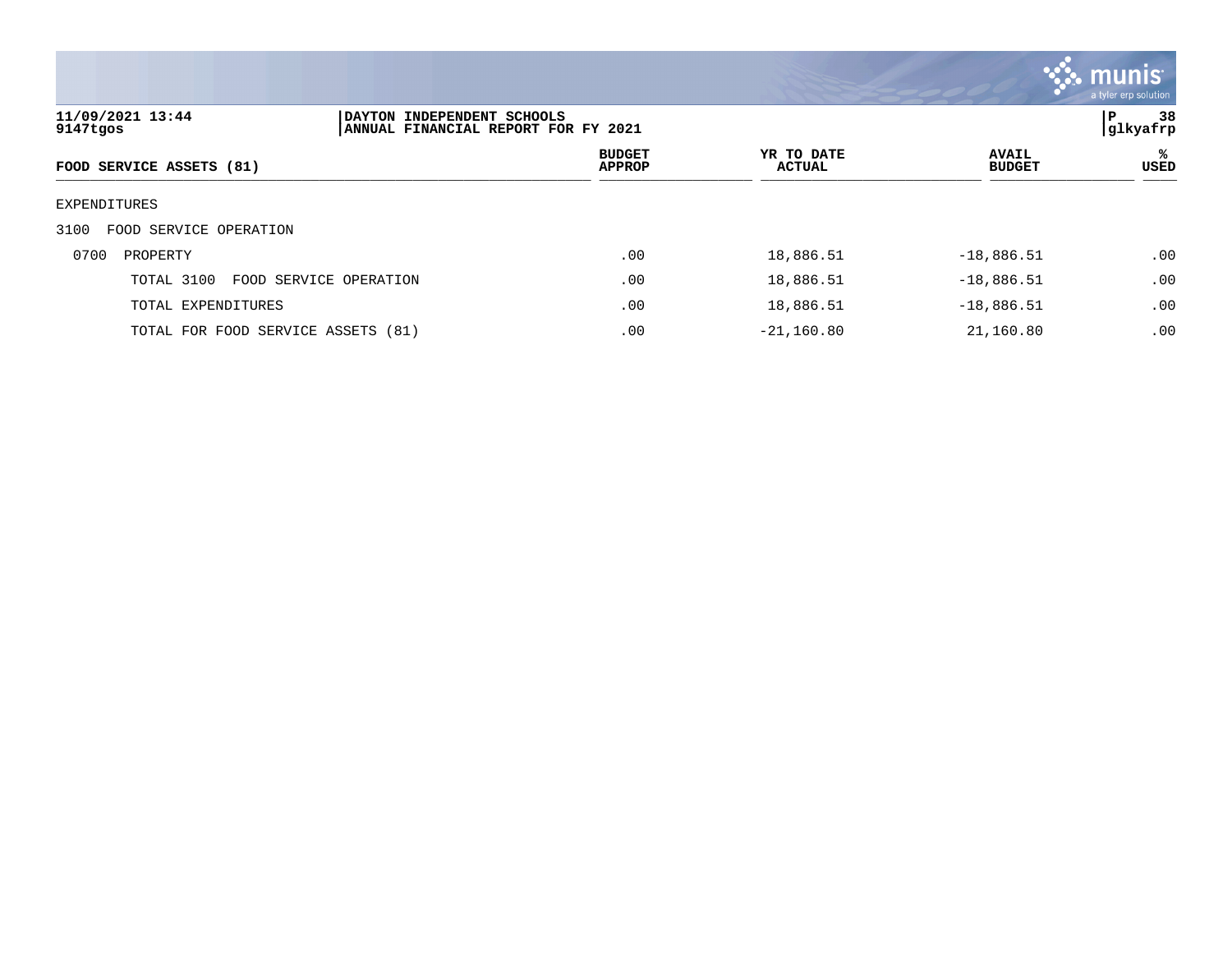|          |                                                                                       |                                |                             |                               | <b>S.S. MUNIST</b><br>a tyler erp solution |
|----------|---------------------------------------------------------------------------------------|--------------------------------|-----------------------------|-------------------------------|--------------------------------------------|
| 9147tgos | 11/09/2021 13:44<br>DAYTON INDEPENDENT SCHOOLS<br>ANNUAL FINANCIAL REPORT FOR FY 2021 |                                |                             |                               | 39<br>l P<br>glkyafrp                      |
|          | DAY CARE ASSETS (82)                                                                  | <b>BUDGET</b><br><b>APPROP</b> | YR TO DATE<br><b>ACTUAL</b> | <b>AVAIL</b><br><b>BUDGET</b> | ℁<br>USED                                  |
| REVENUES |                                                                                       |                                |                             |                               |                                            |
| RECEIPTS |                                                                                       |                                |                             |                               |                                            |
|          | REVENUE FROM LOCAL SOURCES                                                            |                                |                             |                               |                                            |
|          | OTHER REVENUE FROM LOCAL SOURCES                                                      |                                |                             |                               |                                            |
| 1930     | GAIN/LOSS ON SALE OF ASSETS                                                           | .00                            | .00                         | .00                           | .00                                        |
|          | TOTAL OTHER REVENUE FROM LOCAL SOURCES                                                | .00                            | .00                         | .00                           | .00                                        |
|          | TOTAL REVENUE FROM LOCAL SOURCES                                                      | .00                            | .00                         | .00                           | .00                                        |
|          | TOTAL RECEIPTS                                                                        | .00                            | .00                         | .00                           | .00                                        |
|          | TOTAL REVENUES                                                                        | .00                            | .00                         | .00                           | .00                                        |

the contract of the contract of the contract of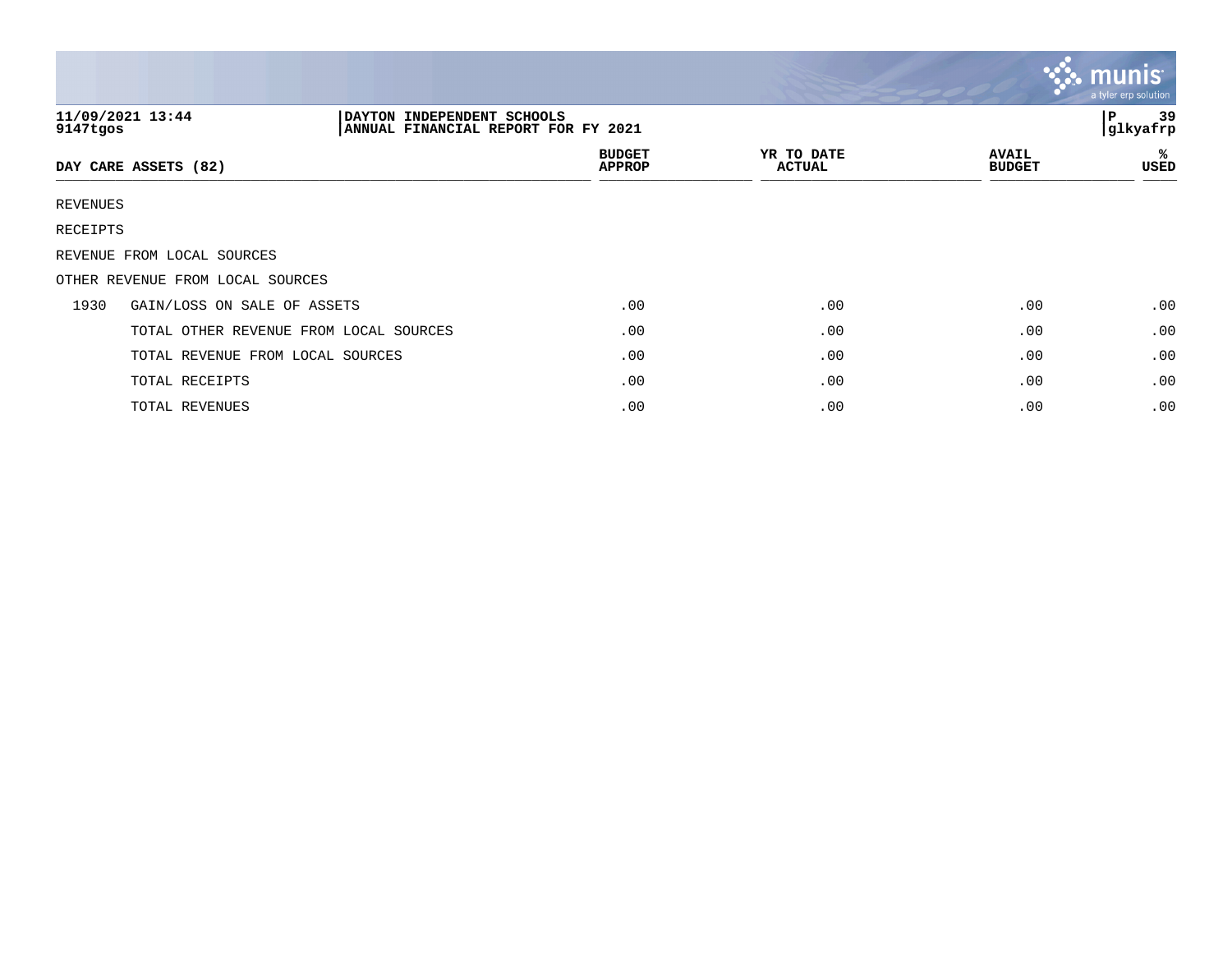

| 11/09/2021 13:44<br>9147tgos   |                     | P<br>DAYTON INDEPENDENT SCHOOLS<br>glkyafrp<br> ANNUAL FINANCIAL REPORT FOR FY 2021 |                             |                               |           |  |
|--------------------------------|---------------------|-------------------------------------------------------------------------------------|-----------------------------|-------------------------------|-----------|--|
| DAY CARE ASSETS (82)           |                     | <b>BUDGET</b><br><b>APPROP</b>                                                      | YR TO DATE<br><b>ACTUAL</b> | <b>AVAIL</b><br><b>BUDGET</b> | ℁<br>USED |  |
| EXPENDITURES                   |                     |                                                                                     |                             |                               |           |  |
| 3200<br>DAY CARE OPERATIONS    |                     |                                                                                     |                             |                               |           |  |
| 0700<br>PROPERTY               |                     | .00                                                                                 | 479.04                      | $-479.04$                     | .00       |  |
| TOTAL 3200                     | DAY CARE OPERATIONS | .00                                                                                 | 479.04                      | $-479.04$                     | .00       |  |
| TOTAL EXPENDITURES             |                     | .00                                                                                 | 479.04                      | $-479.04$                     | .00       |  |
| TOTAL FOR DAY CARE ASSETS (82) |                     | .00                                                                                 | $-479.04$                   | 479.04                        | .00       |  |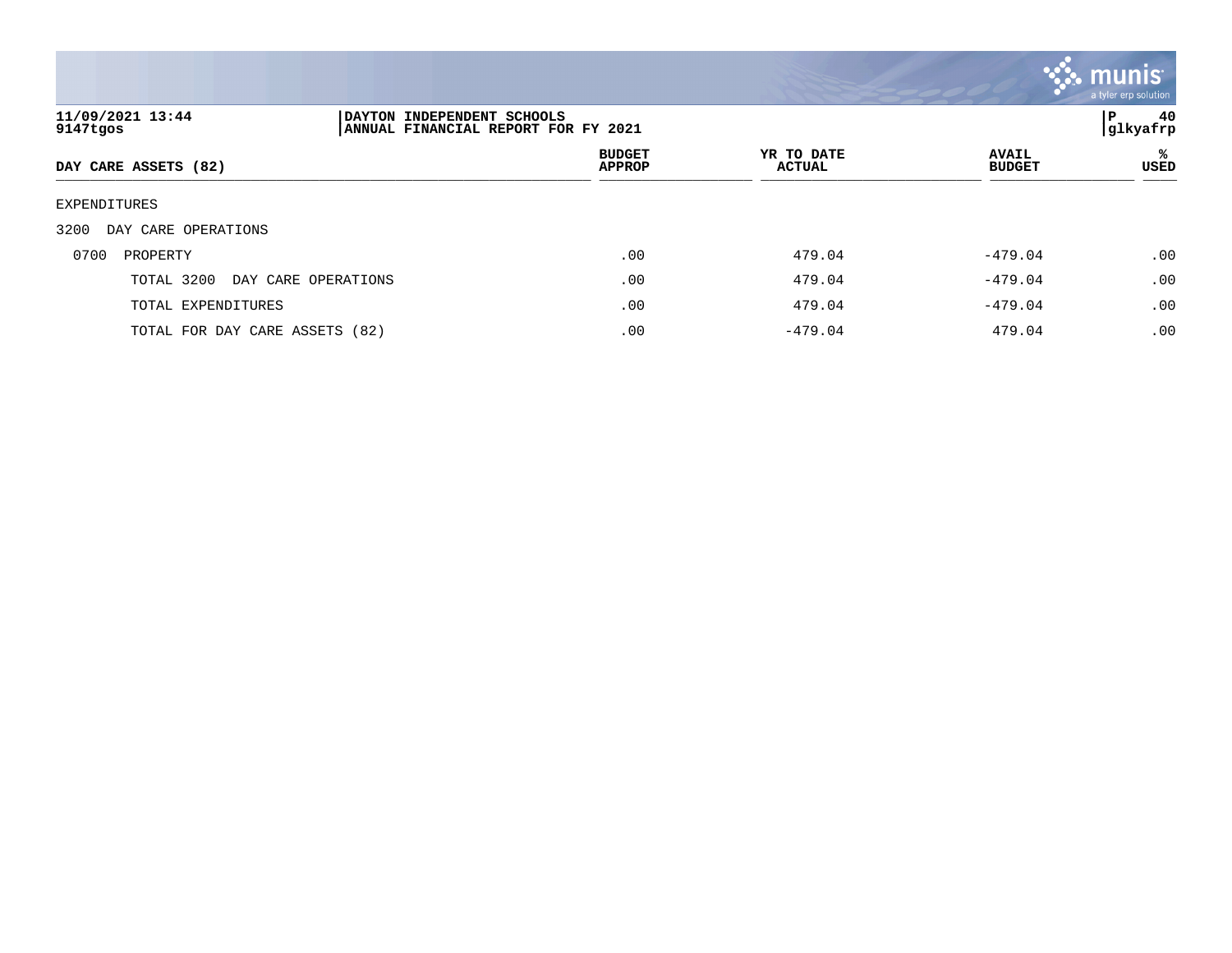

## **11/09/2021 13:44 |DAYTON INDEPENDENT SCHOOLS |P 41 9147tgos |ANNUAL FINANCIAL REPORT FOR FY 2021 |glkyafrp**

|                                | <b>BUDGET</b>  | YR TO DATE       | <b>AVAIL</b>      | ℁           |
|--------------------------------|----------------|------------------|-------------------|-------------|
|                                | <b>APPROP</b>  | <b>ACTUAL</b>    | <b>BUDGET</b>     | <b>USED</b> |
| SUMMARY PAGE                   |                |                  |                   |             |
| TOTAL OF REVENUES FUND 1       | 11,021,956.62  | 11, 203, 621. 72 | $-181,665.10$     | 101.65      |
| TOTAL OF EXPENDITURES FUND 1   | 11,021,956.62  | 8,848,103.51     | 2, 173, 853. 11   | 80.28       |
| TOTAL FOR FUND 1               | .00            | 2,355,518.21     | $-2, 355, 518.21$ | .00         |
| TOTAL OF REVENUES FUND 2       | 3,545,280.63   | 2,984,252.62     | 561,028.01        | 84.18       |
| TOTAL OF EXPENDITURES FUND 2   | 3,812,779.36   | 2,984,252.62     | 828,526.74        | 78.27       |
| TOTAL FOR FUND 2               | $-267, 498.73$ | .00              | $-267, 498.73$    | .00         |
| TOTAL OF REVENUES FUND 21      | 75,098.70      | 75,189.08        | $-90.38$          | 100.12      |
| TOTAL OF EXPENDITURES FUND 21  | 75,098.70      | 17,901.98        | 57,196.72         | 23.84       |
| TOTAL FOR FUND 21              | .00            | 57,287.10        | $-57, 287.10$     | .00         |
| TOTAL OF REVENUES FUND 25      | 448,157.00     | 331,674.73       | 116,482.27        | 74.01       |
| TOTAL OF EXPENDITURES FUND 25  | 448,157.00     | 189,715.89       | 258,441.11        | 42.33       |
| TOTAL FOR FUND 25              | .00            | 141,958.84       | $-141,958.84$     | .00         |
| TOTAL OF REVENUES FUND 310     | 82,047.00      | 82,048.00        | $-1.00$           | 100.00      |
| TOTAL OF EXPENDITURES FUND 310 | 82,047.00      | 50,725.00        | 31,322.00         | 61.82       |
| TOTAL FOR FUND 310             | $.00 \,$       | 31,323.00        | $-31, 323.00$     | .00         |
| TOTAL OF REVENUES FUND 320     | 375,777.00     | 375,777.00       | .00               | 100.00      |
| TOTAL OF EXPENDITURES FUND 320 | 375,777.00     | 366,155.04       | 9,621.96          | 97.44       |
| TOTAL FOR FUND 320             | .00.           | 9,621.96         | $-9,621.96$       | .00         |
| TOTAL OF REVENUES FUND 360     | .00            | 50,725.00        | $-50, 725.00$     | .00         |
| TOTAL OF EXPENDITURES FUND 360 | .00            | 12,192.31        | $-12, 192.31$     | .00         |
| TOTAL FOR FUND 360             | .00            | 38,532.69        | $-38,532.69$      | .00         |
| TOTAL OF REVENUES FUND 400     | 435,340.00     | 1,276,166.95     | $-840, 826.95$    | 293.14      |
| TOTAL OF EXPENDITURES FUND 400 | 435,340.00     | 1,276,166.95     | $-840, 826.95$    | 293.14      |
| TOTAL FOR FUND 400             | .00            | .00              | .00               | .00         |
| TOTAL OF REVENUES FUND 51      | 1,014,429.00   | 1,675,100.77     | $-660,671.77$     | 165.13      |
| TOTAL OF EXPENDITURES FUND 51  | 1,014,429.00   | 1,087,691.50     | $-73, 262.50$     | 107.22      |
| TOTAL FOR FUND 51              | .00            | 587,409.27       | $-587, 409.27$    | .00         |
| TOTAL OF REVENUES FUND 52      | 69,925.31      | 81,827.28        | $-11,901.97$      | 117.02      |
| TOTAL OF EXPENDITURES FUND 52  | 69,925.31      | 70,876.31        | $-951.00$         | 101.36      |
| TOTAL FOR FUND 52              | .00            | 10,950.97        | $-10,950.97$      | .00         |
| TOTAL OF REVENUES FUND 61      | .00            | .00              | .00               | .00         |
| TOTAL OF EXPENDITURES FUND 61  | .00            | .00              | .00               | .00         |
| TOTAL FOR FUND 61              | $.00 \,$       | .00              | .00               | .00         |
| TOTAL OF REVENUES FUND 8       | .00            | .00              | .00               | .00         |
| TOTAL OF EXPENDITURES FUND 8   | .00            | 432,391.03       | $-432, 391.03$    | .00         |
| TOTAL FOR FUND 8               | .00            | $-432, 391.03$   | 432,391.03        | .00         |
| TOTAL OF REVENUES FUND 81      | .00            | $-2, 274.29$     | 2,274.29          | .00         |
| TOTAL OF EXPENDITURES FUND 81  | $.00 \,$       | 18,886.51        | $-18,886.51$      | .00         |
| TOTAL FOR FUND 81              | .00            | $-21,160.80$     | 21,160.80         | .00         |